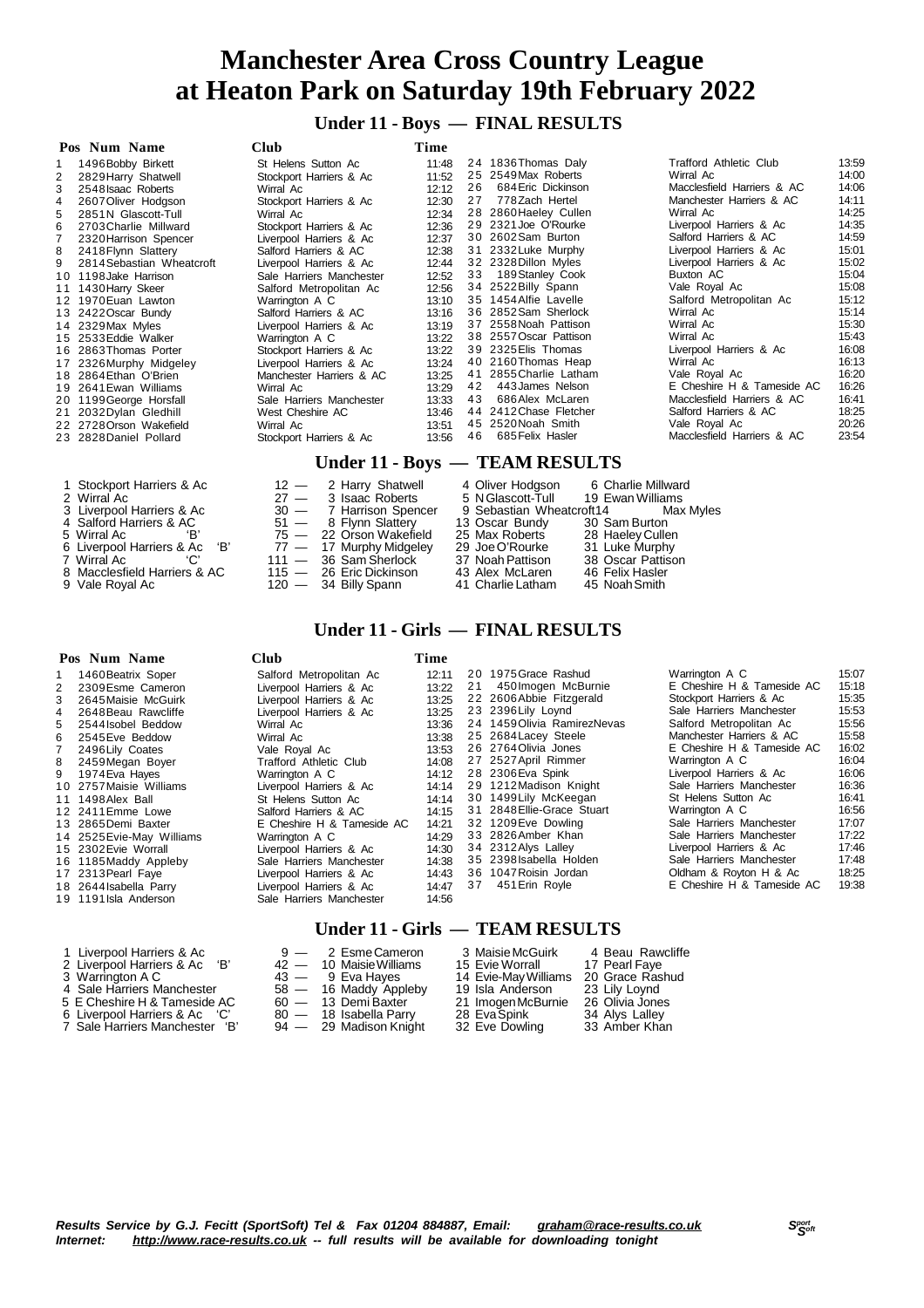#### **Under 13 - Boys — FINAL RESULTS**

| Pos Num Name                 | Club                          | Time  |    |                                      |                               |       |
|------------------------------|-------------------------------|-------|----|--------------------------------------|-------------------------------|-------|
| 1369 Evan Grime              | Salford Harriers & AC         | 12:29 |    | 30 2508 Zack Cocksedge               | Vale Royal Ac                 | 14:47 |
| 2834R Harrison-Adams<br>2    | <b>Trafford Athletic Club</b> | 12:37 |    | 31 1662 William Jones                | Stockport Harriers & Ac       | 14:49 |
| 3<br>1844Ben Keeley          | <b>Trafford Athletic Club</b> | 12:57 |    | 32 2811 Henry Shoesmith              | E Cheshire H & Tameside AC    | 14:59 |
| 689 Jared Dickinson<br>4     | Macclesfield Harriers & AC    | 13:06 |    | 33 2753 Elliot Taylor                | Warrington A C                | 15:03 |
| 2169Ben Pold                 | Wirral Ac                     | 13:08 |    | 34 2600 Conor McManus                | Sale Harriers Manchester      | 15:07 |
| 6<br>2622Tim Ye              | <b>Trafford Athletic Club</b> | 13:15 |    | 35 2281 Oliver Walker                | E Cheshire H & Tameside AC    | 15:07 |
| 1229 Jake Royle              | Sale Harriers Manchester      | 13:16 |    | 36 1506 Luke Wilson                  | St Helens Sutton Ac           | 15:15 |
| 1226 Liam O'Brien<br>8       | Sale Harriers Manchester      | 13:21 |    | 37 1367E Figgins-Barrett             | Salford Harriers & AC         | 15:15 |
| 9<br>2359 Bobby Tomlinson    | Macclesfield Harriers & AC    | 13:27 |    | 38 1371 Archie Simons                | Salford Harriers & AC         | 15:40 |
| 10 1845 Evan Lewis           | Trafford Athletic Club        | 13:29 |    | 39 1465 Noah Cronshaw                | Salford Metropolitan Ac       | 15:42 |
| 2035 Thomas Rimmer<br>11     | West Cheshire AC              | 13:38 |    | 40 1504 Dylan Roberts                | St Helens Sutton Ac           | 15:42 |
| 780 Christopher Parikh<br>12 | Manchester Harriers & AC      | 13:38 |    | 41 1220 Matthew Cullen-Brown         | Sale Harriers Manchester      | 15:48 |
| 13<br>455 Alfie Manser       | E Cheshire H & Tameside AC    | 13:45 |    | 42 2621 Thomas Harris                | Trafford Athletic Club        | 15:53 |
| 2358 Jake Ireland<br>14      | Macclesfield Harriers & AC    | 13:48 |    | 43 1840 Joseph Cowles                | <b>Trafford Athletic Club</b> | 16:12 |
| 15 1222 Ben Gardner          | Sale Harriers Manchester      | 13:57 |    | 44 454 Samuel Horner                 | E Cheshire H & Tameside AC    | 16:29 |
| 16 2167 Joshua Hatton        | Wirral Ac                     | 14:01 |    | 45 2871 Spike Bell                   | Salford Harriers & AC         | 16:36 |
| 691 Thomas Wood<br>17        | Macclesfield Harriers & AC    | 14:01 | 46 | 453 Joseph Horner                    | E Cheshire H & Tameside AC    | 16:37 |
| 1851 Adrian White<br>18.     | Trafford Athletic Club        | 14:01 |    | 47 1502 Benjamin Genner              | St Helens Sutton Ac           | 16:44 |
| 2824 Charles Lees            | Oldham & Royton H & Ac        | 14:06 |    | 48 2868 Ahrry Griffiths              | St Helens Sutton Ac           | 16:48 |
| 452 Marshall Fleet<br>20     | E Cheshire H & Tameside AC    | 14:23 |    | 49 2862 Sebastian Stewart            | E Cheshire H & Tameside AC    | 17:00 |
| 2608 Dylan Hodgson<br>21     | Stockport Harriers & Ac       | 14:24 |    | 50 1370 Ryley Holden                 | Salford Harriers & AC         | 17:02 |
| 22 2620 Oscar Gascoine       | Trafford Athletic Club        | 14:25 |    | 51 1464 Jack Broadhurst              | Salford Metropolitan Ac       | 17:03 |
| 23 1665 Arthur Wolstenholme  | Stockport Harriers & Ac       | 14:26 | 52 | 456 Maxwell Ormston                  | E Cheshire H & Tameside AC    | 17:04 |
| 24 2609 Sam Hill             | Stockport Harriers & Ac       | 14:27 |    | 53 2254 Alexander Edwards            | Altrincham & District AC      | 17:11 |
| 25 1227 Isaac Reed           | Sale Harriers Manchester      | 14:30 |    | 54 2371 Tomek Kinder                 | Manchester Harriers & AC      | 17:50 |
| 26 1230 Ed Spark             | Sale Harriers Manchester      | 14:31 |    | 55 1978 Thomas Darbyshire            | Warrington A C                | 18:11 |
| 27 1225 Daniel Oakes         | Sale Harriers Manchester      | 14:39 | 56 | 978Kieran Peatfield                  | Marple Runners                | 18:26 |
| 28 1505 Riley Underhill      | St Helens Sutton Ac           | 14:39 |    | 57 1660J Harwood-Bretnall            | Stockport Harriers & Ac       | 19:16 |
| 29 2705 Samual Peak          | Stockport Harriers & Ac       | 14:42 |    | 58 1228 Joshua Rogers                | Sale Harriers Manchester      | 19:27 |
|                              |                               |       |    | Under 13 - Boys - TEAM RESULTS       |                               |       |
| 1 Trafford Athletic Club     |                               |       |    | 3 Ben Keeley<br>6 Tim Ye             |                               |       |
| 2 Macclesfield Harriers & AC | 2 R Harrison-Adams<br>$11 -$  |       |    |                                      |                               |       |
|                              | $27 -$<br>4 Jared Dickinson   |       |    | 9 Bobby Tomlinson<br>14 Jake Ireland |                               |       |

| 2 Macclesfield Harriers & AC      | $27 - 4$ Jared Dickinson | 9 Bobby Tomlinson    | 14 Jake Ireland                          |
|-----------------------------------|--------------------------|----------------------|------------------------------------------|
| 3 Sale Harriers Manchester        | $30 - 7$ Jake Rovle      | 8 Liam O'Brien       | 15 Ben Gardner                           |
| 4 Trafford Athletic Club 'B'      | $50 - 10$ Evan Lewis     | 18 Adrian White      | 22 Oscar Gascoine                        |
| 5 E Cheshire H & Tameside AC      | $65 - 13$ Alfie Manser   | 20 Marshall Fleet    | 32 Henry Shoesmith                       |
| 6 Stockport Harriers & Ac         | 68 - 21 Dylan Hodgson    |                      | 23 Arthur Wolstenholme 24 Sam Hill       |
| 7 Salford Harriers & AC           | 76 — 1 Evan Grime        | 37 E Figgins-Barrett | 38 Archie Simons                         |
| 8 Sale Harriers Manchester 'B'    | $78 - 25$ Isaac Reed     | 26 Ed Spark          | 27 Daniel Oakes                          |
| 9 St Helens Sutton Ac             | 104 - 28 Riley Underhill | 36 Luke Wilson       | 40 Dylan Roberts                         |
| 10 Stockport Harriers & Ac 'B'    | $117 - 29$ Samual Peak   | 31 William Jones     | 57 J Harwood-Bretnall                    |
| 11 E Cheshire H & Tameside AC 'B' | $125 - 35$ Oliver Walker | 44 Samuel Horner     | 46 Joseph Horner                         |
| 12 Sale Harriers Manchester 'C'   | 133 - 34 Conor McManus   |                      | 41 Matthew Cullen-Brown 58 Joshua Rogers |

# 41 Matthew Cullen-Brown58 Joshua Rogers

#### **Under 13 - Girls — FINAL RESULTS**

#### **Pos Num Name Club Time**

| I VS-                                                   | - гупш туаше                                                                                                                                                                                                                                                                                                                                                                                                                                   | UMU                                                                                                                                                                                                                                                                                                                                                                                                            | 1 нис                                                                                                                                                                   |                                  |                                                                                                                                                                                                                                                                                                                                                                                                                                              |                                                                                                                                                                  |                                                                                                                                                                                                                                                                                                                                                                                                                                                                                                                   |                                                                                                                                                                         |
|---------------------------------------------------------|------------------------------------------------------------------------------------------------------------------------------------------------------------------------------------------------------------------------------------------------------------------------------------------------------------------------------------------------------------------------------------------------------------------------------------------------|----------------------------------------------------------------------------------------------------------------------------------------------------------------------------------------------------------------------------------------------------------------------------------------------------------------------------------------------------------------------------------------------------------------|-------------------------------------------------------------------------------------------------------------------------------------------------------------------------|----------------------------------|----------------------------------------------------------------------------------------------------------------------------------------------------------------------------------------------------------------------------------------------------------------------------------------------------------------------------------------------------------------------------------------------------------------------------------------------|------------------------------------------------------------------------------------------------------------------------------------------------------------------|-------------------------------------------------------------------------------------------------------------------------------------------------------------------------------------------------------------------------------------------------------------------------------------------------------------------------------------------------------------------------------------------------------------------------------------------------------------------------------------------------------------------|-------------------------------------------------------------------------------------------------------------------------------------------------------------------------|
| 2<br>3<br>4<br>5<br>6<br>$\overline{7}$<br>8<br>9<br>18 | 1372 Sasha Bartalotta<br>1245 Oonagh McManus<br>2179 Isla Pastor<br>1377 Sophia Nation<br>1671 Molly Mills<br>2858 Holly Webster<br>2490 Ella Harvey<br>2776 Eva Mion<br>1943 Nancy Carrington<br>10 1250 Hannah Squibbs<br>11 2766 Leila Vesey<br>12 1985 Cara Gregory<br>13 1238 sobel Hall<br>14 2861 Harriet Byrnes<br>15 2173 Ellie Fraser<br>16 1983 Ellie Barker<br>17 1986 Sinead Gregory<br>621 Rebecca Murphy<br>19 2457 Ava Bygrave | Salford Harriers & AC<br>Sale Harriers Manchester<br>Wirral Ac<br>Salford Harriers & AC<br>Stockport Harriers & Ac<br>Wirral Ac<br>Vale Royal Ac<br>Running Bear<br>Vale Royal Ac<br>Sale Harriers Manchester<br>Wirral Ac<br>Warrington A C<br>Sale Harriers Manchester<br>Salford Harriers & AC<br>Wirral Ac<br>Warrington A C<br>Warrington A C<br>Liverpool Harriers & Ac<br><b>Trafford Athletic Club</b> | 14:11<br>14:17<br>14:37<br>14:44<br>14:56<br>15:06<br>15:07<br>15:07<br>15:10<br>15:14<br>15:14<br>15:29<br>15:34<br>15:37<br>15:49<br>15:58<br>16:01<br>16:04<br>16:06 | 22<br>24<br>31<br>32<br>34<br>39 | 626 Millie Wick<br>23 1670 Rebecca Knight<br>618 Isabel Kavanagh<br>25 1236 Niamh Cope<br>26 1233 Phoebe Carroll<br>27 1375 Eliza Doyle<br>28 1673 Felicity Thelwell<br>29 2857 Imogen Pattison<br>30 1247 Lola Richardson<br>461 Ava Royle<br>609 Grace Bomba<br>33 2854 Ava Evans<br>460 Anna Rooke<br>35 1855 Sadie McCormack<br>36 2487 Alba March<br>37 2488 Leah Smith<br>38 1376 Isabelle Hope<br>693 Leena Mousa<br>40 2491 Rose Jha |                                                                                                                                                                  | Liverpool Harriers & Ac<br>Stockport Harriers & Ac<br>Liverpool Harriers & Ac<br>Sale Harriers Manchester<br>Sale Harriers Manchester<br>Salford Harriers & AC<br>Stockport Harriers & Ac<br>Salford Harriers & AC<br>Sale Harriers Manchester<br>E Cheshire H & Tameside AC<br>Liverpool Harriers & Ac<br><b>Trafford Athletic Club</b><br>E Cheshire H & Tameside AC<br><b>Trafford Athletic Club</b><br>Vale Royal Ac<br>Vale Royal Ac<br>Salford Harriers & AC<br>Macclesfield Harriers & AC<br>Vale Royal Ac | 16:18<br>16:34<br>16:39<br>16:40<br>16:41<br>16:52<br>16:53<br>16:57<br>17:00<br>17:02<br>17:15<br>17:20<br>17:46<br>17:48<br>17:50<br>17:51<br>17:56<br>18:17<br>18:19 |
|                                                         | 20 2719 Imogen Ward<br>21 2755 Nicole Anders                                                                                                                                                                                                                                                                                                                                                                                                   | Vale Royal Ac<br>St Helens Sutton Ac                                                                                                                                                                                                                                                                                                                                                                           | 16:08<br>16:09                                                                                                                                                          | 41                               | 897 Anna Thomas                                                                                                                                                                                                                                                                                                                                                                                                                              |                                                                                                                                                                  | Manchester Triathlon Club                                                                                                                                                                                                                                                                                                                                                                                                                                                                                         | 18:44                                                                                                                                                                   |
|                                                         |                                                                                                                                                                                                                                                                                                                                                                                                                                                |                                                                                                                                                                                                                                                                                                                                                                                                                |                                                                                                                                                                         |                                  | Under 13 - Girls — TEAM RESULTS                                                                                                                                                                                                                                                                                                                                                                                                              |                                                                                                                                                                  |                                                                                                                                                                                                                                                                                                                                                                                                                                                                                                                   |                                                                                                                                                                         |
|                                                         | 1 Salford Harriers & AC<br>2 Wirral Ac<br>3 Sale Harriers Manchester<br>4 Vale Royal Ac<br>5 Warrington A C<br>6 Stockport Harriers & Ac<br>7 Liverpool Harriers & Ac<br>8 Sale Harriers Manchester<br>'В'                                                                                                                                                                                                                                     | $19 -$<br>1 Sasha Bartalotta<br>$20 -$<br>3 Isla Pastor<br>$25 -$<br>2 Oonagh McManus<br>$36 -$<br>7 Ella Harvey<br>$45 -$<br>12 Cara Gregory<br>$56 -$<br>5 Molly Mills<br>18 Rebecca Murphy<br>$64 -$<br>25 Niamh Cope<br>81.<br>$\overline{\phantom{m}}$                                                                                                                                                    |                                                                                                                                                                         |                                  | 4 Sophia Nation<br>6 Holly Webster<br>10 Hannah Squibbs<br>9 Nancy Carrington<br>16 Ellie Barker<br>23 Rebecca Knight<br>22 Millie Wick<br>26 Phoebe Carroll                                                                                                                                                                                                                                                                                 | 14 Harriet Byrnes<br>11 Leila Vesey<br>13 Isobel Hall<br>20 Imogen Ward<br>17 Sinead Gregory<br>28 Felicity Thelwell<br>24 Isabel Kavanagh<br>30 Lola Richardson |                                                                                                                                                                                                                                                                                                                                                                                                                                                                                                                   |                                                                                                                                                                         |

- 9 Trafford Athletic Club 87 19 Ava Bygrave 33 Ava Evans 35 SadieMcCormack Salford Harriers & AC 'B' 94 27 Eliza Doyle 29 ImogenPattison 38 Isabelle Hope
- 
- 
- -
- 11 Vale Royal Ac 'B' 113 36 Alba March 37 Leah Smith 40 Rose Jha 11 Vale Royal Ac 'B' 113 36 Alba March 37 Leah Smith 40 Rose Jha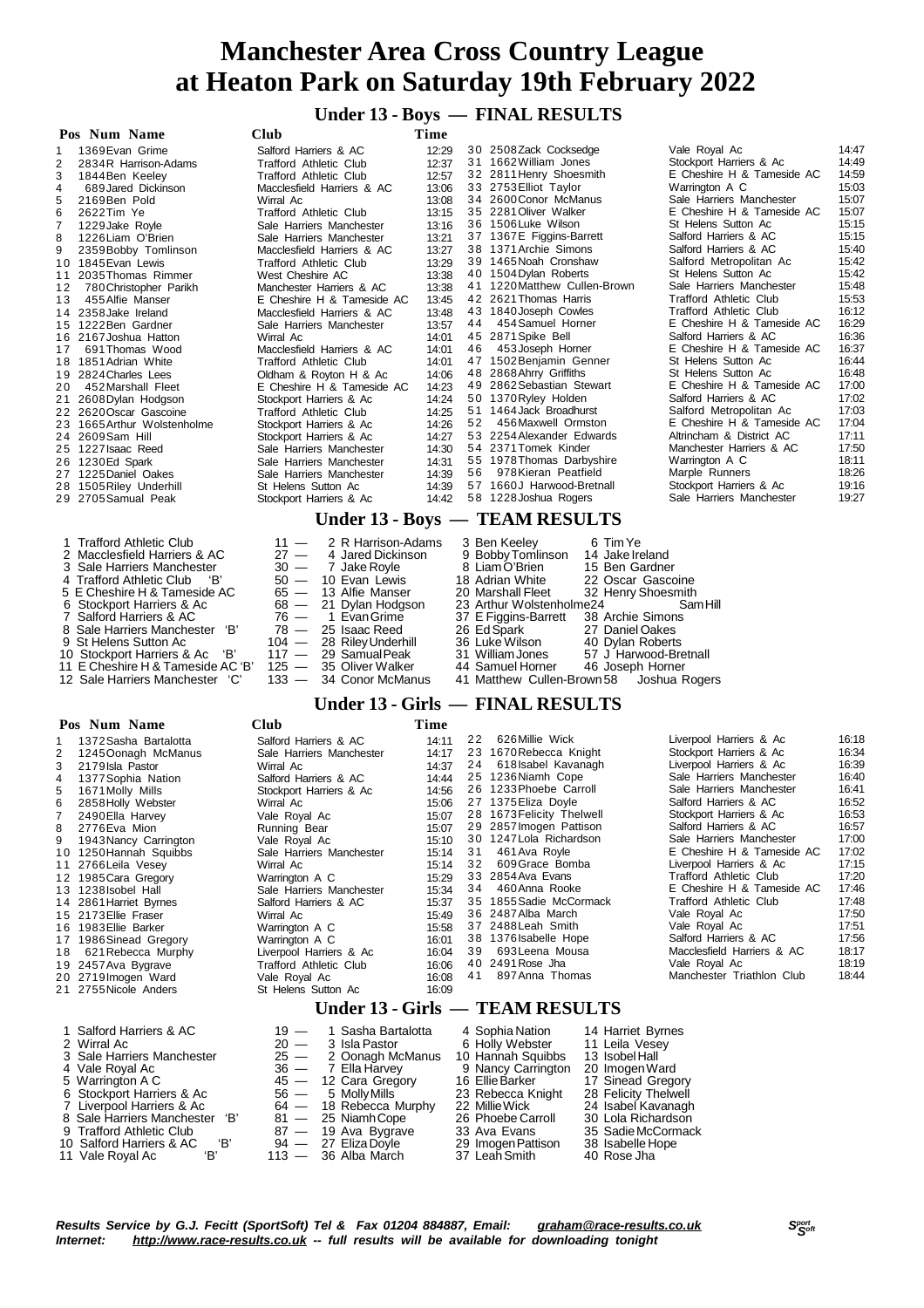**Under 15 - Boys — FINAL RESULTS**

|    | Pos Num Name          | <b>Club</b>                                                              | Time  |                           |                               |       |
|----|-----------------------|--------------------------------------------------------------------------|-------|---------------------------|-------------------------------|-------|
|    | 2763 Louis Hatton     | Wirral Ac                                                                | 19:13 | 21 1380 Samuel Barlow     | Salford Harriers & AC         | 22:14 |
| 2  | 2187 Jack Heap        | Wirral Ac                                                                | 19:19 | 22 1868 James Walton      | Trafford Athletic Club        | 22:16 |
| 3  | 2189 Oberon Kearney   | Wirral Ac                                                                | 19:53 | 23 1385 Fintan Kehoe      | Salford Harriers & AC         | 22:35 |
|    | 697 Michael Wood      | Macclesfield Harriers & AC                                               | 20:05 | 24 1383 Joseph Cammish    | Salford Harriers & AC         | 22:45 |
| 5  | 1387 Alfie Simons     | Salford Harriers & AC                                                    | 20:08 | 25 1679 Joel Hulley       | Stockport Harriers & Ac       | 22:53 |
| 6  | 1869 Josh Watson      | <b>Trafford Athletic Club</b>                                            | 20:18 | 26 2404 Samuel Pearce     | Sale Harriers Manchester      | 23:05 |
|    | 2192Ben Williams      | Wirral Ac                                                                | 20:26 | 27 1681 Oliver Thornhill  | Stockport Harriers & Ac       | 23:10 |
| 8  | 1861 Matthew Gardner  | <b>Trafford Athletic Club</b>                                            | 20:40 | 28 1262 Joseph Spark      | Sale Harriers Manchester      | 23:19 |
| 9  | 1989 Rory Gregory     | Warrington A C                                                           | 20:58 | 29 1994 Thomas Welsby     | Warrington A C                | 23:32 |
|    | 10 2866 Oliver Bailey | Staffordshire Moorlands                                                  | 21:13 | 30 1988 Thomas Dawson     | Warrington A C                | 24:04 |
| 11 | 1256 Finlay Day       | Sale Harriers Manchester                                                 | 21:19 | 31 465 Cole Wright        | E Cheshire H & Tameside AC    | 24:45 |
|    | 12 1379 Jamie Barber  | Salford Harriers & AC                                                    | 21:29 | 32 1255 Alfie Clare       | Sale Harriers Manchester      | 24:59 |
|    | 13 1386 Lewis Kirk    | Salford Harriers & AC                                                    | 21:33 | 33 1259 Joseph Moody      | Sale Harriers Manchester      | 25:16 |
| 14 | 174 Hugh Noden        | <b>Bramhall Runners</b>                                                  | 21:34 | 34 2869 Charlie Griffiths | St Helens Sutton Ac           | 25:24 |
|    | 15 1381 Alfie Bundy   | Salford Harriers & AC                                                    | 21:40 | 35 173 Samuel Bailey      | <b>Bramhall Runners</b>       | 25:28 |
|    | 16 1512 William Vose  | St Helens Sutton Ac                                                      | 21:46 | 36 2872 Dan Adams         | Liverpool Harriers & Ac       | 25:41 |
| 17 | 1260 James O'Brien    | Sale Harriers Manchester                                                 | 21:47 | 37 2867 Lucas Brundrett   | Stockport Harriers & Ac       | 26:26 |
| 18 | 195 Jack Cook         | Buxton AC                                                                | 21:47 | 38 1870 Zack Watson       | <b>Trafford Athletic Club</b> | 27:00 |
| 19 | 1382 Bobby Burton     | Salford Harriers & AC                                                    | 21:59 | 39 1677 Edward Gough      | Stockport Harriers & Ac       | 28:32 |
| 20 | 781 Tom Farrelly      | Manchester Harriers & AC                                                 | 22:05 | 40 2779 Jamie Anderton    | <b>Trafford Athletic Club</b> | 29:16 |
|    |                       | $\mathbf{H}$ . $\mathbf{H}$ . $\mathbf{H}$ . $\mathbf{H}$ . $\mathbf{H}$ |       | TE A M DECHI TO           |                               |       |

#### **Under 15 - Boys — TEAM RESULTS**

| 1 Wirral Ac                    |        | $6 - 1$ Louis Hatton  | 2 Jack Heap         | 3 Oberon Kearney   |
|--------------------------------|--------|-----------------------|---------------------|--------------------|
| 2 Salford Harriers & AC        |        | $30 - 5$ Alfie Simons | 12 Jamie Barber     | 13 Lewis Kirk      |
| 3 Trafford Athletic Club       | $36 -$ | 6 Josh Watson         | 8 Matthew Gardner   | 22 James Walton    |
| 4 Sale Harriers Manchester     |        | $54 - 11$ Finlay Day  | 17 James O'Brien    | 26 Samuel Pearce   |
| 5 Salford Harriers & AC 'B'    |        | $55 - 15$ Alfie Bundy | 19 Bobby Burton     | 21 Samuel Barlow   |
| 6 Warrington A C               |        | 68 - 9 Rory Gregory   | 29 Thomas Welsby    | 30 Thomas Dawson   |
| 7 Stockport Harriers & Ac      |        | 89 — 25 Joel Hulley   | 27 Oliver Thornhill | 37 Lucas Brundrett |
| 8 Sale Harriers Manchester 'B' |        | 93 — 28 Joseph Spark  | 32 Alfie Clare      | 33 Joseph Moody    |

#### **Under 15 - Girls — FINAL RESULTS**

|   | Pos Num Name            | <b>Club</b>              | Time  |    |                           |                               |       |
|---|-------------------------|--------------------------|-------|----|---------------------------|-------------------------------|-------|
|   | 1693 Freya Murdoch      | Stockport Harriers & Ac  | 20:33 |    | 19 2767 Sophie Haslam     | West Cheshire AC              | 25:47 |
| 2 | 2859 Megumi Hoshiko     | Wirral Ac                | 20:36 |    | 20 1872 Sophie Bowman     | <b>Trafford Athletic Club</b> | 25:56 |
| 3 | 1999 Imogen Wharton     | Warrington A C           | 20:58 |    | 21 2610 Caitlin Hill      | Stockport Harriers & Ac       | 25:59 |
| 4 | 2845 Eva Jha            | Vale Roval Ac            | 21:36 |    | 22 468 Alice Cunningham   | E Cheshire H & Tameside AC    | 26:02 |
| 5 | 1694 Rosie Philbin      | Stockport Harriers & Ac  | 22:24 | 23 | 470 Erin Lord             | E Cheshire H & Tameside AC    | 26:12 |
| 6 | 1998 Alice Nicholson    | Warrington A C           | 22:47 | 24 | 467 Kayla Corbett         | E Cheshire H & Tameside AC    | 26:19 |
|   | 7 2409 Elena Bartalotta | Salford Harriers & AC    | 22:54 |    | 25 2636 Anna Smith        | Vale Royal Ac                 | 26:28 |
| 8 | 1691Niamh Mackintosh    | Stockport Harriers & Ac  | 23:03 |    | 26 1514 Lily Birkett      | St Helens Sutton Ac           | 26:28 |
|   | 9 2202 Sarah Smith      | Wirral Ac                | 23:20 |    | 27 1946 Alexandra Sayers  | Vale Roval Ac                 | 26:38 |
|   | 10 2856 Darcy Slattery  | Salford Harriers & AC    | 23:22 |    | 28 2720 Lavinia Burke     | Vale Royal Ac                 | 27:05 |
|   | 11 2204 Sarah Theobald  | Wirral Ac                | 23:34 |    | 29 1268 Niamh Dolan       | Sale Harriers Manchester      | 27:26 |
|   | 12 2201 Evie Smith      | Wirral Ac                | 23:37 |    | 30 2346 Martha Ireland    | Macclesfield Harriers & AC    | 27:40 |
|   | 13 1690 Gracie Hunt     | Stockport Harriers & Ac  | 23:46 |    | 31 2706 Georgia Garside   | Stockport Harriers & Ac       | 28:11 |
|   | 14 1271 Madison Holt    | Sale Harriers Manchester | 24:13 |    | 32 471 Maria Rooke        | E Cheshire H & Tameside AC    | 28:26 |
|   | 15 1472 Esme Sly        | Salford Metropolitan Ac  | 24:18 |    | 33 1877 Rosa Morrello     | <b>Trafford Athletic Club</b> | 28:30 |
|   | 16 2193 Hannah Brearton | Wirral Ac                | 24:25 |    | 34 1945 Ruby Carrington   | Vale Royal Ac                 | 28:40 |
|   | 17 1878 Isobel Thomas   | Trafford Athletic Club   | 24:33 | 35 | 469 Harri Fleet           | E Cheshire H & Tameside AC    | 29:35 |
|   | 18 1391 Amber Davidson  | Salford Harriers & AC    | 24:34 |    | 36 1265 Na'ilah Christmas | Sale Harriers Manchester      | 30:34 |

#### **Under 15 - Girls — TEAM RESULTS**

1 Stockport Harriers & Ac  $\begin{array}{ccc} 14 - 1$  Freya Murdoch 5 Rosie Philbin 8 Niamh Mackintosh<br>
2 Wirral Ac  $\begin{array}{ccc} 22 - 2$  Megumi Hoshiko 9 Sarah Smith 11 Sarah Theobald<br>
3 Salford Harriers & Ac  $\begin{array}{ccc} 35 - 7 \end{array}$  Elena Ba Wirral Ac 22 — 2 MegumiHoshiko 9 SarahSmith 11 Sarah Theobald Salford Harriers & AC 35 — 7 ElenaBartalotta 10 Darcy Slattery 18 Amber Davidson 4 Vale Royal Ac 56 — 4 Eva Jha 25 Anna Smith 27 Alexandra Sayers 4 Vale Royal Ac  $56 - 4$  Eva Jha 25 Anna Smith 27 Alexandra Sayers<br>
5 Stockport Harriers & Ac 'B'  $65 - 13$  Gracie Hunt 21 Caitlin Hill 31 Georgia Garside<br>
6 E Cheshire H & Tameside AC  $69 - 22$  Alice Cunningham 23 Erin Lord E Cheshire H & Tameside AC 69 — 22 AliceCunningham 23 Erin Lord 24 Kayla Corbett 7 Trafford Athletic Club 70 — 17 IsobelThomas 20 Sophie Bowman 33 Rosa Morrello Sale Harriers Manchester 79 — 14 Madison Holt 29 NiamhDolan 36 Na'ilahChristmas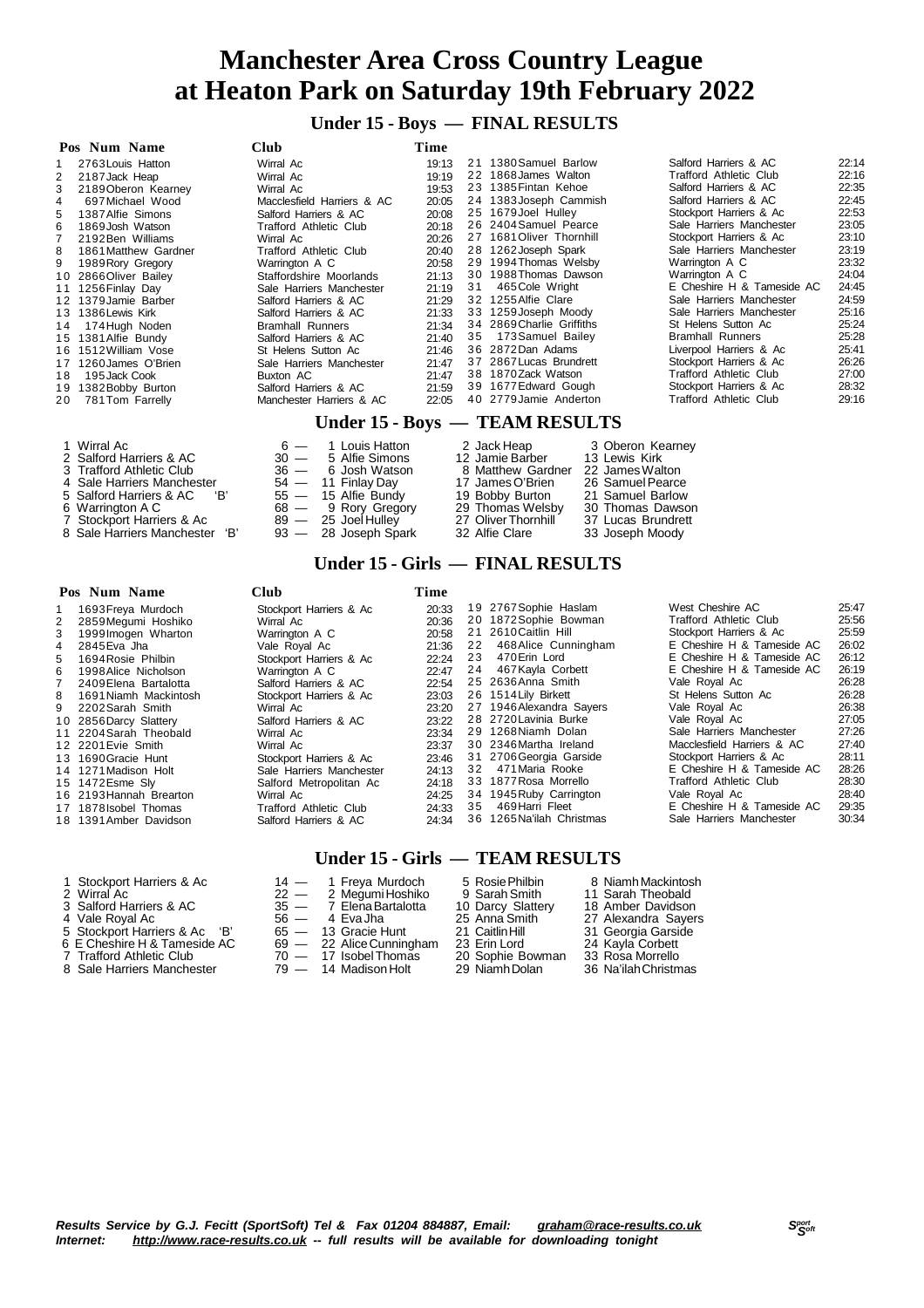### **Under 17 - Men — FINAL RESULTS**

| Pos Num Name                                                                                                                                                                                                                              | <b>Club</b>                                                                                                                                                                                   | Time                                                                                                                                                                                                                                                                              |                                                                                                                                                                                                                                                                                                      |  |  |  |  |  |
|-------------------------------------------------------------------------------------------------------------------------------------------------------------------------------------------------------------------------------------------|-----------------------------------------------------------------------------------------------------------------------------------------------------------------------------------------------|-----------------------------------------------------------------------------------------------------------------------------------------------------------------------------------------------------------------------------------------------------------------------------------|------------------------------------------------------------------------------------------------------------------------------------------------------------------------------------------------------------------------------------------------------------------------------------------------------|--|--|--|--|--|
| 1701 Henry Pickard<br>1<br>2<br>2209Alex Poulston<br>3<br>2212 William Sutcliffe<br>4<br>2043Sammy Hollins<br>5<br>2830 Finley Mayoh<br>1698 Jack Catterall<br>6<br>$\overline{7}$<br>2045 Henry Robinson<br>8<br>2416 Lewis Brown        | Stockport Harriers & Ac<br>Wirral Ac<br>Wirral Ac<br>West Cheshire AC<br>Stockport Harriers & Ac<br>Stockport Harriers & Ac<br>West Cheshire AC<br>Salford Harriers & AC                      | 1882 Jack Haworth<br>9<br>22:35<br>10 1396 Freddie Oldfield<br>22:54<br>11 1888 Ned Silvey<br>23:31<br>12 1474 Benjamin Knight<br>24:17<br>13 2873 Sonny Wilson<br>24:22<br>14 1880 Joseph Daly<br>24:36<br>15 2846 Matthew Haslam<br>25:11<br>16 2355 Thomas Marsh<br>25:18      | <b>Trafford Athletic Club</b><br>25:26<br>25:31<br>Salford Harriers & AC<br>25:58<br>Trafford Athletic Club<br>26:02<br>Salford Metropolitan Ac<br><b>Trafford Athletic Club</b><br>27:01<br>27:39<br><b>Trafford Athletic Club</b><br>27:41<br>Vale Royal Ac<br>Macclesfield Harriers & AC<br>29:21 |  |  |  |  |  |
|                                                                                                                                                                                                                                           |                                                                                                                                                                                               | Under 17 - Men - TEAM RESULTS                                                                                                                                                                                                                                                     |                                                                                                                                                                                                                                                                                                      |  |  |  |  |  |
| Stockport Harriers & Ac<br>2 Trafford Athletic Club                                                                                                                                                                                       | $12 -$<br>1 Henry Pickard<br>9 Jack Haworth<br>$33 -$                                                                                                                                         | 5 Finley Mayoh<br>6 Jack Catterall<br>11 Ned Silvey<br>13 Sonny Wilson                                                                                                                                                                                                            |                                                                                                                                                                                                                                                                                                      |  |  |  |  |  |
| Under 17 - Ladies — FINAL RESULTS                                                                                                                                                                                                         |                                                                                                                                                                                               |                                                                                                                                                                                                                                                                                   |                                                                                                                                                                                                                                                                                                      |  |  |  |  |  |
| Pos Num Name                                                                                                                                                                                                                              | <b>Club</b>                                                                                                                                                                                   | <b>Time</b>                                                                                                                                                                                                                                                                       |                                                                                                                                                                                                                                                                                                      |  |  |  |  |  |
| 473 Emilia Platt<br>1<br>2<br>2294 Grace Tobin<br>3<br>2048 Carys Roberts<br>$\overline{4}$<br>1895 Freya Griffiths<br>5<br>2046Jodi Bemand<br>6<br>1399 Matilda Byrnes<br>$\overline{7}$<br>2780 Nicola Mason<br>8<br>2217 Emma Theobald | E Cheshire H & Tameside AC<br>Liverpool Harriers & Ac<br>West Cheshire AC<br><b>Trafford Athletic Club</b><br>West Cheshire AC<br>Salford Harriers & AC<br>Salford Harriers & AC<br>Wirral Ac | 2693 Sophia Bratt<br>9<br>26:08<br>10 1705 Isabel Brundrett<br>27:53<br>11 1894 Cleo Bentall<br>28:12<br>12 1520 Taylor Massey<br>28:33<br>13 1400 Isobel Cammish<br>28:49<br>14 2565 Ella Heap<br>28:56<br>15 2006 Molly Wormald<br>29:03<br>30:25                               | Salford Harriers & AC<br>31:14<br>31:25<br>Stockport Harriers & Ac<br><b>Trafford Athletic Club</b><br>31:36<br>32:33<br>St Helens Sutton Ac<br>33:05<br>Salford Harriers & AC<br>34:19<br>Wirral Ac<br>38:28<br>Warrington A C                                                                      |  |  |  |  |  |
|                                                                                                                                                                                                                                           |                                                                                                                                                                                               | Under 17 - Ladies — TEAM RESULTS                                                                                                                                                                                                                                                  |                                                                                                                                                                                                                                                                                                      |  |  |  |  |  |
| 1 Salford Harriers & AC                                                                                                                                                                                                                   | 6 Matilda Byrnes<br>$22 -$                                                                                                                                                                    | 7 Nicola Mason<br>9 Sophia Bratt                                                                                                                                                                                                                                                  |                                                                                                                                                                                                                                                                                                      |  |  |  |  |  |
|                                                                                                                                                                                                                                           |                                                                                                                                                                                               | Senior Ladies aged 17 to 19                                                                                                                                                                                                                                                       |                                                                                                                                                                                                                                                                                                      |  |  |  |  |  |
| Pos Num Name Cat/Pos                                                                                                                                                                                                                      | <b>Club</b>                                                                                                                                                                                   | Time                                                                                                                                                                                                                                                                              |                                                                                                                                                                                                                                                                                                      |  |  |  |  |  |
| 2219 Ellen Kearney<br>1<br>$\overline{2}$<br>798 Bethany Reid<br>3<br>2220 Rachael Theobald<br>4<br>198 Amy Whelan<br>5<br>1294 Lucy Armitage<br>6<br>1713 Esther Hulley                                                                  | L <sub>20</sub> 1 Wirral Ac<br>L20 2 Manchester Metropolitan Uni<br>L20 3 Wirral Ac<br>L20 4 Buxton AC<br>L20 5 Sale Harriers Manchester<br>L20 6 Stockport Harriers & Ac                     | 7 1715 Megan Phillips<br>37:13<br>8<br>1913 Lucilla Partridge<br>39:15<br>9 1912 Elizabeth Heslop<br>39:35<br>10 1052Megan Bartholomew L2010 Oldham & Royton H & Ac<br>40:19<br>11 1714 Lydia Hulley<br>40:53<br>12 1051 Lauren Bartholomew L2012 Oldham & Royton H & Ac<br>42:20 | L20 7 Stockport Harriers & Ac<br>44:52<br>47:12<br>L20 8 University Of Manchester<br>L20 9 University Of Manchester<br>48:31<br>53:19<br>L2011 Stockport Harriers & Ac<br>54:58<br>55:12                                                                                                             |  |  |  |  |  |
|                                                                                                                                                                                                                                           |                                                                                                                                                                                               | Senior Ladies aged 17 to 19 - TEAM RESULTS                                                                                                                                                                                                                                        |                                                                                                                                                                                                                                                                                                      |  |  |  |  |  |
|                                                                                                                                                                                                                                           |                                                                                                                                                                                               | NOTE: Unattached and non-counters are DELETED before teams are calculated                                                                                                                                                                                                         |                                                                                                                                                                                                                                                                                                      |  |  |  |  |  |
| 1 Stockport Harriers & Ac                                                                                                                                                                                                                 | $24 -$<br>6 Esther Hulley                                                                                                                                                                     | 7 Megan Phillips<br>11 Lydia Hulley                                                                                                                                                                                                                                               |                                                                                                                                                                                                                                                                                                      |  |  |  |  |  |
|                                                                                                                                                                                                                                           |                                                                                                                                                                                               | Senior Men aged 17 to 19                                                                                                                                                                                                                                                          |                                                                                                                                                                                                                                                                                                      |  |  |  |  |  |

#### **Senior Men aged 17 to 19**

|                | Pos Num Name Cat/Pos  |  | Club                                  | Time  |
|----------------|-----------------------|--|---------------------------------------|-------|
| 1              | 2267 William Longden  |  | U <sub>20</sub> 1 Buxton AC           | 36.46 |
| 2              | 1906 Callum Broadbent |  | U20 2 University Of Manchester        | 38:13 |
| 3              | 1948 William Ashfield |  | U20 3 Vale Royal Ac                   | 39:25 |
| 4              | 1710Tobin Rose        |  | U20 4 Stockport Harriers & Ac         | 41:17 |
| 5              | 2353 Laurence Manley  |  | U20 5 Macclesfield Harriers & AC      | 42:32 |
| 6              | 2803 Alex Macfarlane  |  | U20 6 Stockport Harriers & Ac         | 42:42 |
| $\overline{7}$ | 1521 Michael Brussels |  | U <sub>20</sub> 7 St Helens Sutton Ac | 43:33 |
| 8              | 794 Harry Read        |  | U20 8 Manchester Metropolitan Uni     | 44:03 |
| 9              | 1286Zac Gaillemin     |  | U20 9 Sale Harriers Manchester        | 44:31 |
|                | 10 1908 Joe Knox      |  | U2010 University Of Manchester        | 46:34 |
|                | 11 2596 Tobias Sze    |  | U2011 Manchester Metropolitan Uni     | 58:37 |
|                | 12 2280 Tobias Walsh  |  | U2012 E Cheshire H & Tameside AC      | 59:08 |

#### **Senior Men aged 17 to 19 — TEAM RESULTS**

#### **No complete teams**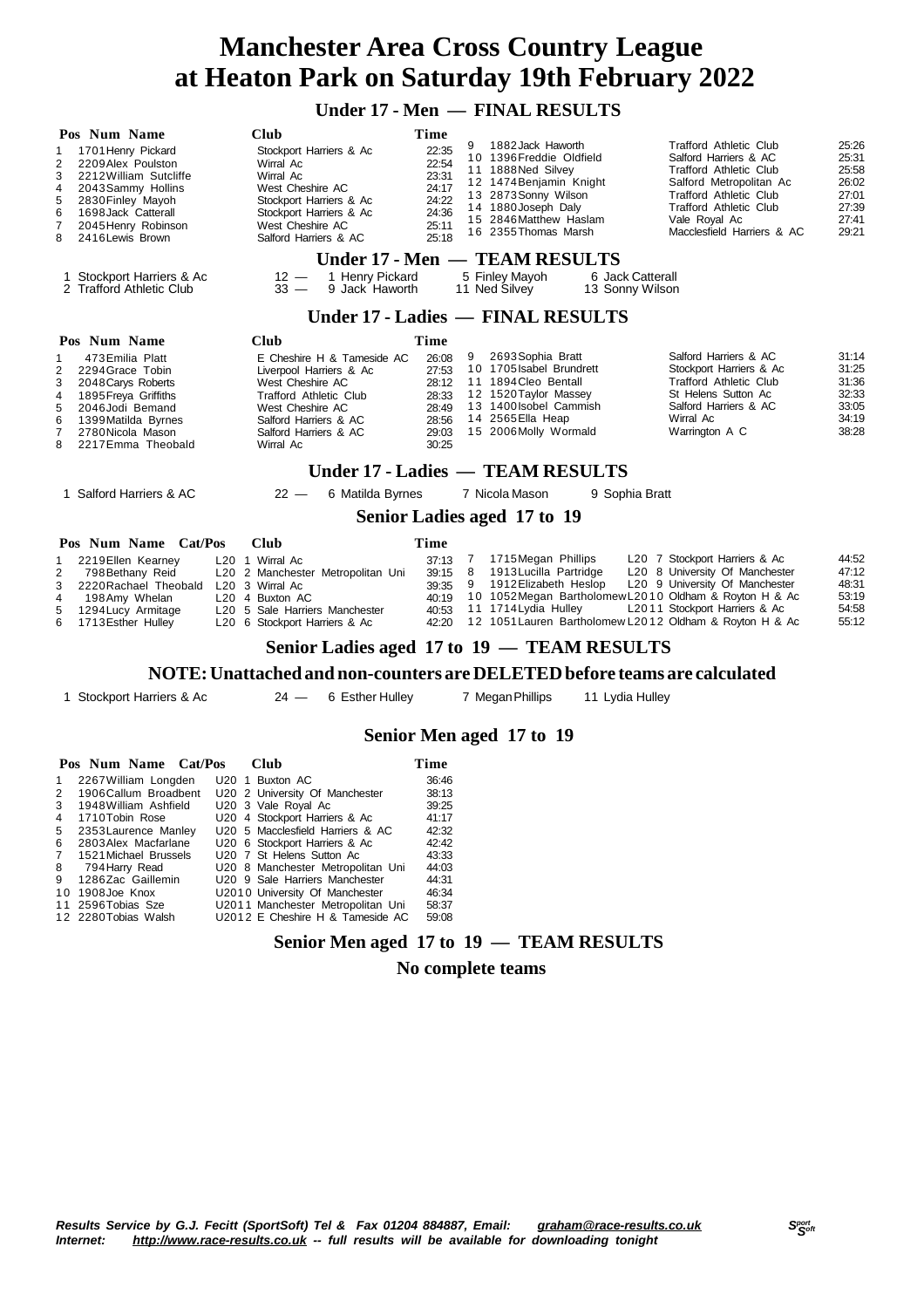#### **Senior Ladies aged 20 to 34**

|    | Pos Num Name Cat/Pos      | <b>Club</b>               | Time  |    |                          |                               |         |
|----|---------------------------|---------------------------|-------|----|--------------------------|-------------------------------|---------|
|    | 1363 Ruth Jones           | Salford Harriers & AC     | 35:30 | 28 | 305 Francesca Bale       | <b>Chorlton Runners</b>       | 44:46   |
| 2  | 1188 Alice Wright         | Sale Harriers Manchester  | 36:04 |    | 29 2624 Amyrose Cauley   | <b>Trafford Athletic Club</b> | 44:55   |
| 3  | 1160 Hannah Brown         | Sale Harriers Manchester  | 36:27 | 30 | 1968 Faye Lawton         | Warrington A C                | 44:58   |
| 4  | 2145 Naomi Alleyne        | Wirral Ac                 | 36:43 | 31 | 325 Nicola Dobra         | Chorlton Runners              | 45:23   |
| 5  | 1823 Vicki Cronin         | Trafford Athletic Club    | 37:28 |    | 32 2699 Aimee Baines     | Start2jog                     | 46:10   |
| 6  | 2030 Kate Titlow          | West Cheshire AC          | 37:36 |    | 33 2740\$Siobhan Massey  | St Helens Sutton Ac           | 46:20   |
|    | 2849 Rachel McQuillan     | Warrington A C            | 38:25 |    | 34 1822 Ruth Beresford   | <b>Trafford Athletic Club</b> | 46:43   |
| 8  | 1356 Amelia Beaman        | Salford Harriers & AC     | 39:07 | 35 | 378 Kerry Burke          | Didsbury Runners              | 46:45   |
| 9  | 2105 Mattie Edwards       | <b>Wilmslow Striders</b>  | 39:48 |    | 36 1168 Sarah Goulden    | Sale Harriers Manchester      | 46:59   |
|    | 10 1184 Jane Thomas       | Sale Harriers Manchester  | 40:06 |    | 37 1575 Jess Mohan       | Start2jog                     | 47:44   |
|    | 11 1830 Kate Meeson       | Trafford Athletic Club    | 40:40 | 38 | 679Shan Preece           | Macclesfield Harriers & AC    | 47:48   |
|    | 12 1442 Chloe Elliott     | Salford Metropolitan Ac   | 40:57 |    | 39 2835 Ciara Lydon      | <b>Trafford Athletic Club</b> | 47:57   |
|    | 13 1083 Rowen Pymm        | Saddleworth Runners Club  | 41:00 |    | 40 2844 Alice Woodbridge | University Of Manchester      | 48:38   |
|    | 14 1935 Hollie Carrington | Vale Royal Ac             | 41:08 | 41 | 1081 Emily Harvey        | Saddleworth Runners Club      | 49:10   |
|    | 15 1833Zoe Storr          | Trafford Athletic Club    | 41:19 |    | 42 1578 Jade Peacock     | Start2jog                     | 49:27   |
| 16 | 925 Heather Hughes        | Manchester Ymca Harriers  | 41:28 |    | 43 2878 Paris Potts      | Swinton Running Club          | 49:47   |
| 17 | 1904 Katie Strange        | University Of Manchester  | 41:31 | 44 | 335 Rachel McVittie      | <b>Chorlton Runners</b>       | 50:15   |
|    | 18 1084 Alice Willson     | Saddleworth Runners Club  | 41:35 | 45 | 873 Charlotte Marr       | Manchester Triathlon Club     | 50:33   |
| 19 | 1654 Faye Waterhouse      | Stockport Harriers & Ac   | 41:35 |    | 46 2827 Hazel Jones      | Start2jog                     | 50:58   |
|    | 20 1638 Emilia Gaida      | Stockport Harriers & Ac   | 41:40 | 47 | 889 Natasha Sutherland   | Manchester Triathlon Club     | 51:11   |
|    | 21 1180R Rozhdestvenskaya | Sale Harriers Manchester  | 41:40 | 48 | 737 Vanessa Rowell       | Manchester Frontrunners       | 52:32   |
| 22 | 857 Fiona Blagg           | Manchester Triathlon Club | 42:11 | 49 | 1639 Sarah Goring        | Stockport Harriers & Ac       | 54:28   |
|    | 23 1061 Lucy Gleave       | Running Bear              | 42:34 | 50 | 859 Emma Brabazon        | Manchester Triathlon Club     | 55:15   |
| 24 | 324 Gabrielle Day         | Chorlton Runners          | 42:37 | 51 | 326 Hannah Greenlee      | <b>Chorlton Runners</b>       | 55:19   |
| 25 | 313 Rachel Brown          | <b>Chorlton Runners</b>   | 42:42 | 52 | 1569 Kaylea Haynes       | Start2jog                     | 56:27   |
|    | 26 1831 Melanie Monks     | Trafford Athletic Club    | 42:49 |    | 53 2877 Anna Dagnall     | <b>Bramhall Runners</b>       | 59:36   |
|    | 27 2444 Imogen Nutter     | Stockport Harriers & Ac   | 43:13 |    | 54 2686 Louise Ewbank    | Marple Runners                | 1:00:56 |

#### **Senior Ladies (Vets) aged 35 to 39**

| Pos Num Name Cat/Pos  | Club |                                  | Time  |     |                                                |                                  |         |
|-----------------------|------|----------------------------------|-------|-----|------------------------------------------------|----------------------------------|---------|
| 2092 Nicola Reece     |      | L35 1 Wilmslow Running Club      | 38.51 | 12  | 350 Roz Webster                                | L3512 Chorlton Runners           | 46:51   |
|                       |      |                                  |       | 13. | 161 Helen Rennie                               | L3513 Bramhall Runners           | 48:58   |
| 2789 Cara O'Brien     |      | L35 2 Manchester Harriers & AC   | 40:42 |     | 14 1077 Rebecca Canaway                        | L3514 Saddleworth Runners Club   | 49:31   |
| 861 Carolyn Dawe      |      | L35 3 Manchester Triathlon Club  | 41:04 |     |                                                |                                  |         |
| 1360 Laura Coucill    |      | L35 4 Salford Harriers & AC      | 42:08 | 15  | 135 Afy Afrouz                                 | L3515 Bramhall Runners           | 51:05   |
|                       |      |                                  |       | 16  | 670 Saranva Hasler                             | L3516 Macclesfield Harriers & AC | 52:03   |
| 310 Leona Beaumont    |      | L35 5 Chorlton Runners           | 42:57 |     |                                                |                                  | 52:18   |
| 734 Claire Navlor     |      | L35 6 Manchester Frontrunners    | 43:58 | 17  | 858 Rachel Bowden                              | L3517 Manchester Triathlon Club  |         |
|                       |      |                                  | 44:25 |     | 18 2690 Caroline Barrett                       | L3518 Sale Harriers Manchester   | 57:16   |
| 1167Emma Finney       |      | L35 7 Sale Harriers Manchester   |       |     | 19 952 Laura Ahearn                            | L3519 Marple Runners             | 59.57   |
| 339 Sarah Renshaw     |      | L35 8 Chorlton Runners           | 45:41 |     |                                                |                                  |         |
| 732 Rachel Kenyon     |      | L35 9 Manchester Frontrunners    | 45:47 |     | 20 2256 Aimee Woolley                          | L3520 Belle Vue Racers           | 1:02:55 |
|                       |      |                                  |       | 21  | 968 Chelsea Mears-Graham L35 21 Marple Runners |                                  | 1:05:05 |
| 10 2343 Kate Robinson |      | L3510 Macclesfield Harriers & AC | 45:49 |     | 22 2382 Rachel Myers                           | L3522 Marple Runners             | 1:09:30 |
| 921 Hannah Brierlev   |      | L3511 Manchester Ymca Harriers   | 45:52 |     |                                                |                                  |         |

#### **Senior Ladies (Vets) aged 40 to 44**

#### **Pos Num Name Cat/Pos Club Time**

|    | $108$ NHIII NAME VALUM  | vuv                             | 1 HHC |    |                           |                                                          |         |
|----|-------------------------|---------------------------------|-------|----|---------------------------|----------------------------------------------------------|---------|
|    | 1 2483 Sarah Murphy     | L40 1 Vale Royal Ac             | 38:18 | 16 | 79N Hamilton-Rainey       | L4016 Belle Vue Racers                                   | 52:35   |
|    | 2 1632 Belinda Brennan  | L40 2 Stockport Harriers & Ac   | 41:03 | 17 | 759 Caroline Baba         | L4017 Manchester Harriers & AC                           | 53:05   |
|    | 3 1169 Harriet Hamilton | L40 3 Sale Harriers Manchester  | 41:55 | 18 | 307 Alison Barbuti        | L4018 Chorlton Runners                                   | 53:42   |
| 4  | 874 Deirdre McCarthy    | L40 4 Manchester Triathlon Club | 42:03 | 19 | 763 Lindsey Farrelly      | L4019 Manchester Harriers & AC                           | 54:22   |
|    | 5 2120 Laura Bell       | L40 5 Winston Runners           | 42:41 |    | 20 1791 Julie Hamilton    | L4020 Swinton Running Club                               | 55:08   |
| 6  | 187 Samantha Willis     | L <sub>40</sub> 6 Buxton AC     | 43:00 | 21 | 966Emma Loveridge         | L4021 Marple Runners                                     | 56:06   |
|    | 7 1798 Helen Nation     | L40 7 Swinton Running Club      | 45:50 |    | 22 1788 Rachel Billington | L4022 Swinton Running Club                               | 57:01   |
| 8  | 856 Sophie Barnett      | L40 8 Manchester Triathlon Club | 46:02 | 23 | 132 Louise Abedin         | L4023 Bramhall Runners                                   | 57:14   |
|    | 9 1797 Rebecca Mills    | L40 9 Swinton Running Club      | 46:54 | 24 | 963 Taylor Giacoma        | L4024 Marple Runners                                     | 57:28   |
|    | 10 2128 Jennifer Lutton | L4010 Winston Runners           | 47:14 | 25 |                           | 886 Morse Claudia Robles L4025 Manchester Triathlon Club | 57:50   |
|    | 11 2788 Frances Kenney  | L4011 Wilmslow Running Club     | 47:26 | 26 | 953 Emily Bamford         | L4026 Marple Runners                                     | 58:24   |
|    | 12 729 Jacqui Baines    | L4012 Manchester Frontrunners   | 47:51 | 27 | 397 Anna Thurston         | L4027 Didsbury Runners                                   | 1:00:55 |
| 13 | 184 Ruth Gowers         | L4013 Buxton AC                 | 48:17 | 28 | 320 Caroline Crosswell    | L4028 Chorlton Runners                                   | 1:00:59 |
| 14 | 171 Karen Wileman       | L4014 Bramhall Runners          | 50:02 | 29 | 154 Kata Kolozsvary       | L4029 Bramhall Runners                                   | 1:03:04 |
|    | 15 1742 Dawn Fenton     | L4015 Stockport Tri Club        | 52:23 | 30 | 731 Mel Johnson           | L4030 Manchester Frontrunners                            | 1:04:36 |
|    |                         |                                 |       |    |                           |                                                          |         |

#### **Senior Ladies (Vets) aged 45 to 49**

|                | Pos Num Name Cat/Pos    | <b>Club</b>     |                                  | Time  |    |                                               |                               |         |
|----------------|-------------------------|-----------------|----------------------------------|-------|----|-----------------------------------------------|-------------------------------|---------|
|                | 1 1162 Anne Chinoy      |                 | L45 1 Sale Harriers Manchester   | 42:42 | 15 | 74 Karen Charters                             | L4515 Belle Vue Racers        | 53:52   |
|                | 2 1649 Jennie Pickard   |                 | L45 2 Stockport Harriers & Ac    | 42:47 |    | 16 1737 Nicola Brundrett                      | L4516 Stockport Tri Club      | 54:38   |
|                | 3 2027 Eleanor Robinson |                 | L45 3 West Cheshire AC           | 45:48 |    | 17 2133 Gaynor Williams                       | L4517 Winston Runners         | 55:46   |
| $\overline{4}$ | 439 Karen Fleming       |                 | L45 4 E Cheshire H & Tameside AC | 45:59 |    | 18 1570 Helen Holmes                          | L4518 Start2jog               | 56:13   |
|                | 5 1443 Amanda Hurndall  |                 | L45 5 Salford Metropolitan Ac    | 46:16 |    | 19 394 Isabelle Qamar                         | L4519 Didsbury Runners        | 57:10   |
| 6              | 681 Sue Stockdale       |                 | L45 6 Macclesfield Harriers & AC | 46.56 | 20 | 386Miranda Hall                               | L4520 Didsbury Runners        | 57:12   |
|                | 7 1568 Tracey Griffin   | L45 7 Start2iog |                                  | 47:22 |    | 21 1650 Nicola Pickford                       | L4521 Stockport Harriers & Ac | 58:35   |
| 8              | 961 Elise Evans         |                 | L45 8 Marple Runners             | 48:29 |    | 22 1782 Andy Smith                            | L4522 Swinton Running Club    | 1:01:17 |
|                | 9 1641 Jennifer Hulley  |                 | L45 9 Stockport Harriers & Ac    | 48:46 | 23 | 137 Sarah Beattie                             | L4523 Bramhall Runners        | 1:01:38 |
|                | 10 1366 Hayley Winder   |                 | L4510 Salford Harriers & AC      | 49.57 |    | 24 2701 Melanie Bullough                      | L4524 Start2iog               | 1:01:50 |
|                | 11 1175 Carla Ousey     |                 | L4511 Sale Harriers Manchester   | 50:28 |    | 25 975 Joanne Stephenson L4525 Marple Runners |                               | 1:02:02 |
|                | 12 1447 Laura Mercer    |                 | L4512 Salford Metropolitan Ac    | 50:44 | 26 | 382Chapala Dey                                | L4526 Didsbury Runners        | 1:02:58 |
|                | 13 2721 Jeanette Pope   |                 | L4513 Vale Royal Ac              | 51:13 | 27 | 157 Rosemarie McArdle L4527 Bramhall Runners  |                               | 1:03:07 |
|                | 14 1171 Catherine Jones |                 | L4514 Sale Harriers Manchester   | 51:22 |    |                                               |                               |         |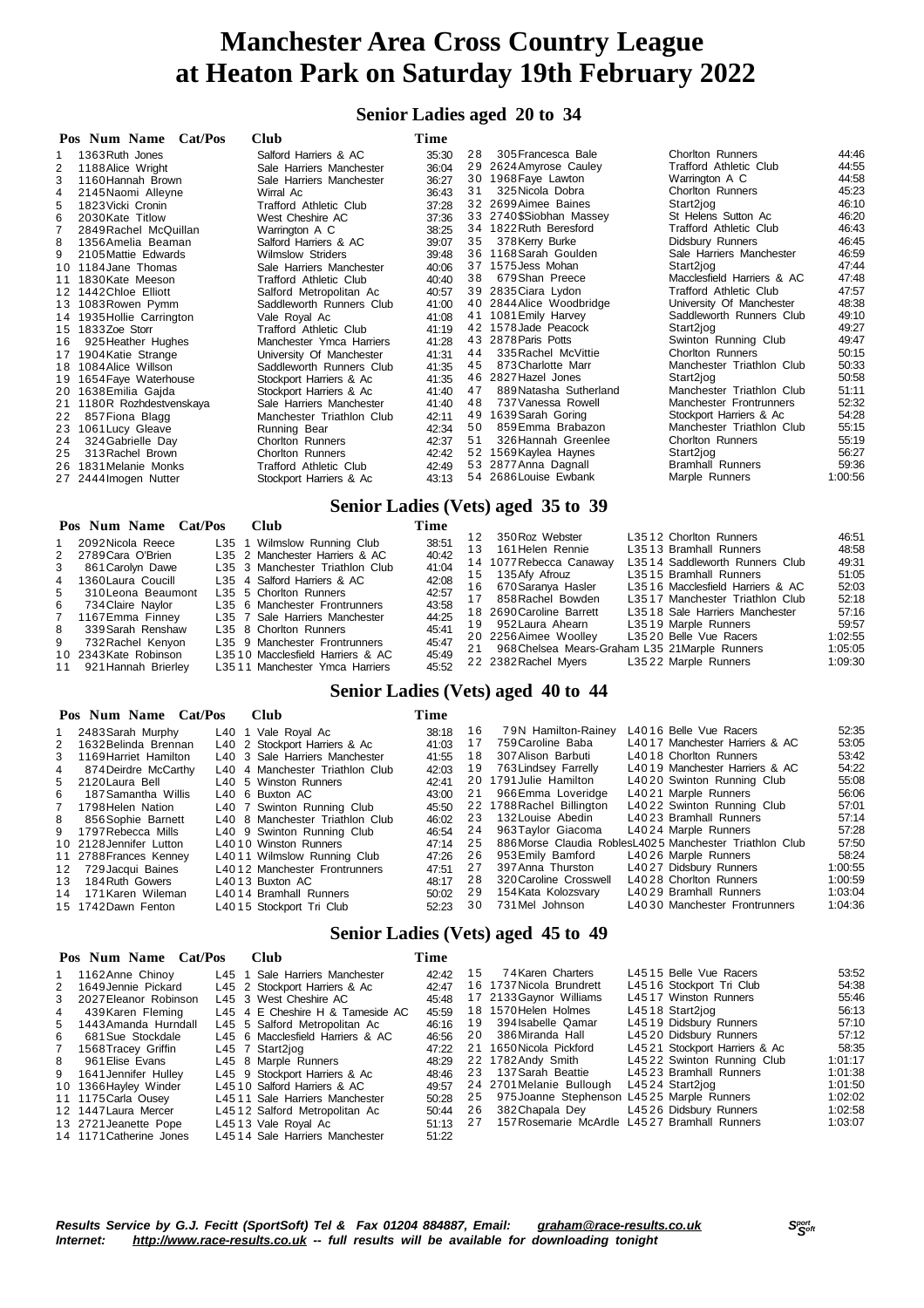#### **Senior Ladies (Vets) aged 50 to 54**

|    | Pos Num Name Cat/Pos                                 | <b>Club</b>                    | Time  |    |                          |                                |         |
|----|------------------------------------------------------|--------------------------------|-------|----|--------------------------|--------------------------------|---------|
|    | 1 2249 Philippa Cameron                              | L50 1 Altrincham & District AC | 40:10 |    | 16 766 Catherine Jones   | L5016 Manchester Harriers & AC | 52:50   |
|    | 2 1932 Debbie Broad                                  | L50 2 Vale Roval Ac            | 43:21 |    | 17 2024 Debra Bemand     | L5017 West Cheshire AC         | 52:55   |
|    | 3 1941 Helen Smith                                   | L50 3 Vale Royal Ac            | 44:02 |    | 18 1787 Rhona Barker     | L5018 Swinton Running Club     | 54:18   |
|    | 4 1440 Jaine Brocklehurst                            | L50 4 Salford Metropolitan Ac  | 44:53 |    | 19 163 Breeshey Smith    | L5019 Bramhall Runners         | 55:01   |
|    | 5 2455 Louise Mangan                                 | L50 5 Trafford Athletic Club   | 45:53 |    | 20 1176 Helen Reagan     | L5020 Sale Harriers Manchester | 55:10   |
|    | 6 2147 Maggie Cooper                                 | L50 6 Wirral Ac                | 45:55 |    | 21 1062 Lucy Lewis       | L5021 Running Bear             | 55:41   |
|    | 7 2879 Sonya Monaghan                                | L50 7 St Helens Sutton Ac      | 46:17 | 22 | 78Julia Fov              | L5022 Belle Vue Racers         | 57:21   |
|    | 8 1079 Fiona Dyson                                   | L50 8 Saddleworth Runners Club | 46:46 |    | 23 1572 Clare Leith      | L5023 Start2jog                | 58:27   |
|    | 9 1177 Julia Reynolds                                | L50 9 Sale Harriers Manchester | 48:36 |    | 24 772 Catherine Poole   | L5024 Manchester Harriers & AC | 59:33   |
| 10 | 158 Vikki Murphy                                     | L5010 Bramhall Runners         | 49:02 |    | 25 2874 Sharon Lightfoot | L5025 Salford Metropolitan Ac  | 1:01:41 |
|    | 11 2109 Philippa Whittingham L5011 Wilmslow Striders |                                | 49:15 |    | 26 1634 Jane Brown       | L5026 Stockport Harriers & Ac  | 1:03:09 |
|    | 12 767 Julie Jones                                   | L5012 Manchester Harriers & AC | 49:32 | 27 | 166Emma Turner           | L5027 Bramhall Runners         | 1:05:08 |
|    | 13 1063 Sarah Proudmore                              | L5013 Running Bear             | 49:50 |    | 28 1565 Stephanie Boyle  | L5028 Start2jog                | 1:06:01 |
|    | 14 969 Karen Molloy                                  | L5014 Marple Runners           | 52:16 | 29 | 162 Emma Roberts         | L5029 Bramhall Runners         | 1:07:02 |
|    | 15 1738 Laura Carter                                 | L5015 Stockport Tri Club       | 52:39 | 30 | 959 Samantha Cook        | L5030 Marple Runners           | 1:10:39 |

#### **Senior Ladies (Vets) aged 55 to 59**

|    | Pos Num Name Cat/Pos                         | Club                             | Time  |    |                                |                                |         |
|----|----------------------------------------------|----------------------------------|-------|----|--------------------------------|--------------------------------|---------|
|    | 188 Tania Wilson                             | L55 1 Buxton AC                  | 45:35 | 12 | 349 Sue Waring                 | L5512 Chorlton Runners         | 55:36   |
|    | 2 1828 Joanne Lott                           | L55 2 Trafford Athletic Club     | 47.04 | 13 | 185 Tracy Gregory              | L5513 Buxton AC                | 57:36   |
|    | 3 2571 Maureen Wilkins                       | L55 3 Stockport Harriers & Ac    | 48:10 | 14 | 765 Helen Holme                | L5514 Manchester Harriers & AC | 58:30   |
| 4  | 736 Linda Rix                                | L55 4 Manchester Frontrunners    | 48:43 |    | 15 2662 Frances Bills          | L5515 Bramhall Runners         | 1:01:39 |
|    | 5 1657 Kerry Wood-Doyle                      | L55 5 Stockport Harriers & Ac    | 49:00 |    | 16 2566 Kerry Gleave           | L5516 Running Bear             | 1:01:47 |
| 6  | 43 Carole Harrison                           | L55 6 Altrincham & District AC   |       |    | 49:53 17 760 Deborah Beresford | L5517 Manchester Harriers & AC | 1:01:52 |
|    | 7 2340 Joanna Miles                          | L55 7 Macclesfield Harriers & AC | 50:37 |    | 18 2248 Hazel Harrington       | L5518 Bramhall Runners         | 1:03:35 |
| 8  | 138 Andrea Buckingham L55 8 Bramhall Runners |                                  | 50:42 |    | 19 1025 Sandra McGrail         | L5519 Middleton Harriers AC    | 1:03:44 |
| 9  | 142 Fiona Cooke                              | L55 9 Bramhall Runners           | 52:40 |    | 20 2130 Helen Rust             | L5520 Winston Runners          | 1:05:36 |
| 10 | 50Alison Vesey                               | L5510 Altrincham & District AC   | 53:08 | 21 | 776 Julie Walmsley             | L5521 Manchester Harriers & AC | 1:06:42 |
| 11 | 924 Stephanie Goodchild L55 11               | Manchester Ymca Harriers         |       |    | 22 147 Denise Gregory          | L5522 Bramhall Runners         | 1:08:47 |
|    | 54:56                                        |                                  |       | 23 | 145 Bev Denbv                  | L5523 Bramhall Runners         | 1:16:16 |

#### **Senior Ladies (Vets) aged 60 to 64**

|                | Pos Num Name Cat/Pos | Club                                                  | Time    |
|----------------|----------------------|-------------------------------------------------------|---------|
| 1              | 565 Janet Rashleigh  | L60 1 Horwich R M I Harriers                          | 42:37   |
| 2              |                      | 1651 Glennis Richardson L60 2 Stockport Harriers & Ac | 47:54   |
|                | 3 668 Sallyann Hales | L60 3 Macclesfield Harriers & AC                      | 50:48   |
| $\overline{4}$ | 181 Sheila Bradley   | L60 4 Buxton AC                                       | 52:43   |
| 5              | 2339 Barbara Murray  | L60 5 Macclesfield Harriers & AC                      | 58:08   |
| 6              | 317 Ann Carney       | L60 6 Chorlton Runners                                | 58:11   |
| $7^{\circ}$    | 169 Pauline White    | L60 7 Bramhall Runners                                | 1:11:48 |
| 8              | 153 Cath Jones       | L60 8 Bramhall Runners                                | 1:16:12 |

#### **Senior Ladies (Vets) aged 65 to 69**

|              | Pos Num Name Cat/Pos                 |  | Club.                                              | Time    |  |  |  |  |  |  |  |  |  |
|--------------|--------------------------------------|--|----------------------------------------------------|---------|--|--|--|--|--|--|--|--|--|
| $\mathbf{1}$ | 1825Sue Exon                         |  | L65 1 Trafford Athletic Club                       | 58:20   |  |  |  |  |  |  |  |  |  |
|              | <b>Senior Ladies (Vets) over 70</b>  |  |                                                    |         |  |  |  |  |  |  |  |  |  |
|              | Time<br>Pos Num Name Cat/Pos<br>Club |  |                                                    |         |  |  |  |  |  |  |  |  |  |
| 1            | 1637 Alexis Dinsmor                  |  | L70 1 Stockport Harriers & Ac                      | 1:11:23 |  |  |  |  |  |  |  |  |  |
|              |                                      |  | 2 2057 Trevor Faulkner L75 1 Wilmslow Running Club | 1:16:25 |  |  |  |  |  |  |  |  |  |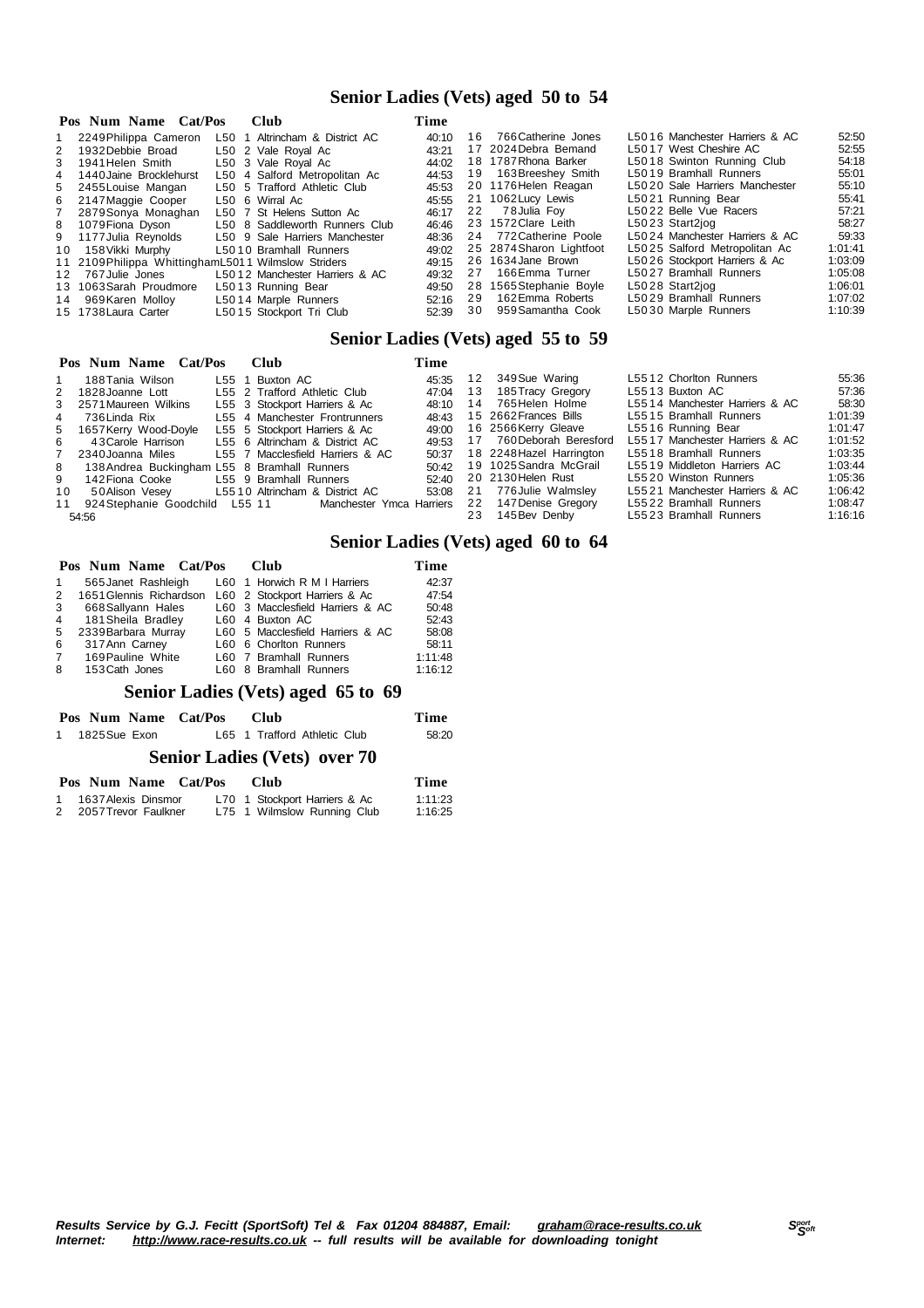**Senior Ladies — FINAL RESULTS (\$=non-counter)**

|          | Pos Num Name Cat/Pos                               |         | Club                                                      | Time           |                                                                                                              |                |
|----------|----------------------------------------------------|---------|-----------------------------------------------------------|----------------|--------------------------------------------------------------------------------------------------------------|----------------|
| 1        | 1363 Ruth Jones                                    |         | Salford Harriers & AC                                     | 35:30          | 86 1575 Jess Mohan<br>Start2jog                                                                              | 47:44          |
| 2        | 1188 Alice Wright                                  |         | Sale Harriers Manchester                                  | 36:04          | Macclesfield Harriers & AC<br>87<br>679 Shan Preece                                                          | 47:48          |
| 3        | 1160 Hannah Brown                                  |         | Sale Harriers Manchester                                  | 36:27          | 88<br>729 Jacqui Baines<br>L4012 Manchester Frontrunners                                                     | 47:51          |
| 4        | 2145 Naomi Alleyne                                 |         | Wirral Ac                                                 | 36:43          | 89 1651 Glennis Richardson<br>L60 2 Stockport Harriers & Ac                                                  | 47:54          |
| 5        | 2219 Ellen Kearney                                 |         | L <sub>20</sub> 1 Wirral Ac                               | 37:13          | 90 2835 Ciara Lydon<br>Trafford Athletic Club                                                                | 47:57          |
| 6        | 1823 Vicki Cronin                                  |         | <b>Trafford Athletic Club</b>                             | 37:28          | 2571 Maureen Wilkins<br>L55 3 Stockport Harriers & Ac<br>91                                                  | 48:10          |
| 7        | 2030 Kate Titlow                                   |         | West Cheshire AC                                          | 37:36          | 92<br>184 Ruth Gowers<br>L4013 Buxton AC                                                                     | 48:17          |
| 8        | 2483 Sarah Murphy                                  |         | L40 1 Vale Royal Ac                                       | 38:18          | 93<br>961 Elise Evans<br>L45 8 Marple Runners                                                                | 48:29          |
| 9        | 2849 Rachel McQuillan                              |         | Warrington A C                                            | 38:25          | 94 1912 Elizabeth Heslop<br>L <sub>20</sub> 9 University Of Manchester                                       | 48:31          |
|          | 10 2092 Nicola Reece                               |         | L35 1 Wilmslow Running Club                               | 38:51          | 95 1177 Julia Reynolds<br>L50 9 Sale Harriers Manchester                                                     | 48:36<br>48:38 |
|          | 11 1356 Amelia Beaman                              |         | Salford Harriers & AC                                     | 39:07          | 96 2844 Alice Woodbridge<br>University Of Manchester<br>97<br>736 Linda Rix<br>L55 4 Manchester Frontrunners | 48:43          |
| 12       | 798 Bethany Reid                                   |         | L20 2 Manchester Metropolitan Uni<br>L20 3 Wirral Ac      | 39:15          | 98 1641 Jennifer Hulley<br>L45 9 Stockport Harriers & Ac                                                     | 48:46          |
|          | 13 2220 Rachael Theobald<br>14 2105 Mattie Edwards |         | <b>Wilmslow Striders</b>                                  | 39:35<br>39:48 | 99<br>161 Helen Rennie<br>L3513 Bramhall Runners                                                             | 48:58          |
|          | 15 1184 Jane Thomas                                |         | Sale Harriers Manchester                                  | 40:06          | 1001657 Kerry Wood-Doyle<br>L55 5 Stockport Harriers & Ac                                                    | 49:00          |
|          | 16 2249 Philippa Cameron                           |         | L50 1 Altrincham & District AC                            | 40:10          | 101 158 Vikki Murphy<br>L5010 Bramhall Runners                                                               | 49:02          |
| 17       | 198 Amy Whelan                                     |         | L <sub>20</sub> 4 Buxton AC                               | 40:19          | 102 1081 Emily Harvey<br>Saddleworth Runners Club                                                            | 49:10          |
|          | 18 1830 Kate Meeson                                |         | Trafford Athletic Club                                    | 40:40          | 1032109Philippa WhittinghamL5011 Wilmslow Striders                                                           | 49:15          |
|          | 19 2789 Cara O'Brien                               |         | L35 2 Manchester Harriers & AC                            | 40:42          | 1041578 Jade Peacock<br>Start2jog                                                                            | 49:27          |
|          | 20 1294 Lucy Armitage                              |         | L <sub>20</sub> 5 Sale Harriers Manchester                | 40.53          | 105 1077 Rebecca Canaway<br>L3514 Saddleworth Runners Club                                                   | 49:31          |
|          | 21 1442 Chloe Elliott                              |         | Salford Metropolitan Ac                                   | 40:57          | L5012 Manchester Harriers & AC<br>106 767 Julie Jones                                                        | 49:32          |
|          | 22 1083 Rowen Pymm                                 |         | Saddleworth Runners Club                                  | 41:00          | 107 2878 Paris Potts<br>Swinton Running Club                                                                 | 49:47          |
|          | 23 1632 Belinda Brennan                            |         | L40 2 Stockport Harriers & Ac                             | 41:03          | 1081063 Sarah Proudmore<br>L5013 Running Bear                                                                | 49:50          |
| 24       | 861 Carolyn Dawe                                   |         | L35 3 Manchester Triathlon Club                           | 41:04          | 43 Carole Harrison<br>L55 6 Altrincham & District AC<br>109                                                  | 49:53          |
|          | 25 1935 Hollie Carrington                          |         | Vale Royal Ac                                             | 41:08          | 1101366 Hayley Winder<br>L4510 Salford Harriers & AC                                                         | 49:57          |
|          | 26 1833Zoe Storr                                   |         | Trafford Athletic Club                                    | 41:19          | 111 171 Karen Wileman<br>L4014 Bramhall Runners                                                              | 50:02          |
| 27       | 925 Heather Hughes                                 |         | Manchester Ymca Harriers                                  | 41:28          | 112 335 Rachel McVittie<br><b>Chorlton Runners</b>                                                           | 50:15          |
|          | 28 1904 Katie Strange                              |         | University Of Manchester                                  | 41:31          | L4511 Sale Harriers Manchester<br>1131175 Carla Ousey                                                        | 50:28          |
|          | 29 1084 Alice Willson                              |         | Saddleworth Runners Club                                  | 41:35          | 114 873 Charlotte Marr<br>Manchester Triathlon Club                                                          | 50:33          |
|          | 30 1654 Faye Waterhouse                            |         | Stockport Harriers & Ac                                   | 41:35          | 115 2340 Joanna Miles<br>L55 7 Macclesfield Harriers & AC                                                    | 50:37          |
|          | 31 1638 Emilia Gajda                               |         | Stockport Harriers & Ac                                   | 41:40          | 116 138 Andrea Buckingham L55 8 Bramhall Runners                                                             | 50:42          |
|          | 32 1180R Rozhdestvenskaya                          |         | Sale Harriers Manchester                                  | 41:40          | L4512 Salford Metropolitan Ac<br>1171447 Laura Mercer                                                        | 50:44          |
|          | 33 1169 Harriet Hamilton                           |         | L40 3 Sale Harriers Manchester                            | 41:55          | 118 668 Sallyann Hales<br>L60 3 Macclesfield Harriers & AC                                                   | 50:48<br>50:58 |
| 34       | 874 Deirdre McCarthy                               |         | L40 4 Manchester Triathlon Club                           | 42:03          | 119 2827 Hazel Jones<br>Start2jog<br>L3515 Bramhall Runners                                                  | 51:05          |
|          | 35 1360 Laura Coucill                              |         | L35 4 Salford Harriers & AC                               | 42:08          | 120 135 Afy Afrouz<br>121 889 Natasha Sutherland<br>Manchester Triathlon Club                                | 51:11          |
| 36       | 857 Fiona Blagg                                    |         | Manchester Triathlon Club                                 | 42:11<br>42:20 | 122 2721 Jeanette Pope<br>L4513 Vale Royal Ac                                                                | 51:13          |
|          | 37 1713 Esther Hulley<br>38 1061 Lucy Gleave       |         | L <sub>20</sub> 6 Stockport Harriers & Ac<br>Running Bear | 42:34          | 1231171 Catherine Jones<br>L4514 Sale Harriers Manchester                                                    | 51:22          |
| 39       | 565 Janet Rashleigh                                |         | L60 1 Horwich R M I Harriers                              | 42:37          | 124 670 Saranya Hasler<br>L3516 Macclesfield Harriers & AC                                                   | 52:03          |
| 40       | 324 Gabrielle Day                                  |         | <b>Chorlton Runners</b>                                   | 42:37          | 125 969 Karen Molloy<br>L5014 Marple Runners                                                                 | 52:16          |
|          | 41 2120 Laura Bell                                 |         | L40 5 Winston Runners                                     | 42:41          | 126 858 Rachel Bowden<br>L3517 Manchester Triathlon Club                                                     | 52:18          |
|          | 42 1162 Anne Chinoy                                |         | L45 1 Sale Harriers Manchester                            | 42:42          | 1271742Dawn Fenton<br>L4015 Stockport Tri Club                                                               | 52:23          |
| 43       | 313 Rachel Brown                                   |         | <b>Chorlton Runners</b>                                   | 42:42          | 128 737 Vanessa Rowell<br>Manchester Frontrunners                                                            | 52:32          |
|          | 44 1649 Jennie Pickard                             |         | L45 2 Stockport Harriers & Ac                             | 42:47          | 129<br>79N Hamilton-Rainey<br>L4016 Belle Vue Racers                                                         | 52:35          |
|          | 45 1831 Melanie Monks                              |         | Trafford Athletic Club                                    | 42:49          | 1301738 Laura Carter<br>L5015 Stockport Tri Club                                                             | 52:39          |
| 46       | 310 Leona Beaumont                                 |         | L35 5 Chorlton Runners                                    | 42:57          | 131 142 Fiona Cooke<br>L55 9 Bramhall Runners                                                                | 52:40          |
| 47       | 187 Samantha Willis                                |         | L40 6 Buxton AC                                           | 43:00          | L60 4 Buxton AC<br>132 181 Sheila Bradley                                                                    | 52:43          |
|          | 48 2444 Imogen Nutter                              |         | Stockport Harriers & Ac                                   | 43:13          | 133 766 Catherine Jones<br>L5016 Manchester Harriers & AC                                                    | 52:50          |
|          | 49 1932 Debbie Broad                               |         | L50 2 Vale Royal Ac                                       | 43:21          | 134 2024 Debra Bemand<br>L5017 West Cheshire AC                                                              | 52:55          |
| 50       | 734 Claire Naylor                                  |         | L35 6 Manchester Frontrunners                             | 43:58          | 135 759 Caroline Baba<br>L4017 Manchester Harriers & AC                                                      | 53:05          |
|          | 51 1941 Helen Smith                                |         | L50 3 Vale Royal Ac                                       | 44.02          | 136<br>50Alison Vesey<br>L5510 Altrincham & District AC                                                      | 53:08          |
|          | 52 1167 Emma Finney                                |         | L35 7 Sale Harriers Manchester                            | 44:25          | 1371052Megan Bartholomew L2010 Oldham & Royton H & Ac                                                        | 53:19          |
| 53       | 305 Francesca Bale                                 |         | <b>Chorlton Runners</b>                                   | 44:46          | 307 Alison Barbuti<br>138<br>L4018 Choriton Runners                                                          | 53:42          |
|          | 54 1715 Megan Phillips                             |         | L20 7 Stockport Harriers & Ac                             | 44:52          | 139<br>74 Karen Charters<br>L4515 Belle Vue Racers                                                           | 53:52          |
|          | 55 1440 Jaine Brocklehurst                         |         | L50 4 Salford Metropolitan Ac                             | 44.53          | 140 1787 Rhona Barker<br>L5018 Swinton Running Club<br>L4019 Manchester Harriers & AC                        | 54:18          |
| 56       | 2624 Amyrose Cauley                                |         | <b>Trafford Athletic Club</b>                             | 44:55          | 141 763 Lindsey Farrelly<br>1421639 Sarah Goring<br>Stockport Harriers & Ac                                  | 54:22<br>54:28 |
| 57       | 1968 Faye Lawton<br>325 Nicola Dobra               |         | Warrington A C                                            | 44:58          | 143 1737 Nicola Brundrett<br>L4516 Stockport Tri Club                                                        | 54:38          |
| 58<br>59 | 188 Tania Wilson                                   | $L55$ 1 | <b>Chorlton Runners</b><br>Buxton AC                      | 45:23<br>45:35 | 144 924 Stephanie Goodchild L5511 Manchester Ymca Harriers                                                   | 54:56          |
| 60       | 339 Sarah Renshaw                                  |         | L35 8 Chorlton Runners                                    | 45.41          | 1451714 Lydia Hulley<br>L2011 Stockport Harriers & Ac                                                        | 54:58          |
| 61       | 732 Rachel Kenyon                                  |         | L35 9 Manchester Frontrunners                             | 45:47          | 146 163 Breeshey Smith<br>L5019 Bramhall Runners                                                             | 55:01          |
|          | 62 2027 Eleanor Robinson                           |         | L45 3 West Cheshire AC                                    | 45:48          | L4020 Swinton Running Club<br>1471791 Julie Hamilton                                                         | 55:08          |
|          | 63 2343Kate Robinson                               |         | L3510 Macclesfield Harriers & AC                          | 45:49          | 1481176 Helen Reagan<br>L5020 Sale Harriers Manchester                                                       | 55:10          |
|          | 64 1798 Helen Nation                               |         | L40 7 Swinton Running Club                                | 45:50          | 149 1051 Lauren Bartholomew L2012 Oldham & Royton H & Ac                                                     | 55:12          |
| 65       | 921 Hannah Brierley                                |         | L3511 Manchester Ymca Harriers                            | 45:52          | 150 859 Emma Brabazon<br>Manchester Triathlon Club                                                           | 55:15          |
|          | 66 2455 Louise Mangan                              |         | L50 5 Trafford Athletic Club                              | 45:53          | 151 326 Hannah Greenlee<br><b>Chorlton Runners</b>                                                           | 55:19          |
|          | 67 2147 Maggie Cooper                              |         | L50 6 Wirral Ac                                           | 45:55          | L5512 Chorlton Runners<br>152 349 Sue Waring                                                                 | 55:36          |
| 68       | 439 Karen Fleming                                  |         | L45 4 E Cheshire H & Tameside AC                          | 45:59          | L5021 Running Bear<br>1531062 Lucy Lewis                                                                     | 55:41          |
| 69       | 856 Sophie Barnett                                 |         | L40 8 Manchester Triathlon Club                           | 46:02          | 154 2133 Gaynor Williams<br>L4517 Winston Runners                                                            | 55:46          |
|          | 70 2699 Aimee Baines                               |         | Start2jog                                                 | 46:10          | 155 966 Emma Loveridge<br>L4021 Marple Runners                                                               | 56:06          |
| 71       | 1443 Amanda Hurndall                               |         | L45 5 Salford Metropolitan Ac                             | 46:16          | L4518 Start2jog<br>1561570 Helen Holmes                                                                      | 56:13          |
|          | 72 2879Sonya Monaghan                              |         | L50 7 St Helens Sutton Ac                                 | 46:17          | 1571569 Kaylea Haynes<br>Start2jog                                                                           | 56:27          |
|          | 73 2740\$Siobhan Massey                            |         | St Helens Sutton Ac                                       | 46:20          | L4022 Swinton Running Club<br>1581788 Rachel Billington                                                      | 57:01          |
|          | 74 1822 Ruth Beresford                             |         | Trafford Athletic Club                                    | 46:43          | L4519 Didsbury Runners<br>159 394 Isabelle Qamar                                                             | 57:10          |
| 75       | 378 Kerry Burke                                    |         | Didsbury Runners                                          | 46:45          | 160 386 Miranda Hall<br>L4520 Didsbury Runners                                                               | 57:12          |
|          | 76 1079 Fiona Dyson                                |         | L50 8 Saddleworth Runners Club                            | 46:46          | L4023 Bramhall Runners<br>161 132 Louise Abedin                                                              | 57:14          |
| 77       | 350 Roz Webster                                    |         | L3512 Chorlton Runners                                    | 46:51          | L3518 Sale Harriers Manchester<br>162 2690 Caroline Barrett                                                  | 57:16          |
| 78       | 1797 Rebecca Mills                                 |         | L40 9 Swinton Running Club                                | 46.54          | 163<br>78 Julia Foy<br>L5022 Belle Vue Racers<br>164 963 Taylor Giacoma<br>L4024 Marple Runners              | 57:21<br>57:28 |
| 79       | 681 Sue Stockdale                                  |         | L45 6 Macclesfield Harriers & AC                          | 46:56          | L5513 Buxton AC<br>165 185 Tracy Gregory                                                                     | 57:36          |
| 80       | 1168 Sarah Goulden                                 |         | Sale Harriers Manchester<br>L55 2 Trafford Athletic Club  | 46:59          | 166 886 Morse Claudia RoblesL4025 Manchester Triathlon Club                                                  | 57:50          |
| 81       | 1828 Joanne Lott<br>82 1913 Lucilla Partridge      |         | L20 8 University Of Manchester                            | 47:04<br>47:12 | L60 5 Macclesfield Harriers & AC<br>167 2339 Barbara Murray                                                  | 58:08          |
| 83       | 2128 Jennifer Lutton                               |         | L4010 Winston Runners                                     | 47:14          | 168 317 Ann Carney<br>L60 6 Choriton Runners                                                                 | 58:11          |
|          | 84 1568 Tracey Griffin                             |         | L45 7 Start2jog                                           | 47:22          | 1691825Sue Exon<br>L65 1 Trafford Athletic Club                                                              | 58:20          |
|          | 85 2788 Frances Kenney                             |         | L4011 Wilmslow Running Club                               | 47:26          | 170 953 Emily Bamford<br>L4026 Marple Runners                                                                | 58:24          |
|          |                                                    |         |                                                           |                |                                                                                                              |                |

Results Service by G.J. Fecitt (SportSoft) Tel & Fax 01204 884887, Email: <u>[graham@race-results.co.uk](mailto:graham@race-results.co.uk)</u> S<sup>oon</sup><br>Internet: <u><http://www.race-results.co.uk></u> -- full results will be available for downloading tonight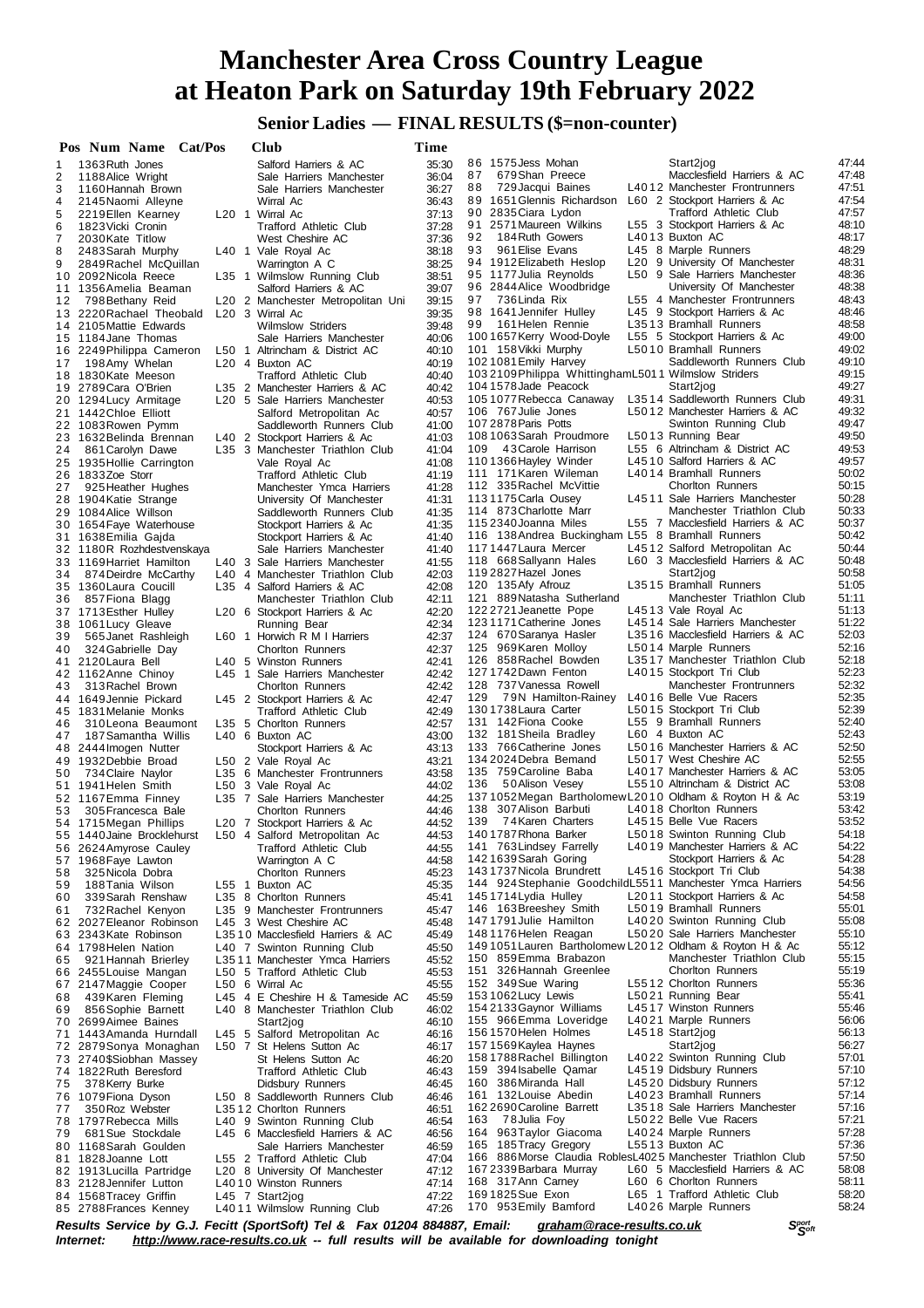| 1711572 Clare Leith                            | L5023 Start2jog                | 58:27   | 191 157 Rosemarie McArdle L4527 Bramhall Runners   |                                | 1:03:07 |
|------------------------------------------------|--------------------------------|---------|----------------------------------------------------|--------------------------------|---------|
| 172 765 Helen Holme                            | L5514 Manchester Harriers & AC | 58:30   | 1921634 Jane Brown                                 | L5026 Stockport Harriers & Ac  | 1:03:09 |
| 1731650 Nicola Pickford                        | L4521 Stockport Harriers & Ac  | 58:35   | 193 2248 Hazel Harrington                          | L5518 Bramhall Runners         | 1:03:35 |
| 174 772 Catherine Poole                        | L5024 Manchester Harriers & AC | 59:33   | 194 1025 Sandra McGrail                            | L5519 Middleton Harriers AC    | 1:03:44 |
| 175 2877 Anna Dagnall                          | <b>Bramhall Runners</b>        | 59.36   | 195 731 Mel Johnson                                | L4030 Manchester Frontrunners  | 1:04:36 |
| 176 952 Laura Ahearn                           | L3519 Marple Runners           | 59:57   | 196 968 Chelsea Mears-Graham L35 21 Marple Runners |                                | 1:05:05 |
| 177 397 Anna Thurston                          | L4027 Didsbury Runners         | 1:00:55 | 197 166 Emma Turner                                | L5027 Bramhall Runners         | 1:05:08 |
| 178 2686 Louise Ewbank                         | Marple Runners                 | 1:00:56 | 198 2130 Helen Rust                                | L5520 Winston Runners          | 1:05:36 |
| 179 320 Caroline Crosswell                     | L4028 Chorlton Runners         | 1:00:59 | 1991565Stephanie Boyle                             | L5028 Start2jog                | 1:06:01 |
| 1801782 Andy Smith                             | L4522 Swinton Running Club     | 1:01:17 | 200 776 Julie Walmsley                             | L5521 Manchester Harriers & AC | 1:06:42 |
| 181 137 Sarah Beattie                          | L4523 Bramhall Runners         | 1:01:38 | 201 162 Emma Roberts                               | L5029 Bramhall Runners         | 1:07:02 |
| 182 2662 Frances Bills                         | L5515 Bramhall Runners         | 1:01:39 | 202 147 Denise Gregory                             | L5522 Bramhall Runners         | 1:08:47 |
| 1832874 Sharon Lightfoot                       | L5025 Salford Metropolitan Ac  | 1.01.41 | 203 2382 Rachel Myers                              | L3522 Marple Runners           | 1:09:30 |
| 184 2566 Kerry Gleave                          | L5516 Running Bear             | 1.01.47 | 204 959 Samantha Cook                              | L5030 Marple Runners           | 1:10:39 |
| 185 2701 Melanie Bullough                      | L4524 Start2jog                | 1:01:50 | 205 1637 Alexis Dinsmor                            | L70 1 Stockport Harriers & Ac  | 1:11:23 |
| 186 760 Deborah Beresford                      | L5517 Manchester Harriers & AC | 1:01:52 | 206 169 Pauline White                              | L60 7 Bramhall Runners         | 1:11:48 |
| 187 975 Joanne Stephenson L4525 Marple Runners |                                | 1:02:02 | 207 153 Cath Jones                                 | L60 8 Bramhall Runners         | 1:16:12 |
| 188 2256 Aimee Woolley                         | L3520 Belle Vue Racers         | 1:02:55 | 208 145 Bev Denby                                  | L5523 Bramhall Runners         | 1:16:16 |
| 189 382 Chapala Dey                            | L4526 Didsbury Runners         | 1:02:58 | 209 2057 Trevor Faulkner                           | L75 1 Wilmslow Running Club    | 1:16:25 |
| 190 154 Kata Kolozsvary                        | L4029 Bramhall Runners         | 1:03:04 |                                                    |                                |         |

#### **Senior Ladies — TEAM RESULTS NOTE:Unattached and non-counters are DELETEDbefore teams are calculated**

|    | Sale Harriers Manchester             | $40 -$  |  | 2 Alice Wright                                   | 3 Hannah Brown                     | 15 Jane Thomas                        | 20 Lucy Armitage                |
|----|--------------------------------------|---------|--|--------------------------------------------------|------------------------------------|---------------------------------------|---------------------------------|
| 2  | Wirral Ac                            | $89 -$  |  | 4 Naomi Alleyne                                  | 5 Ellen Kearney                    | 13 Rachael Theobald 67 Maggie Cooper  |                                 |
|    | <b>Trafford Athletic Club</b>        | $95 -$  |  | 6 Vicki Cronin                                   | 18 Kate Meeson                     | 26 Zoe Storr                          | 45 Melanie Monks                |
| 4  | Stockport Harriers & Ac              | $121 -$ |  | 23 Belinda Brennan                               | 30 Faye Waterhouse                 | 31 Emilia Gajda                       | 37 Esther Hulley                |
| 5. | Vale Royal Ac                        | $133 -$ |  | 8 Sarah Murphy                                   | 25 Hollie Carrington               | 49 Debbie Broad                       | 51 Helen Smith                  |
| 6  | Salford Harriers & AC                | $156 -$ |  | 1 Ruth Jones                                     | 11 Amelia Beaman                   | 35 Laura Coucill                      | 109 Hayley Winder               |
|    | Sale Harriers Manchester 'B'         | $159 -$ |  | 32 R Rozhdestvenskaya33 Harriet Hamilton         |                                    | 42 Anne Chinoy                        | 52 EmmaFinney                   |
|    | 8 Manchester Triathlon Club          | $163 -$ |  | 24 Carolyn Dawe                                  | 34 Deirdre McCarthy                | 36 Fiona Blagg                        | 69 Sophie Barnett               |
| 9  | <b>Chorlton Runners</b>              | $182 -$ |  | 40 Gabrielle Day                                 | 43 Rachel Brown                    | 46 Leona Beaumont                     | 53 Francesca Bale               |
| 10 | <b>Buxton AC</b>                     | $214 -$ |  | 17 Amy Whelan                                    | 47 Samantha Willis                 | 59 Tania Wilson                       | 91 Ruth Gowers                  |
| 11 | Saddleworth Runners Club             | $227 -$ |  | 22 Rowen Pymm                                    | 29 Alice Willson                   | 75 Fiona Dyson                        | 101 Emily Harvey                |
|    | 12 Stockport Harriers & Ac<br>'В'    | $234 -$ |  | 44 Jennie Pickard                                | 48 Imogen Nutter                   | 54 Megan Phillips                     | 88 Glennis Richardson           |
| 13 | Salford Metropolitan Ac              | $263 -$ |  | 21 Chloe Elliott                                 | 55 Jaine Brocklehurst              | 71 Amanda Hurndall 116 Laura Mercer   |                                 |
| 14 | <b>Trafford Athletic Club</b><br>'В' | $275 -$ |  | 56 Amyrose Cauley                                | 66 Louise Mangan                   | 73 Ruth Beresford                     | 80 Joanne Lott                  |
| 15 | <b>Manchester Frontrunners</b>       | $294 -$ |  | 50 Claire Naylor                                 | 61 Rachel Kenyon                   | 87 Jacqui Baines                      | 96 Linda Rix                    |
| 16 | University Of Manchester             | $297 -$ |  | 28 Katie Strange                                 | 81 Lucilla Partridge               | 93 Elizabeth Heslop                   | 95 Alice Woodbridge             |
|    | 17 Chorlton Runners<br>'В'           | $305 -$ |  | 58 Nicola Dobra                                  | 60 Sarah Renshaw                   | 76 Roz Webster                        | 111 Rachel McVittie             |
|    | 18 Start2jog                         | $341 -$ |  | 70 Aimee Baines                                  | 83 Tracey Griffin                  | 85 Jess Mohan                         | 103 Jade Peacock                |
|    | 19 Macclesfield Harriers & AC        | $341 -$ |  | 63 Kate Robinson                                 | 78 Sue Stockdale                   | 86 Shan Preece                        | 114 Joanna Miles                |
|    | 20 Swinton Running Club              | $386 -$ |  | 64 Helen Nation                                  | 77 Rebecca Mills                   | 106 Paris Potts                       | 139 Rhona Barker                |
|    | Manchester Harriers & AC             | $390 -$ |  | 19 Cara O'Brien                                  | 105 Julie Jones                    | 132 Catherine Jones                   | 134 Caroline Baba               |
|    | 22 Sale Harriers Manchester 'C'      | $407 -$ |  | 79 Sarah Goulden                                 | 94 Julia Reynolds                  | 112 Carla Ousey                       | 122 Catherine Jones             |
|    | 23 Bramhall Runners                  | $423 -$ |  | 98 Helen Rennie                                  | 100 Vikki Murphy                   | 110 Karen Wileman                     | 115 Andrea Buckingham           |
|    | 'C'<br>24 Stockport Harriers & Ac    | $427 -$ |  | 90 Maureen Wilkins                               | 97 Jennifer Hulley                 | 99 Kerry Wood-Doyle141 Sarah Goring   |                                 |
|    | 25 Winston Runners                   | $473 -$ |  | 41 Laura Bell                                    | 82 Jennifer Lutton                 | 153 Gaynor Williams 197 Helen Rust    |                                 |
|    | 26 Running Bear                      | $480 -$ |  | 38 Lucy Gleave                                   | 107 Sarah Proudmore 152 Lucy Lewis |                                       | 183 Kerry Gleave                |
| 27 | Manchester Triathlon Club 'B'        |         |  | 507 - 113 Charlotte Marr                         | 120 Natasha Sutherland125          |                                       | Rachel Bowden 149 Emma Brabazon |
|    | 28 Marple Runners                    |         |  | $533 - 92$ Elise Evans                           | 124 Karen Molloy                   | 154 Emma Loveridge 163 Taylor Giacoma |                                 |
|    | 'В'<br>29 Bramhall Runners           |         |  | 554 - 119 Afy Afrouz                             | 130 Fiona Cooke                    | 145 Breeshey Smith 160 Louise Abedin  |                                 |
| 30 | <b>Didsbury Runners</b>              |         |  | 567 - 74 Kerry Burke                             | 158 Isabelle Qamar                 | 159 Miranda Hall                      | 176 Anna Thurston               |
| 31 | 'В'<br>Start2jog                     |         |  | 599 - 118 Hazel Jones                            | 155 Helen Holmes                   | 156 Kaylea Haynes                     | 170 Clare Leith                 |
|    | 'C'<br>32 Chorlton Runners           |         |  | 605 - 137 Alison Barbuti                         | 150 Hannah Greenlee                | 151 Sue Waring                        | 167 Ann Carney                  |
|    | 33 Belle Vue Racers                  |         |  | 615 - 128 NHamilton-Rainey                       | 138 Karen Charters                 | 162 Julia Foy                         | 187 Aimee Woolley               |
|    | 'В'<br>34 Manchester Harriers & AC   |         |  | 669 - 140 Lindsey Farrelly                       | 171 Helen Holme                    | 173 Catherine Poole                   | 185 Deborah Beresford           |
|    | Έ<br>35 Marple Runners               |         |  | 707 - 169 Emily Bamford                          | 175 Laura Ahearn                   | 177 Louise Ewbank                     | 186 Joanne Stephenson           |
|    | ʻD'<br>36 Stockport Harriers & Ac    |         |  | 711 - 144 Lydia Hulley                           | 172 Nicola Pickford                | 191 Jane Brown                        | 204 Alexis Dinsmor              |
|    | 'С'<br>37 Bramhall Runners           |         |  | 724 - 174 Anna Dagnall                           | 180 Sarah Beattie                  | 181 Frances Bills                     | 189 Kata Kolozsvary             |
|    | 'D'<br>38 Bramhall Runners           |         |  | 778 - 190 Rosemarie McArdle 192 Hazel Harrington |                                    | 196 EmmaTurner                        | 200 Emma Roberts                |
|    | 'Γ'<br>39 Bramhall Runners           |         |  | 819 - 201 Denise Gregory                         | 205 Pauline White                  | 206 Cath Jones                        | 207 Bev Denby                   |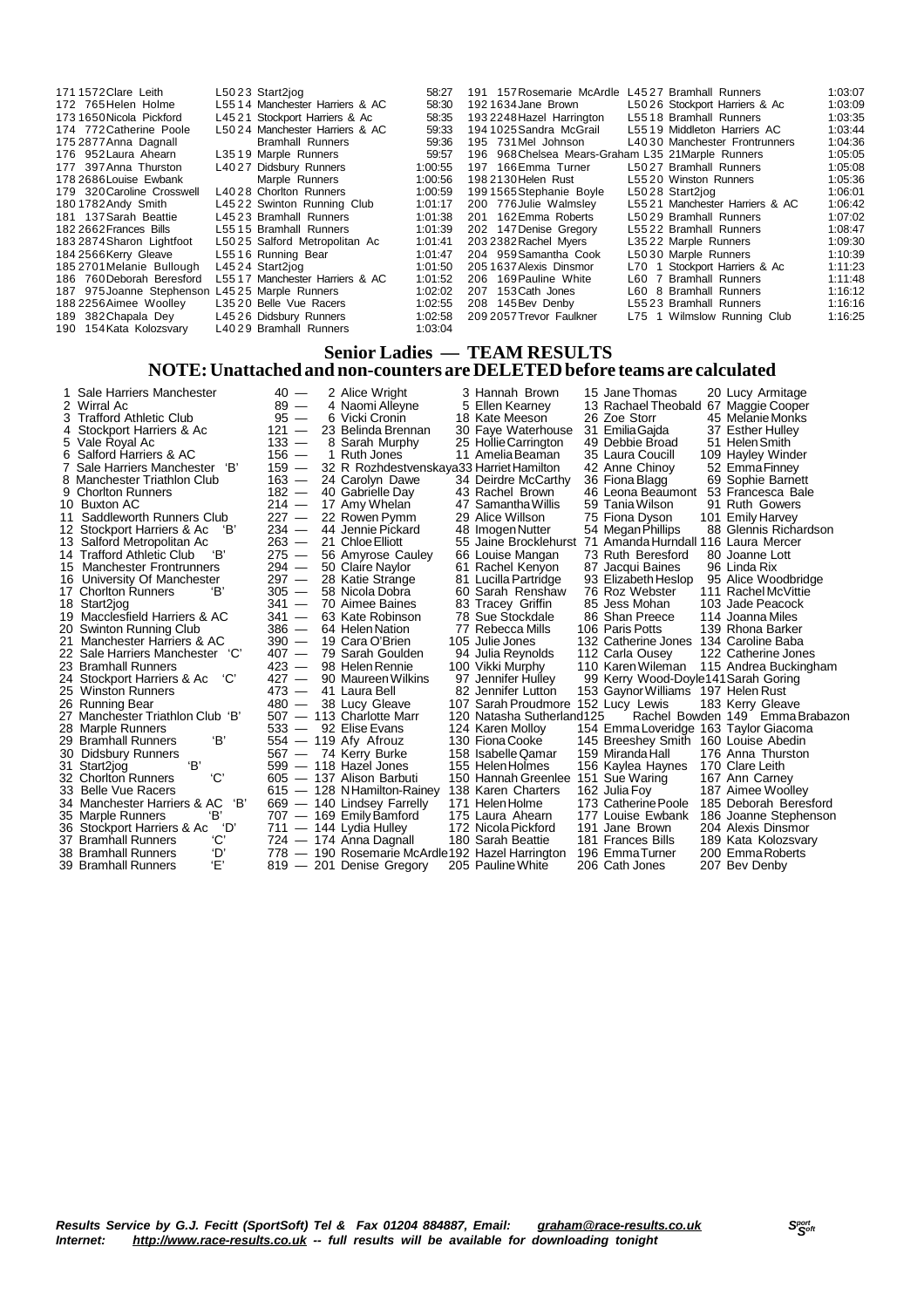#### **NOTE:Unattached and non-counters are DELETEDbefore teams are calculated**

| 1 Vale Royal Ac<br>2 Sale Harriers Manchester | $35 -$<br>$38 -$ | 1 Sarah Murphy<br>7 Harriet Hamilton                   | 16 Debbie Broad<br>12 Anne Chinoy       | 18 Helen Smith<br>19 Emma Finney          |
|-----------------------------------------------|------------------|--------------------------------------------------------|-----------------------------------------|-------------------------------------------|
| 3 Manchester Triathlon Club                   | $45 -$           | 6 Carolyn Dawe                                         | 8 Deirdre McCarthy                      | 31 Sophie Barnett                         |
| 4 Stockport Harriers & Ac                     | $61 -$           | 5 Belinda Brennan                                      | 13 Jennie Pickard                       | 43 Glennis Richardson                     |
| 5 Chorlton Runners                            | $71 -$           | 14 Leona Beaumont                                      | 22 Sarah Renshaw                        | 35 Roz Webster                            |
| 6 Buxton AC                                   | $81 -$           | 15 Samantha Willis                                     | 21 Tania Wilson                         | 45 Ruth Gowers                            |
| 7 Manchester Frontrunners                     | $82 -$           | 17 Claire Naylor                                       | 23 Rachel Kenyon                        | 42 Jacqui Baines                          |
| 8 Salford Metropolitan Ac                     | $115 -$          | 20 Jaine Brocklehurst                                  | 32 Amanda Hurndall                      | 63 Laura Mercer                           |
| 9 Macclesfield Harriers & AC                  | $123 -$          | 25 Kate Robinson                                       | 37 Sue Stockdale                        | 61 Joanna Miles                           |
| 10 Manchester Harriers & AC                   | $135 -$          | 4 Cara O'Brien                                         | 55 Julie Jones                          | 76 Catherine Jones                        |
| 11 Altrincham & District AC                   | $139 -$          | 3 Philippa Cameron                                     | 57 Carole Harrison                      | 79 Alison Vesey                           |
| 12 Winston Runners                            | $141 -$          | 11 Laura Bell                                          | 39 Jennifer Lutton                      | 91 Gaynor Williams                        |
| 'В'<br>13 Stockport Harriers & Ac             | $144 -$          | 44 Maureen Wilkins                                     | 49 Jennifer Hulley                      | 51 Kerry Wood-Doyle                       |
| 14 Swinton Running Club                       | $144 -$          | 26 Helen Nation                                        | 36 Rebecca Mills                        | 82 Rhona Barker                           |
| 15 Bramhall Runners                           | $161 -$          | 50 Helen Rennie                                        | 52 Vikki Murphy                         | 59 Karen Wileman                          |
| 16 Trafford Athletic Club                     | $171 -$          | 28 Louise Mangan                                       | 38 Joanne Lott                          | 105 Sue Exon                              |
| 'В'<br>17 Sale Harriers Manchester            | $174 -$          | 47 Julia Reynolds                                      | 60 Carla Ousey                          | 67 Catherine Jones                        |
| 18 Wilmslow Running Club                      | $186 -$          | 2 Nicola Reece                                         | 41 Frances Kenney                       | 143 Trevor Faulkner                       |
| 'В'<br>19 Bramhall Runners                    | $201 -$          | 62 Andrea Buckingham 65 Afy Afrouz                     |                                         | 74 Fiona Cooke                            |
| 20 Marple Runners                             | $207 -$          | 46 Elise Evans                                         | 69 Karen Molloy                         | 92 Emma Loveridge                         |
| 21 Stockport Tri Club                         | $228 -$          | 71 Dawn Fenton                                         | 73 Laura Carter                         | 84 Nicola Brundrett                       |
| 22 Macclesfield Harriers & AC 'B'             | $235 -$          | 64 Sallyann Hales                                      | 68 Saranya Hasler                       | 103 Barbara Murray                        |
| 23 Start2jog                                  | $240 -$          | 40 Tracey Griffin                                      | 93 Helen Holmes                         | 107 Clare Leith                           |
| 24 Belle Vue Racers                           | $252 -$          | 72 NHamilton-Rainey                                    | 81 Karen Charters                       | 99 Julia Foy                              |
| 25 Running Bear                               | $264 -$          | 56 Sarah Proudmore                                     | 90 Lucy Lewis                           | 118 Kerry Gleave                          |
| 'В'<br>26 Manchester Harriers & AC            | $269 -$          | 78 Caroline Baba                                       | 83 Lindsey Farrelly                     | 108 Helen Holme                           |
| 'В'<br>27 Chorlton Runners                    | $273 -$          | 80 Alison Barbuti                                      | 89 Sue Waring                           | 104 Ann Carney                            |
| 'B'<br>28 Swinton Running Club                | $295 -$          | 87 Julie Hamilton                                      | 94 Rachel Billington                    | 114 Andy Smith                            |
| 'С'<br>29 Bramhall Runners                    | $298 -$          | 86 Breeshey Smith                                      | 97 Louise Abedin                        | 115 Sarah Beattie                         |
| 30 Didsbury Runners                           | $303 -$          | 95 Isabelle Qamar                                      | 96 Miranda Hall                         | 112 Anna Thurston                         |
| 'В'<br>31 Marple Runners                      |                  | 317 - 100 Taylor Giacoma                               | 106 Emily Bamford                       | 111 Laura Ahearn                          |
| 'C'<br>32 Manchester Harriers & AC            |                  | 364 - 110 Catherine Poole                              | 120 Deborah Beresford134 Julie Walmsley |                                           |
| ʻD<br>33 Bramhall Runners                     |                  | 365 - 116 Frances Bills                                |                                         | 124 Kata Kolozsvary 125 Rosemarie McArdle |
| 'C'<br>34 Stockport Harriers & Ac             |                  | 374 — 109 Nicola Pickford                              | 126 Jane Brown                          | 139 Alexis Dinsmor                        |
| 'С'<br>35 Marple Runners                      |                  | 388 - 121 Joanne Stephenson130 Chelsea Mears-Graham137 |                                         | <b>Rachel Myers</b>                       |
| Έ,<br>36 Bramhall Runners                     |                  | 393 - 127 Hazel Harrington                             | 131 EmmaTurner                          | 135 Emma Roberts                          |
| Έ,<br>37 Bramhall Runners                     |                  | 417 - 136 Denise Gregory                               | 140 Pauline White                       | 141 Cath Jones                            |

#### **Senior Ladies - Men over 70 (Vets) over 70**

 **Pos Num Name Cat/Pos Club Time** 1 2057Trevor Faulkner L75 1 Wilmslow Running Club 1:16:25

#### **Senior Ladies - Men over 70 — TEAM RESULTS**

 **No complete teams**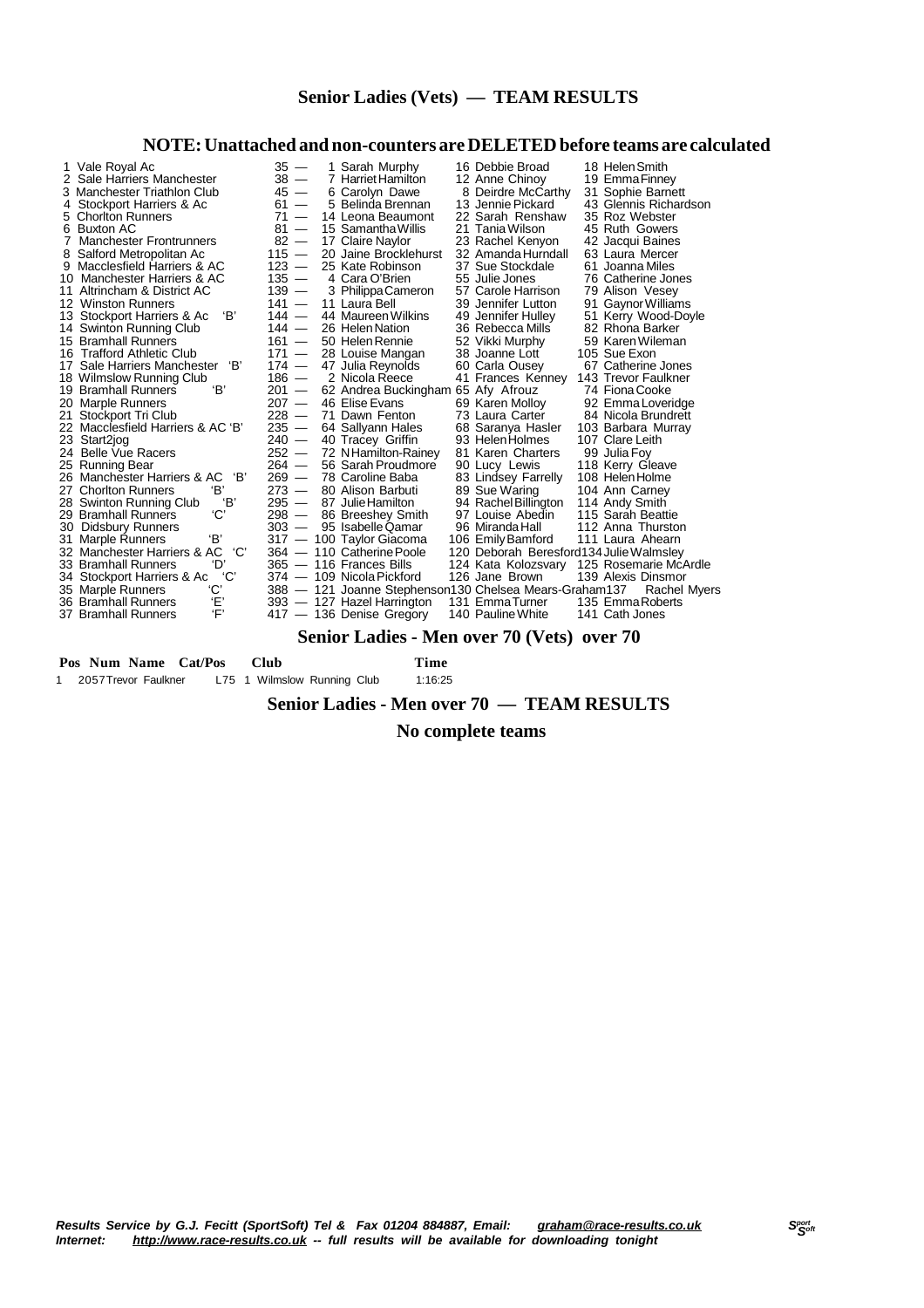#### **Senior Men aged 20 to 39**

|                | Pos Num Name Cat/Pos      | Club                          | Time  |    |                                 |                             |         |
|----------------|---------------------------|-------------------------------|-------|----|---------------------------------|-----------------------------|---------|
| 1              | 2573 Nicholas Barry       | Sale Harriers Manchester      | 35:53 |    | 52 2391 Stephen Ford            | Saddleworth Runners Club    | 44:25   |
| 2              | 2838Alex Lawton           | Unattached                    | 36:44 | 53 | 837 Jamie Platt                 | Manchester Triathlon Club   | 44:28   |
| 3              | 291 Peter Taylor-Bray     | <b>Chorlton Runners</b>       | 36.58 |    | 54 2102 Peter Williams          | <b>Wilmslow Striders</b>    | 44:32   |
| $\overline{4}$ | 546 James Kevan           | Horwich R M I Harriers        | 37:00 |    | 55 2790 Conor Donaghy           | Sale Harriers Manchester    | 44:37   |
| 5              | 2741 Luke Foley           | Horwich R M I Harriers        | 37:12 |    | 56 1599 Blaine Emmett           | Stockport Harriers & Ac     | 45:14   |
| 6              | 230 Steven Curley         | <b>Chorlton Runners</b>       | 37:27 |    | 57 2822Dan Timperley            | Oldham & Royton H & Ac      | 45:19   |
| $\overline{7}$ | 430 Joseph Hudak          | E Cheshire H & Tameside AC    | 37:33 | 58 | 277 Alister Pearson             | <b>Chorlton Runners</b>     | 45:22   |
| 8              | 2885 Robert Smyk          | Salford Harriers & AC         | 37:38 | 59 | 369 Michael Norbury             | Didsbury Runners            | 45:25   |
| 9              | 424 Gavin Browne          | E Cheshire H & Tameside AC    | 38:12 | 60 | 489 Nick Lord                   | Glossopdale Harriers        | 45:29   |
| 10             | 283 James Savage          | Chorlton Runners              | 38:24 | 61 | 915 Philip Tomkinson            | Manchester Ymca Harriers    | 45:32   |
| 11             | 2630 Macdonald            | <b>Chorlton Runners</b>       | 38:38 |    | 62 1065Tim Culshaw              | Saddleworth Runners Club    | 45:58   |
| 12             | 246 Ben Hobson            | <b>Chorlton Runners</b>       | 38:45 | 63 | 988 Andrew Ndoluv               | Middleton Harriers AC       | 46:25   |
| 13             | 2574 David Lewin          | Stockport Harriers & Ac       | 39:05 |    | 64 2890 Matt Blake              | St Helens Sutton Ac         | 47:02   |
| 14             | 813 Lewis Eccleston       | Manchester Triathlon Club     | 39:37 | 65 | 365Meng Leong                   | Didsbury Runners            | 47:17   |
| 15             | 206Tom Arthur             | <b>Chorlton Runners</b>       | 40:00 | 66 | 3 Matthew Allen                 | Altrincham & District AC    | 47:27   |
| 16             | 2575 George Martindale    | Horwich R M I Harriers        | 40:14 |    | 67 1778 Daniel Martin           | Swinton Running Club        | 47:29   |
| 17             | 542 Paul Grundy           | Horwich R M I Harriers        | 40:20 | 68 | 427 James Hartshorne            | E Cheshire H & Tameside AC  | 48:14   |
|                | 18 2351 Nathanael Booker  | Macclesfield Harriers & AC    | 40:47 | 69 | 719 Thomas Marshall             | Manchester Frontrunners     | 48:28   |
| 19             | 232 Matthew Devlin        | <b>Chorlton Runners</b>       | 40:48 | 70 | 720 Blair Paterson              | Manchester Frontrunners     | 48:39   |
| 20             | 425 Liam Browne           | E Cheshire H & Tameside AC    | 41:05 | 71 | 112 Damian Jones                | <b>Bramhall Runners</b>     | 49:03   |
|                | 21 2795 Jack Bristow      | Salford Harriers & AC         | 41:07 | 72 | 786 Jacob Hubner                | Manchester Metropolitan Uni | 49:22   |
|                | 22 1818 Lawrence Skidmore | Trafford Athletic Club        | 41:09 | 73 | 589 Chris Walton                | Knutsford Tri Club          | 49:24   |
| 23             | 216 Liam Braby            | <b>Chorlton Runners</b>       | 41:13 | 74 | 371 Olly Smith                  | Didsbury Runners            | 49:53   |
| 24             | 428 Mike Holness          | E Cheshire H & Tameside AC    | 41:16 | 75 | 754 Andrew Parsonage            | Manchester Harriers & AC    | 49:54   |
| 25             | 15 Nick Hamlin            | Altrincham & District AC      | 41:17 | 76 | 900 Daniel Bailey               | Manchester Ymca Harriers    | 49:55   |
|                | 26 1898 Arlo Ludewick     | University Of Manchester      | 41:19 |    | 77 1119 Oliver Higby            | Sale Harriers Manchester    | 50:07   |
|                | 27 2836 David Bowers      | <b>Trafford Athletic Club</b> | 41:23 | 78 | 721 Matt Perry                  | Manchester Frontrunners     | 50:12   |
|                | 28 1591 Phil Carpenter    | Stockport Harriers & Ac       | 41:24 |    | 79 1032 Sam Davies              | Oldham & Royton H & Ac      | 50:28   |
| 29             | 534 Simon Bruton          | Horwich R M I Harriers        | 41:27 | 80 | 292 Andrew Tongue               | Chorlton Runners            | 50:37   |
|                | 30 2732 Robert Dunn       | Sale Harriers Manchester      | 41:31 |    | 81 2887 Andrew Bowler           | Manchester Ymca Harriers    | 51:23   |
| 31             | 712 Martin Dunn           | Manchester Frontrunners       | 41:38 |    | 82 1771 lan Cronshaw            | Swinton Running Club        | 51:42   |
|                | 32 2467 Naeem Stevens     | <b>Trafford Athletic Club</b> | 41:38 | 83 | 654 Chris Edwardson             | Macclesfield Harriers & AC  | 51:46   |
|                | 33 1115Tom Gough          | Sale Harriers Manchester      | 41:47 |    | 84 2883 Chris Barcroft          | Manchester Frontrunners     | 52:11   |
|                | 34 1810 Alex Jones        | <b>Trafford Athletic Club</b> | 41:57 |    | 85 1584 Liam Black              | Stockport Harriers & Ac     | 52:16   |
|                | 35 2812 Daniel Armstrong  | E Cheshire H & Tameside AC    | 42:16 |    | 86 1563 Ollie Woodcock          | Start2jog                   | 52:19   |
| 36             | 487 Nathaniel Hicks       | Glossopdale Harriers          | 42:23 |    | 87 2364 Alan Cordonnier         | Manchester Frontrunners     | 52:34   |
| 37             | 111 Robin Hulme           | <b>Bramhall Runners</b>       | 42:51 |    | 88 2796 James Bellingham        | Manchester Frontrunners     | 52:47   |
|                | 38 2468 Michael Melarkey  | <b>Trafford Athletic Club</b> | 42:55 |    | 89 2839 Rob McMurdo             | Unattached                  | 52:51   |
|                | 39 1902 Chris Ward        | University Of Manchester      | 42:58 | 90 | 993John Humphreys               | Middleton Harriers AC       | 53:33   |
|                | 40 1307 Tommi Baker       | Salford Harriers & AC         | 43:12 |    | 91 1151 Chris Webb              | Sale Harriers Manchester    | 53:54   |
| 41             | 256 Jonathan Lancaster    | Chorlton Runners              | 43:18 |    | 92 2099 Thomas Peoples          | <b>Wilmslow Striders</b>    | 54:11   |
|                | 42 2832 Dominic Wynn      | Swinton Running Club          | 43:18 |    | 93 2833 Mario Santos            | Swinton Running Club        | 54:12   |
|                | 43 1328 Michael Heaney    | Salford Harriers & AC         | 43:21 |    | 94 1353 Paul Stephens           | Salford Harriers & AC       | 54:13   |
|                | 44 2880 Luke Donald       | Chorlton Runners              | 43:35 | 95 | 707 David Chambers              | Manchester Frontrunners     | 55:17   |
| 45             | 226 Thomas Clowes         | <b>Chorlton Runners</b>       | 43:35 | 96 | 843 Greg Strachey               | Manchester Triathlon Club   | 55:22   |
| 46             | 65 Thomas Rogers          | Belle Vue Racers              | 43:40 | 97 | 379 Martin Carolan              | Didsbury Runners            | 55:24   |
|                | 47 1148Tom Stephenson     | Sale Harriers Manchester      | 43:48 | 98 | 724 Edward Roberts              | Manchester Frontrunners     | 55:49   |
|                | 48 2667 Luke Carter       | <b>Chorlton Runners</b>       | 43:56 |    | 99 2889 James Crossan           | Sale Harriers Manchester    | 59:17   |
| 49             | 368 Damien McHugh         | Didsbury Runners              | 44:04 |    | 100 1000 Darren Sharples        | Middleton Harriers AC       | 59:48   |
|                | 50 2876 Michael O'Connor  | Manchester Ymca Harriers      | 44:07 |    | 1011620 Robert Platt            | Stockport Harriers & Ac     | 1:01:41 |
| 51             | 361 Matthew Gittins       | Didsbury Runners              | 44:22 |    | 1021560Robert Maidstone         | Start2jog                   | 1:03:34 |
|                |                           |                               |       |    | Senior Men (Vets) aged 40 to 44 |                             |         |

#### **Pos Num Name Cat/Pos Club Time**

|                | 237 John Gilbert         | V40 1 Chorlton Runners           | 35:12 |    | 25 1597 Peter Dean                                  | V4025 Stockport Harriers & Ac  | 49:46   |
|----------------|--------------------------|----------------------------------|-------|----|-----------------------------------------------------|--------------------------------|---------|
| 2              | 2463 Gavin Tomlinson     | V40 2 Trafford Athletic Club     | 36:41 |    | 26 1030 Paul Bartholomew                            | V4026 Oldham & Royton H & Ac   | 49:51   |
| 3              | 31 David Norman          | V40 3 Altrincham & District AC   | 37:22 |    | 27 2818 Christopher Jackson                         | V4027 Marple Runners           | 49:55   |
| 4              | 303 David Wyeth          | V40 4 Chorlton Runners           | 39:41 | 28 | 578 John Goggins                                    | V4028 Knutsford Tri Club       | 50:04   |
| 5              | 662 Mark Walker          | V40 5 Macclesfield Harriers & AC | 40:15 |    | 29 1748 Michael McLaughlin V4029 Styal Running Club |                                | 50:05   |
| 6              | 234 Tim Fletcher         | V40 6 Chorlton Runners           | 40.59 |    | 30 2884 Robert Heathcote                            | V4030 Stockport Tri Club       | 50:15   |
| $\overline{7}$ | 2400 Chris Donnelly      | V40 7 Sale Harriers Manchester   | 41:50 | 31 | 202 Andy Adkin                                      | V4031 Chorlton Runners         | 50:27   |
| 8              | 2881 Darren Russell      | V40 8 Trafford Athletic Club     | 42:05 | 32 | 94Adam Bird                                         | V4032 Bramhall Runners         | 50:44   |
| 9              | 1727 Carl Krystek        | V40 9 Stockport Tri Club         | 42:08 |    | 33 1417 Richard Knight                              | V4033 Salford Metropolitan Ac  | 51:19   |
|                | 10 2654 Jorden Burke     | V4010 Middleton Harriers AC      | 42:10 | 34 | 755 Neil Ryan                                       | V4034 Manchester Harriers & AC | 51:22   |
|                | 11 1621J Scott-Buccleuch | V4011 Stockport Harriers & Ac    | 42:13 |    | 35 1538 Patrick Neill                               | V4035 St Helens Tri            | 51:34   |
|                | 12 1477 Steven Anders    | V4012 St Helens Sutton Ac        | 42:37 |    | 36 1595 lan Crabtree                                | V4036 Stockport Harriers & Ac  | 51:43   |
| 13             | 429Mr Horner             | V4013 E Cheshire H & Tameside AC | 43.23 | 37 | 996 Stephen Lowe                                    | V4037 Middleton Harriers AC    | 51:56   |
| 14             | 120 Matt Moran           | V4014 Bramhall Runners           | 43:42 |    | 38 1420 Lee Marks                                   | V4038 Salford Metropolitan Ac  | 52:24   |
|                | 15 1803Dan Atkinson      | V4015 Trafford Athletic Club     | 44:23 | 39 | 716 Steve Hatton                                    | V4039 Manchester Frontrunners  | 52:34   |
| 16             | 35 James Pattison        | V4016 Altrincham & District AC   | 44:37 |    | 40 1772 Mike Donigan                                | V4040 Swinton Running Club     | 53:27   |
| 17             | 70Vic Walsh              | V4017 Belle Vue Racers           | 45:10 | 41 | 373 Ben Stredder                                    | V4041 Didsbury Runners         | 53:31   |
| 18             | 1588 Philip Burns        | V4018 Stockport Harriers & Ac    | 45:13 |    | 42 2805 Casey Longden                               | V4042 Manchester Harriers & AC | 54:15   |
| 19             | 656 Robert Hasler        | V4019 Macclesfield Harriers & AC | 46:11 |    | 43 1725 Gareth Jones                                | V4043 Stockport Tri Club       | 54:17   |
| 20             | 983 Leo Cain             | V4020 Middleton Harriers AC      | 48:25 | 44 | 577 Matthew Eglin                                   | V4044 Knutsford Tri Club       | 54:19   |
|                | 21 1776 Richard Jackson  | V4021 Swinton Running Club       | 48:26 | 45 | 714 James Fox                                       | V4045 Manchester Frontrunners  | 59:25   |
|                | 22 1535 Alan McKeegan    | V4022 St Helens Tri              | 48.53 | 46 | 709 Paul Crowe                                      | V4046 Manchester Frontrunners  | 1:02:07 |
| 23             | 715 Jono Guildford       | V4023 Manchester Frontrunners    | 49:20 |    | 47 2819 David Thornton                              | V4047 Marple Runners           | 1:04:05 |
|                | 24 2840 John Roper       | V4024 Unattached                 | 49:32 |    |                                                     |                                |         |
|                |                          |                                  |       |    |                                                     |                                |         |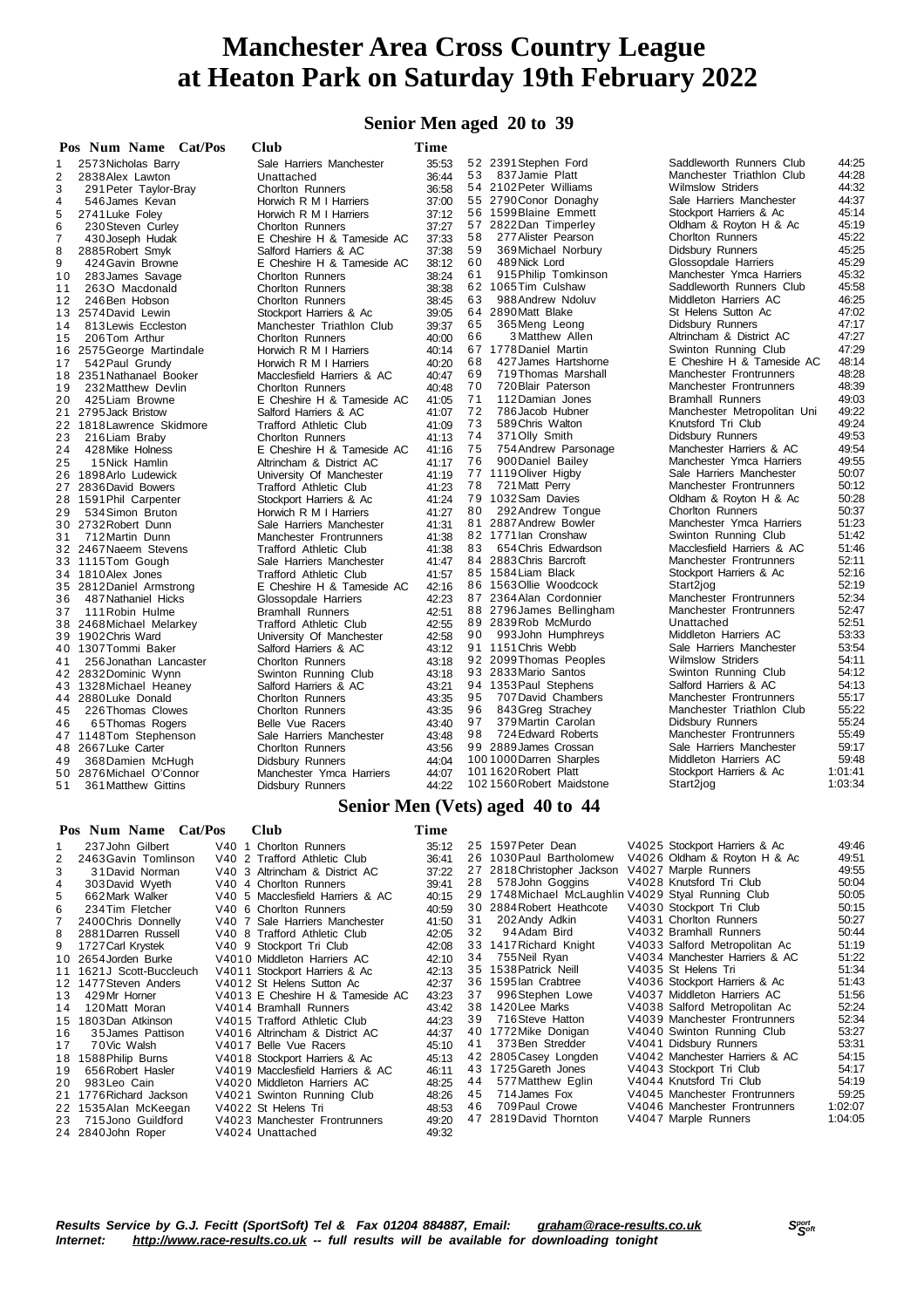#### **Senior Men (Vets) aged 45 to 49**

|     | Pos Num Name<br>Cat/Pos | <b>Club</b>                    | Time  |    |                           |                                  |         |
|-----|-------------------------|--------------------------------|-------|----|---------------------------|----------------------------------|---------|
|     | 547 Nick Leigh          | V45 1 Horwich R M I Harriers   | 37:55 | 32 | 437 Dennis Thomas         | V4532 E Cheshire H & Tameside AC | 48:27   |
| 2   | 1138 Gareth Raven       | V45 2 Sale Harriers Manchester | 38:27 |    | 33 2074 Matthew Taylor    | V4533 Wilmslow Running Club      | 48:32   |
|     | 2886 Peter Speake       | V45 3 Wilmslow Running Club    | 40:10 | 34 | 848 Roger Thomas          | V4534 Manchester Triathlon Club  | 48:49   |
| 4   | 1318 Mark Collier       | V45 4 Salford Harriers & AC    | 40:26 | 35 | 836 Mark Pagram           | V4535 Manchester Triathlon Club  | 49:24   |
| 5   | 1608 Malcolm Johnson    | V45 5 Stockport Harriers & Ac  | 40:36 | 36 | 652 Graeme Eddie          | V4536 Macclesfield Harriers & AC | 49:26   |
| 6   | 1816 Jeff Prest         | V45 6 Trafford Athletic Club   | 40:49 | 37 | 651 Richard Applewhite    | V4537 Macclesfield Harriers & AC | 49:35   |
|     | 2708Tim Hudspith        | V45 7 Stockport Harriers & Ac  | 40:56 |    | 38 1528 Andrew Fenney     | V4538 St Helens Tri              | 49:48   |
| 8   | 241 Andrew Haney        | V45 8 Chorlton Runners         | 41:03 |    | 39 2841 Lee McKeown       | V4539 Unattached                 | 50:01   |
| 9   | 1331 David Hudson       | V45 9 Salford Harriers & AC    | 41:10 |    | 40 1768Steve Billington   | V4540 Swinton Running Club       | 50:50   |
| 1 O | 561 James Titmuss       | V4510 Horwich R M I Harriers   | 41:15 | 41 | 2617 Duncan Beech         | V4541 Swinton Running Club       | 50:52   |
| 11  | 2050 Barry Archbold     | V4511 Wilmslow Running Club    | 41:26 | 42 | 100M Deschoolmeester      | V4542 Bramhall Runners           | 51:04   |
|     | 12 2743Ed Buckley       | V4512 Altrincham & District AC | 41:51 | 43 | 660 Gareth Stockdale      | V4543 Macclesfield Harriers & AC | 51:47   |
|     | 13 2020 Neil Finegan    | V4513 West Cheshire AC         | 41:53 |    | 44 1734 Colin Shore       | V4544 Stockport Tri Club         | 52:04   |
|     | 14 2141 James Mackie    | V4514 Wirral Ac                | 42:02 | 45 | 756 Chris Sewart          | V4545 Manchester Harriers & AC   | 52:09   |
|     | 15 2813 Dave Smith      | V4515 Leigh Harriers & Ac      | 42:30 |    | 46 2262 Steve McGovern    | V4546 Bramhall Runners           | 53:28   |
| 16  | 554 Alastair Murray     | V4516 Horwich R M I Harriers   | 42:53 | 47 | 101 lan Dixon             | V4547 Bramhall Runners           | 53:39   |
| 17  | 1145 Matthew Spragg     | V4517 Sale Harriers Manchester | 43.01 | 48 | 751 James Hinde           | V4548 Manchester Harriers & AC   | 55:21   |
| 18  | 2614 David Maher        | V4518 Stockport Harriers & Ac  | 43:11 | 49 | 951 Jeremy Woodham        | V4549 Marple Runners             | 55:56   |
| 19  | 23 Richard Lane         | V4519 Altrincham & District AC | 43:16 |    | 50 2286 Roy Whittle       | V4550 Goyt Valley Striders       | 58:21   |
| 20  | 2882Ben McCormack       | V4520 Chorlton Runners         | 44:20 |    | 51 1722 Paul Farrington   | V4551 Stockport Tri Club         | 58:31   |
| 21  | 180 Robert White        | V4521 Buxton AC                | 44:22 |    | 52 2820 Nicholas Gudegast | V4552 Marple Runners             | 59:01   |
| 22  | 1719 Nicholas Chick     | V4522 Stockport Tri Club       | 44:34 |    | 53 2094 Thomas Bachofner  | V4553 Wilmslow Striders          | 59:28   |
| 23  | 239 Paul Griffiths      | V4523 Chorlton Runners         | 44:56 |    | 54 1409 David Broadhurst  | V4554 Salford Metropolitan Ac    | 59:33   |
| 24  | 510 Lucas Jones         | V4524 Goyt Valley Striders     | 45:20 | 55 | 657 David Larkin          | V4555 Macclesfield Harriers & AC | 1:00:23 |
| 25  | 1785 Kevin Woodward     | V4525 Swinton Running Club     | 45:38 | 56 | 212Tim Blackwell          | V4556 Chorlton Runners           | 1:01:01 |
| 26  | 1807 Daniel Hill        | V4526 Trafford Athletic Club   | 46:00 | 57 | 1610lan Kennedy           | V4557 Stockport Harriers & Ac    | 1:02:03 |
| 27  | 257 Paul Lancaster      | V4527 Chorlton Runners         | 46:02 | 58 | 941 Martin Lynch          | V4558 Marple Runners             | 1:02:54 |
|     | 28 1607 David Hulley    | V4528 Stockport Harriers & Ac  | 47:09 |    | 59 2114 Paul Lockett      | V4559 Winston Runners            | 1:03:02 |
| 29  | 1070 Barry McManus      | V4529 Saddleworth Runners Club | 47:50 |    | 60 757 Andy Tulip         | V4560 Manchester Harriers & AC   | 1:03:28 |
| 30  | 2808 Pete Woodhead      | V4530 Goyt Valley Striders     | 47:55 |    | 61 1561 Matthew Savory    | V4561 Start2jog                  | 1:06:24 |
| 31  | 943 Pete Ogley          | V4531 Marple Runners           | 48:09 |    |                           |                                  |         |

## **Senior Men (Vets) aged 50 to 54**

|               | Pos Num Name Cat/Pos                   | <b>Club</b>                      | Time  |    |                         |                                   |         |
|---------------|----------------------------------------|----------------------------------|-------|----|-------------------------|-----------------------------------|---------|
|               | 1802 Matthew Lynas                     | V50 1 Macclesfield Harriers & AC | 42:43 |    | 21 1927 Mark Pilliner   | V5021 Vale Royal Ac               | 51:44   |
| $\mathcal{P}$ | 914 Tim Shanker                        | V50 2 Manchester Ymca Harriers   | 43:32 | 22 | 833John Murray          | V5022 Manchester Triathlon Club   | 52:07   |
| 3             | 2014 Dave Alexander                    | V50 3 West Cheshire AC           | 44:26 | 23 | 659 Steve Lomas         | V5023 Macclesfield Harriers & AC  | 52:17   |
| 4             | 123 Andy Porter                        | V50 4 Bramhall Runners           | 44:33 | 24 | 944 Darren Peatfield    | V5024 Marple Runners              | 52:31   |
| 5             | 1594 James Corden                      | V50 5 Stockport Harriers & Ac    | 44:36 |    | 25 1957 Mark Gregory    | V5025 Warrington A C              | 53:33   |
| 6             | 2810 Bryan Lomas                       | V50 6 Congleton Harriers         | 45:18 |    | 26 1541 Lee Stinch      | V5026 St Helens Tri               | 53:33   |
|               | 1122 Peter Hulme                       | V50 7 Sale Harriers Manchester   | 45:21 | 27 | 931 lan Bowker          | V5027 Marple Runners              | 55:04   |
| 8             |                                        | V50 8 Saddleworth Runners Club   | 45:27 |    | 28 1616 lan Mulligan    | V5028 Stockport Harriers & Ac     | 55:13   |
| 9             | 1069 Kevin Jones<br>1619 Simon Pickard |                                  |       | 29 | 405 Paul Maybury        | V5029 Dragons Running Club (sale) | 55:59   |
|               |                                        | V50 9 Stockport Harriers & Ac    | 45:52 | 30 | 108 Richard Hall        | V5030 Bramhall Runners            | 56:04   |
|               | 10 2888 Andrew Claque                  | V5010 West Cheshire AC           | 46:05 |    | 31 1071 Richard Mercer  | V5031 Saddleworth Runners Club    | 56:45   |
| 11            | 2660 Frank Podd                        | V5011 Bramhall Runners           | 46:53 |    | 32 2348 Barrie Thomason | V5032 Macclesfield Harriers & AC  | 57:00   |
| 12            | 827 Tim Johns                          | V5012 Manchester Triathlon Club  | 47:22 |    | 33 2671 Alan Lamb       | V5033 Dragons Running Club (sale) | 57:21   |
|               | 13 2426 Shane Wolstencroft             | V5013 Salford Metropolitan Ac    | 47:26 | 34 | 98 Paul Cowell          | V5034 Bramhall Runners            | 57:46   |
|               | 14 1930 Gareth Williams                | V5014 Vale Royal Ac              | 47:37 |    | 35 1781 Jonathan Sides  | V5035 Swinton Running Club        | 58:42   |
| 15            | 54 Andrew Armstrong                    | V5015 Belle Vue Racers           | 48:31 | 36 | 758 Lee Whittaker       | V5036 Manchester Harriers & AC    | 58:56   |
|               | 16 2061 Jarrod Homer                   | V5016 Wilmslow Running Club      | 48:33 | 37 | 236 Mark Gamblin        | V5037 Chorlton Runners            | 1:04:15 |
|               | 17 2021 Richard Hayes                  | V5017 West Cheshire AC           | 48:46 |    | 38 1731 Nick Roberts    | V5038 Stockport Tri Club          | 1:07:01 |
| 18            | 285 lan Sharpe                         | V5018 Chorlton Runners           | 49:18 |    |                         |                                   |         |
| 19            | 116 Lok Li                             | V5019 Bramhall Runners           | 49.55 |    |                         |                                   |         |
|               | 20 1054 Lee Dunn                       | V5020 Quays Running Club         | 50:53 |    |                         |                                   |         |

#### **Senior Men (Vets) aged 55 to 59**

|    | Pos Num Name Cat/Pos    | Club                             | Time  |    |                          |                                   |         |
|----|-------------------------|----------------------------------|-------|----|--------------------------|-----------------------------------|---------|
|    | 10 Richard Evans        | V55 1 Altrincham & District AC   | 46:41 | 14 | 748Glen Gandy            | V5514 Manchester Harriers & AC    | 55:18   |
| 2  | 2347 Julian Brown       | V55 2 Macclesfield Harriers & AC | 46:42 | 15 | 244 Justin Hayes         | V5515 Chorlton Runners            | 56:31   |
| 3  | 704 David Barlow        | V55 3 Manchester Frontrunners    | 48:11 | 16 | 178 Paul Markall         | V5516 Buxton AC                   | 57:28   |
| 4  | 432 Alan Kennedy        | V55 4 E Cheshire H & Tameside AC | 50:03 | 17 | 249 David Honeywell      | V5517 Chorlton Runners            | 58:39   |
| 5. | 177 Andrew Lidstone     | V <sub>55</sub> 5 Buxton AC      | 50:06 |    | 18 2112 Anthony Harrison | V5518 Winston Runners             | 58:44   |
| 6  | 1559 Craig Leith        | V55 6 Start2iog                  | 50:31 |    | 19 106 Mike Hall         | V5519 Bramhall Runners            | 1:01:08 |
| 7  | 1753 (No. 1753)         | V55 7 Styal Running Club         | 51:46 |    | 20 2370 Craig Turner     | V5520 Manchester Harriers & AC    | 1:05:25 |
| 8  | 1809 Michael Hutchinson | V55 8 Trafford Athletic Club     | 52:00 |    | 21 1067 Jed Finnigan     | V5521 Saddleworth Runners Club    | 1:06:18 |
| 9  | 513 John Moore          | V55 9 Goyt Valley Striders       | 52:28 |    | 22 411 lan Yarwood       | V5522 Dragons Running Club (sale) | 1:06:47 |
|    | 10 1583 Andrew Bell     | V5510 Stockport Harriers & Ac    | 52:56 |    | 23 1766 Mark Barton      | V5523 Swinton Running Club        | 1:07:05 |
|    | 11 1602 Kevan Garner    | V5511 Stockport Harriers & Ac    | 53:41 |    | 24 118 Colin McArdle     | V5524 Bramhall Runners            | 1:07:22 |
|    | 12 2111 James Golden    | V5512 Winston Runners            | 54:16 |    | 25 2383Alan Barker       | V5525 Marple Runners              | 1:07:24 |
|    | 13 358 Dave Bradford    | V5513 Didsbury Runners           | 54:31 |    | 26 2688Simon Dakin       | V5526 Marple Runners              | 1:09:46 |
|    |                         |                                  |       |    |                          |                                   |         |

#### **Senior Men (Vets) aged 60 to 64**

|   | Pos Num Name Cat/Pos Club |                                                      | Time    |                              |                               |         |
|---|---------------------------|------------------------------------------------------|---------|------------------------------|-------------------------------|---------|
|   | 1 1320 Derek Crewe        | V60 1 Salford Harriers & AC                          | 44:19 7 | 1605 Tim Hargreaves          | V60 7 Stockport Harriers & Ac | 55:40   |
|   | 2 1321 Gary Dale          | V60 2 Salford Harriers & AC                          | 45:45 8 | 1728Simon Phillips           | V60 8 Stockport Tri Club      | 56:00   |
|   |                           | 3 480 David Chrystie-Lowe V60 3 Glossopdale Harriers |         | 52:31 9 71 Phil Wilcoxon     | V60 9 Belle Vue Racers        | 58:10   |
|   | 4 994 Anthony Lowe        | V60 4 Middleton Harriers AC                          |         | 52:52 10 176 Peter Bailey    | V6010 Buxton AC               | 59:59   |
| 5 | 17 Graham Harrison        | V60 5 Altrincham & District AC                       |         | 53:04 11 1720 David Colley   | V6011 Stockport Tri Club      | 1:03:40 |
|   | 6 1427 Mike Race          | V60 6 Salford Metropolitan Ac                        |         | 54:09 12 2891 Martin Haywood | V6012 Knutsford Tri Club      | 1:09:15 |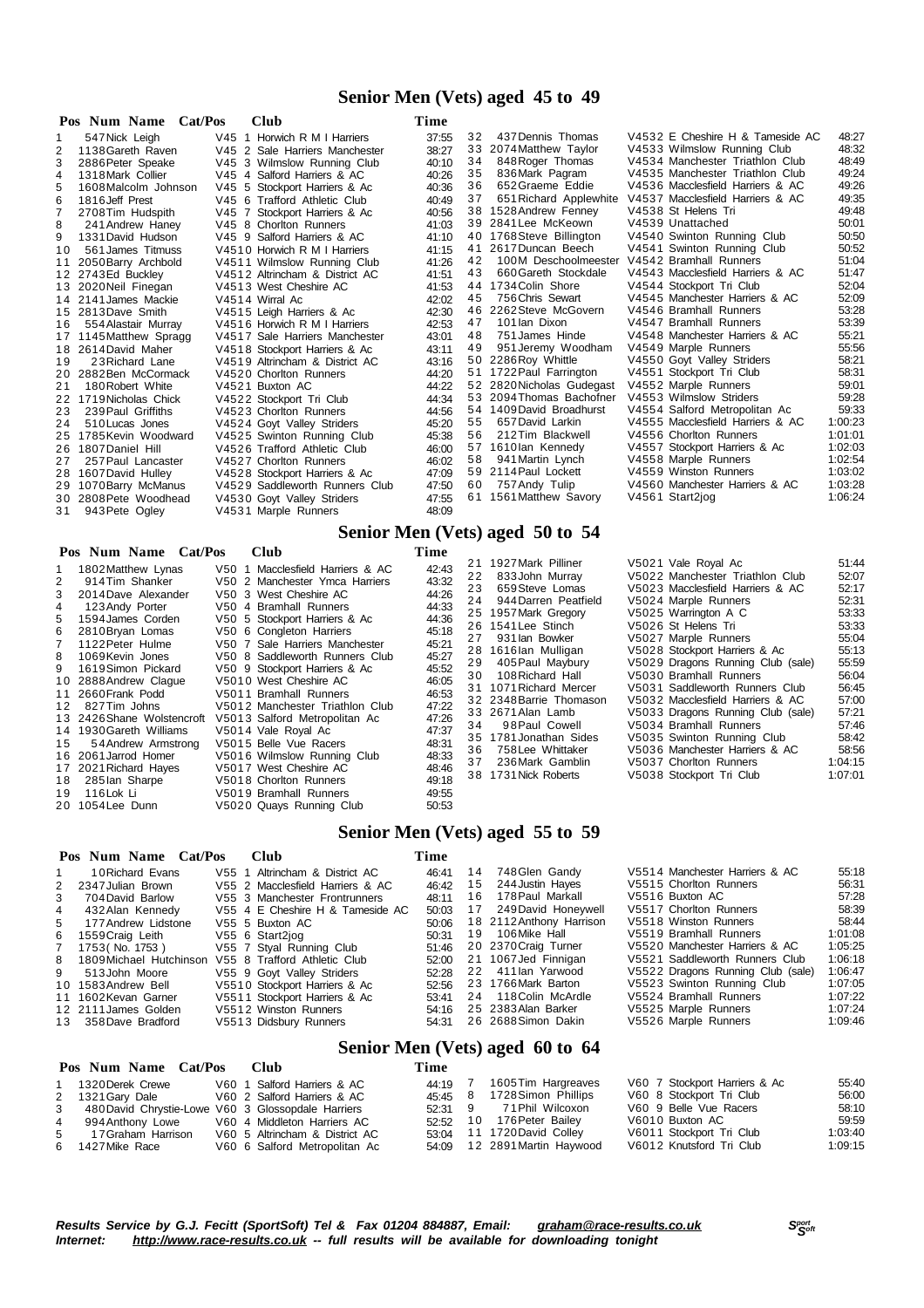#### **Senior Men (Vets) aged 65 to 69**

|                | Pos Num Name Cat/Pos Club |                                | Time    |
|----------------|---------------------------|--------------------------------|---------|
| $\mathbf{1}$   | 1344 Stanley Owen         | V65 1 Salford Harriers & AC    | 48:55   |
|                | 2 64 Patrick O'Brien      | V65 2 Belle Vue Racers         | 55:08   |
|                | 3 985 Alan Davies         | V65 3 Middleton Harriers AC    | 57:45   |
| $\overline{4}$ | 1716 Paul Adkins          | V65 4 Stockport Tri Club       | 58:06   |
| 5              | 287 Jerry Smith           | V65 5 Chorlton Runners         | 58:33   |
| 6              | 1916John Clarke           | V65 6 Vale Royal Ac            | 59:13   |
| $7$ and $7$    | 9 Mike Duncombe           | V65 7 Altrincham & District AC | 1:03:56 |
|                | 8 947 David Shoesmith     | V65 8 Marple Runners           | 1:07:30 |

#### **Senior Men (Vets) over 70**

|    | Pos Num Name Cat/Pos         |  | Club                           | Time    |
|----|------------------------------|--|--------------------------------|---------|
| 1  | 484 Frank Fielding           |  | V70 1 Glossopdale Harriers     | 53:25   |
| 2  | 2539 Andy Watts              |  | V70 2 Wilmslow Running Club    | 54:35   |
| -3 | 1035John Hudson              |  | V70 3 Oldham & Royton H & Ac   | 56:02   |
| 4  | 2246 John Archer             |  | V70 4 Sale Harriers Manchester | 58:37   |
| -5 | 1626 Robert Taylor           |  | V70 5 Stockport Harriers & Ac  | 1:02:32 |
| 6  | 990John Hall                 |  | V75 1 Middleton Harriers AC    | 1:04:46 |
| 7  | 744 Michael Cunningham V75 2 |  | Manchester Harriers & AC       |         |
|    | 1:06:58                      |  |                                |         |

Results Service by G.J. Fecitt (SportSoft) Tel & Fax 01204 884887, Email: <u>[graham@race-results.co.uk](mailto:graham@race-results.co.uk)</u> S<sup>oon</sup><br>Internet: <u><http://www.race-results.co.uk></u> -- full results will be available for downloading tonight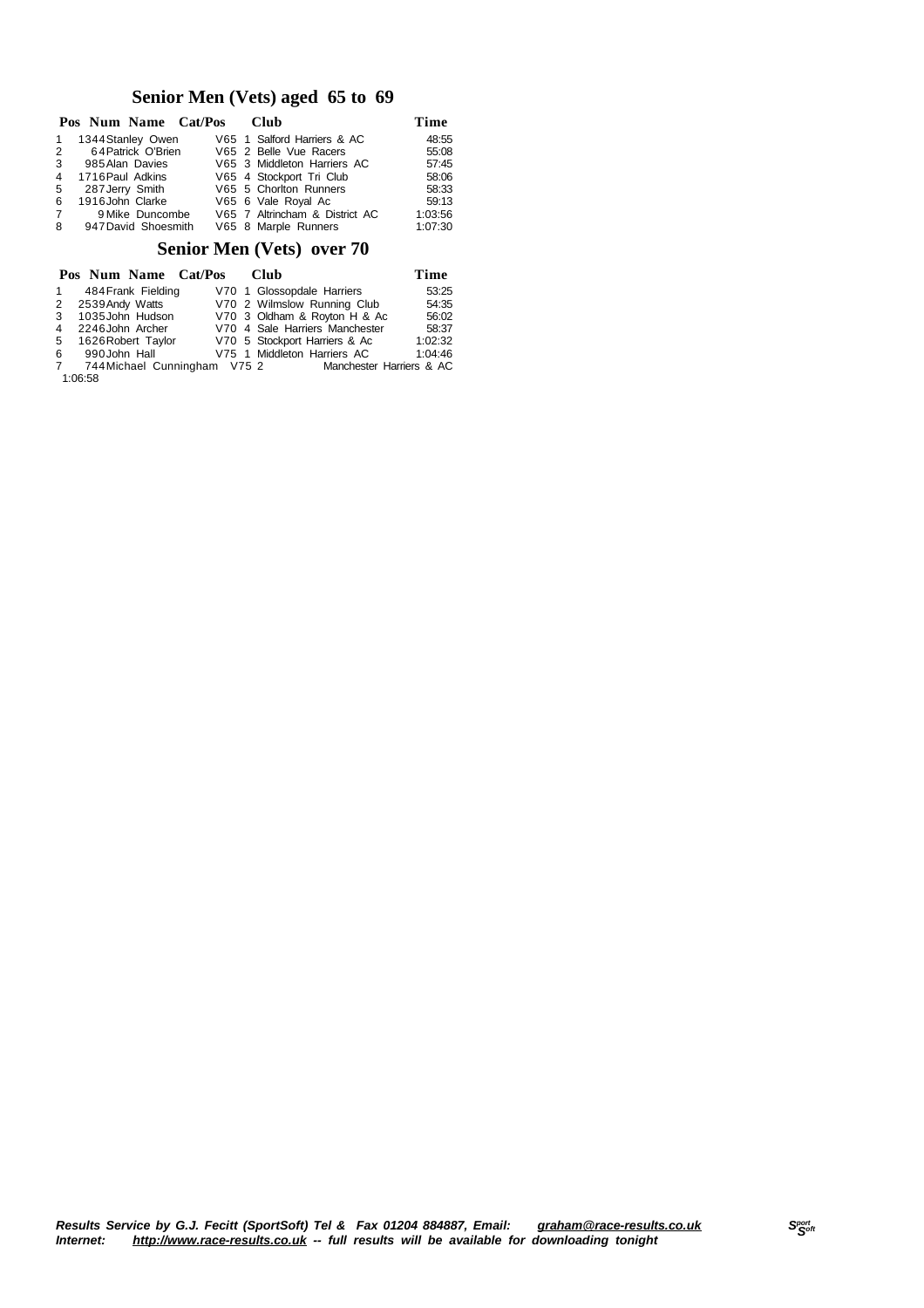**Senior Men — FINAL RESULTS**

| 86<br>226 Thomas Clowes<br><b>Chorlton Runners</b><br>237 John Gilbert<br>V40 1 Chorlton Runners<br>35:12<br>1<br>87<br>65 Thomas Rogers<br>Belle Vue Racers<br>2<br>35:53<br>2573 Nicholas Barry<br>Sale Harriers Manchester<br>V4014 Bramhall Runners<br>3<br>88<br>120 Matt Moran<br>V40 2 Trafford Athletic Club<br>36:41<br>2463 Gavin Tomlinson<br>89 1148 Tom Stephenson<br>Sale Harriers Manchester<br>4<br>36:44<br>2838 Alex Lawton<br>Unattached<br>90<br>2667 Luke Carter<br><b>Chorlton Runners</b><br>5<br>U20 1 Buxton AC<br>36:46<br>2267 William Longden<br>91<br>794 Harry Read<br>U20 8 Manchester Metropolitan Uni<br>6<br>36:58<br>Chorlton Runners<br>291 Peter Taylor-Bray<br>92<br>368 Damien McHugh<br>Didsbury Runners<br>37:00<br>7<br>546 James Kevan<br>Horwich R M I Harriers<br>Manchester Ymca Harriers<br>93 2876 Michael O'Connor<br>8<br>37:12<br>2741 Luke Foley<br>Horwich R M I Harriers<br>44:19<br>94 1320 Derek Crewe<br>V60 1 Salford Harriers & AC<br>9<br>37:22<br>V40 3 Altrincham & District AC<br>31 David Norman<br>V4520 Chorlton Runners<br>44:20<br>95 2882 Ben McCormack<br>37:27<br>10<br>230 Steven Curley<br><b>Chorlton Runners</b><br>96<br>V4521 Buxton AC<br>44:22<br>180 Robert White<br>37:33<br>11<br>430 Joseph Hudak<br>E Cheshire H & Tameside AC<br>44:22<br>97<br>361 Matthew Gittins<br>Didsbury Runners<br>37:38<br>12 2885 Robert Smyk<br>Salford Harriers & AC<br>V4015 Trafford Athletic Club<br>44:23<br>98 1803Dan Atkinson<br>37:55<br>547 Nick Leigh<br>V45 1 Horwich R M I Harriers<br>13<br>44:25<br>Saddleworth Runners Club<br>99 2391 Stephen Ford<br>38:12<br>14<br>424 Gavin Browne<br>E Cheshire H & Tameside AC<br>44:26<br>100 2014 Dave Alexander<br>V50 3 West Cheshire AC<br>38:13<br>1906 Callum Broadbent<br>U20 2 University Of Manchester<br>15<br>44:28<br>101 837 Jamie Platt<br>Manchester Triathlon Club<br>38:24<br>283 James Savage<br><b>Chorlton Runners</b><br>16<br>U20 9 Sale Harriers Manchester<br>44:31<br>1021286Zac Gaillemin<br>38:27<br>17 1138 Gareth Raven<br>V45 2 Sale Harriers Manchester<br>44:32<br>1032102 Peter Williams<br><b>Wilmslow Striders</b><br>38:38<br>18<br>2630 Macdonald<br><b>Chorlton Runners</b><br>V50 4 Bramhall Runners<br>44:33<br>104 123 Andy Porter<br>38:45<br>19<br>246 Ben Hobson<br><b>Chorlton Runners</b><br>V4522 Stockport Tri Club<br>44:34<br>1051719 Nicholas Chick<br>39:05<br>20 2574David Lewin<br>Stockport Harriers & Ac<br>44:36<br>1061594 James Corden<br>V50 5 Stockport Harriers & Ac<br>39:25<br>21<br>U20 3 Vale Royal Ac<br>1948 William Ashfield<br>44:37<br>107 35 James Pattison<br>V4016 Altrincham & District AC<br>39:37<br>22<br>813 Lewis Eccleston<br>Manchester Triathlon Club<br>44:37<br>1082790 Conor Donaghy<br>Sale Harriers Manchester<br>V40 4 Chorlton Runners<br>39:41<br>23<br>303 David Wyeth<br>44:56<br>109 239 Paul Griffiths<br>V4523 Chorlton Runners<br>40:00<br>24<br>206Tom Arthur<br><b>Chorlton Runners</b><br>45:10<br>110 70Vic Walsh<br>V4017 Belle Vue Racers<br>V45 3 Wilmslow Running Club<br>40:10<br>25 2886 Peter Speake<br>1111588 Philip Burns<br>V4018 Stockport Harriers & Ac<br>45:13<br>40:14<br>26 2575 George Martindale<br>Horwich R M I Harriers<br>45:14<br>1121599Blaine Emmett<br>Stockport Harriers & Ac<br>27<br>40:15<br>662 Mark Walker<br>V40 5 Macclesfield Harriers & AC<br>V50 6 Congleton Harriers<br>45:18<br>1132810 Bryan Lomas<br>40:20<br>28<br>542 Paul Grundy<br>Horwich R M I Harriers<br>114 2822 Dan Timperley<br>Oldham & Royton H & Ac<br>1318 Mark Collier<br>V45 4 Salford Harriers & AC<br>40:26<br>29<br>115 510 Lucas Jones<br>V4524 Goyt Valley Striders<br>40:36<br>30<br>1608Malcolm Johnson<br>V45 5 Stockport Harriers & Ac<br>1161122 Peter Hulme<br>V50 7 Sale Harriers Manchester<br>40:47<br>31 2351 Nathanael Booker<br>Macclesfield Harriers & AC<br>117 277 Alister Pearson<br><b>Chorlton Runners</b><br>232 Matthew Devlin<br><b>Chorlton Runners</b><br>40:48<br>32<br>118 369 Michael Norbury<br>Didsbury Runners<br>40:49<br>33 1816 Jeff Prest<br>V45 6 Trafford Athletic Club<br>1191069Kevin Jones<br>V50 8 Saddleworth Runners Club<br>40:56<br>34 2708 Tim Hudspith<br>V45 7 Stockport Harriers & Ac<br>120 489 Nick Lord<br>Glossopdale Harriers<br>40:59<br>234Tim Fletcher<br>V40 6 Chorlton Runners<br>35<br>121 915 Philip Tomkinson<br>Manchester Ymca Harriers<br>41:03<br>36<br>241 Andrew Haney<br>V45 8 Chorlton Runners<br>1221785 Kevin Woodward<br>V4525 Swinton Running Club<br>37<br>425 Liam Browne<br>E Cheshire H & Tameside AC<br>41:05<br>123 1321 Gary Dale<br>V60 2 Salford Harriers & AC<br>38 2795 Jack Bristow<br>Salford Harriers & AC<br>41:07<br>1241619Simon Pickard<br>V50 9 Stockport Harriers & Ac<br>41:09<br>39<br>1818 Lawrence Skidmore<br><b>Trafford Athletic Club</b><br>125 1065 Tim Culshaw<br>Saddleworth Runners Club<br>V45 9 Salford Harriers & AC<br>40 1331 David Hudson<br>41:10<br>126 1807 Daniel Hill<br>V4526 Trafford Athletic Club<br><b>Chorlton Runners</b><br>41:13<br>216 Liam Braby<br>41<br>127 257 Paul Lancaster<br>V4527 Chorlton Runners<br>41:15<br>42<br>561 James Titmuss<br>V4510 Horwich R M I Harriers<br>128 2888 Andrew Clague<br>V5010 West Cheshire AC<br>43<br>428 Mike Holness<br>E Cheshire H & Tameside AC<br>41:16<br>V4019 Macclesfield Harriers & AC<br>129 656 Robert Hasler<br>44 1710 Tobin Rose<br>U20 4 Stockport Harriers & Ac<br>41:17<br>130 988 Andrew Ndoluv<br>Middleton Harriers AC<br>41:17<br>45<br>15 Nick Hamlin<br>Altrincham & District AC<br>1311908 Joe Knox<br>U2010 University Of Manchester<br>41:19<br>46 1898 Arlo Ludewick<br>University Of Manchester<br>132<br>V55 1 Altrincham & District AC<br>41:23<br>10 Richard Evans<br>47 2836 David Bowers<br><b>Trafford Athletic Club</b><br>V55 2 Macclesfield Harriers & AC<br>133 2347 Julian Brown<br>41:24<br>48 1591 Phil Carpenter<br>Stockport Harriers & Ac<br>134 2660 Frank Podd<br>V5011 Bramhall Runners<br>41:26<br>49 2050 Barry Archbold<br>V4511 Wilmslow Running Club<br>St Helens Sutton Ac<br>135 2890 Matt Blake<br>534 Simon Bruton<br>Horwich R M I Harriers<br>41:27<br>50<br>136 1607 David Hulley<br>V4528 Stockport Harriers & Ac<br>41:31<br>51<br>2732 Robert Dunn<br>Sale Harriers Manchester<br>137 365Meng Leong<br>Didsbury Runners<br>712 Martin Dunn<br>Manchester Frontrunners<br>41:38<br>52<br>V5012 Manchester Triathlon Club<br>138 827 Tim Johns<br>53 2467 Naeem Stevens<br><b>Trafford Athletic Club</b><br>41:38<br>139 24 26 Shane Wolstencroft V5013 Salford Metropolitan Ac<br>41:47<br>54 1115Tom Gough<br>Sale Harriers Manchester<br>140<br>3 Matthew Allen<br>Altrincham & District AC<br>41:50<br>55 2400 Chris Donnelly<br>V40 7 Sale Harriers Manchester<br>1411778 Daniel Martin<br>Swinton Running Club<br>56 2743Ed Buckley<br>V4512 Altrincham & District AC<br>41:51<br>142 1930 Gareth Williams<br>V5014 Vale Royal Ac<br>41:53<br>57 2020 Neil Finegan<br>V4513 West Cheshire AC<br>V4529 Saddleworth Runners Club<br>1431070 Barry McManus<br>58 1810 Alex Jones<br><b>Trafford Athletic Club</b><br>41:57<br>144 2808 Pete Woodhead<br>V4530 Goyt Valley Striders<br>59 2141 James Mackie<br>V4514 Wirral Ac<br>42:02<br>145 943 Pete Ogley<br>V4531 Marple Runners<br>42:05<br>60 2881 Darren Russell<br>V40 8 Trafford Athletic Club<br>146 704 David Barlow<br>V55 3 Manchester Frontrunners<br>42:08<br>61 1727 Carl Krystek<br>V40 9 Stockport Tri Club<br>147 427 James Hartshorne<br>E Cheshire H & Tameside AC<br>42:10<br>62 2654 Jorden Burke<br>V4010 Middleton Harriers AC<br>148 983 Leo Cain<br>V4020 Middleton Harriers AC<br>42:13<br>V4011 Stockport Harriers & Ac<br>63<br>1621J Scott-Buccleuch<br>149 1776 Richard Jackson<br>V4021 Swinton Running Club<br>64 2812 Daniel Armstrong<br>E Cheshire H & Tameside AC<br>42:16<br>V4532 E Cheshire H & Tameside AC<br>42:23<br>150 437 Dennis Thomas<br>487 Nathaniel Hicks<br>Glossopdale Harriers<br>65<br>48:28<br>42:30<br>151 719 Thomas Marshall<br>Manchester Frontrunners<br>66 2813Dave Smith<br>V4515 Leigh Harriers & Ac<br>V5015 Belle Vue Racers<br>48:31<br>152<br>54 Andrew Armstrong<br>42:32<br>67 2353 Laurence Manley<br>U20 5 Macclesfield Harriers & AC<br>48:32<br>V4533 Wilmslow Running Club<br>42:37<br>153 2074 Matthew Taylor<br>68 1477 Steven Anders<br>V4012 St Helens Sutton Ac<br>48:33<br>154 2061 Jarrod Homer<br>V5016 Wilmslow Running Club<br>42:42<br>69 2803 Alex Macfarlane<br>U20 6 Stockport Harriers & Ac<br>155 720 Blair Paterson<br>48:39<br>Manchester Frontrunners<br>42:43<br>70 1802 Matthew Lynas<br>V50 1 Macclesfield Harriers & AC<br>156 2021 Richard Hayes<br>V5017 West Cheshire AC<br>48:46<br>42:51<br>111 Robin Hulme<br><b>Bramhall Runners</b><br>71<br>V4534 Manchester Triathlon Club<br>48:49<br>157 848 Roger Thomas<br>42:53<br>72<br>V4516 Horwich R M I Harriers<br>554 Alastair Murray<br>158 1535 Alan McKeegan<br>V4022 St Helens Tri<br>48:53<br>42:55<br>73 2468 Michael Melarkey<br>Trafford Athletic Club<br>48:55<br>159 1344 Stanley Owen<br>V65 1 Salford Harriers & AC<br>42:58<br>74 1902 Chris Ward<br>University Of Manchester<br>49:03<br>160 112 Damian Jones<br><b>Bramhall Runners</b><br>43:01<br>75 1145 Matthew Spragg<br>V4517 Sale Harriers Manchester<br>161 285 lan Sharpe<br>V5018 Chorlton Runners<br>49:18<br>76 2614 David Maher<br>V4518 Stockport Harriers & Ac<br>43:11<br>49:20<br>V4023 Manchester Frontrunners<br>162 715 Jono Guildford<br>77 1307 Tommi Baker<br>Salford Harriers & AC<br>43:12<br>49:22<br>163 786 Jacob Hubner<br>Manchester Metropolitan Uni<br>43:16<br>78<br>23 Richard Lane<br>V4519 Altrincham & District AC<br>164 589 Chris Walton<br>49:24<br>Knutsford Tri Club<br>256 Jonathan Lancaster<br><b>Chorlton Runners</b><br>43:18<br>79<br>49:24<br>V4535 Manchester Triathlon Club<br>165 836 Mark Pagram<br>Swinton Running Club<br>43:18<br>2832 Dominic Wynn<br>80<br>49:26<br>166 652 Graeme Eddie<br>V4536 Macclesfield Harriers & AC<br>43:21<br>1328 Michael Heaney<br>Salford Harriers & AC<br>81<br>49:32<br>167 2840 John Roper<br>V4024 Unattached<br>43:23<br>429Mr Horner<br>V4013 E Cheshire H & Tameside AC<br>82<br>49:35<br>168 651 Richard Applewhite V4537 Macclesfield Harriers & AC<br>43:32<br>914Tim Shanker<br>V50 2 Manchester Ymca Harriers<br>83<br>169 1597 Peter Dean<br>49:46<br>V4025 Stockport Harriers & Ac<br>43:33<br>U20 7 St Helens Sutton Ac<br>84 1521 Michael Brussels<br>V4538 St Helens Tri<br>49:48<br>1701528 Andrew Fenney<br>43:35<br>85 2880 Luke Donald<br><b>Chorlton Runners</b><br>V4026 Oldham & Royton H & Ac | Pos Num Name Cat/Pos |  |  | Club | Time |                          |  |       |
|-------------------------------------------------------------------------------------------------------------------------------------------------------------------------------------------------------------------------------------------------------------------------------------------------------------------------------------------------------------------------------------------------------------------------------------------------------------------------------------------------------------------------------------------------------------------------------------------------------------------------------------------------------------------------------------------------------------------------------------------------------------------------------------------------------------------------------------------------------------------------------------------------------------------------------------------------------------------------------------------------------------------------------------------------------------------------------------------------------------------------------------------------------------------------------------------------------------------------------------------------------------------------------------------------------------------------------------------------------------------------------------------------------------------------------------------------------------------------------------------------------------------------------------------------------------------------------------------------------------------------------------------------------------------------------------------------------------------------------------------------------------------------------------------------------------------------------------------------------------------------------------------------------------------------------------------------------------------------------------------------------------------------------------------------------------------------------------------------------------------------------------------------------------------------------------------------------------------------------------------------------------------------------------------------------------------------------------------------------------------------------------------------------------------------------------------------------------------------------------------------------------------------------------------------------------------------------------------------------------------------------------------------------------------------------------------------------------------------------------------------------------------------------------------------------------------------------------------------------------------------------------------------------------------------------------------------------------------------------------------------------------------------------------------------------------------------------------------------------------------------------------------------------------------------------------------------------------------------------------------------------------------------------------------------------------------------------------------------------------------------------------------------------------------------------------------------------------------------------------------------------------------------------------------------------------------------------------------------------------------------------------------------------------------------------------------------------------------------------------------------------------------------------------------------------------------------------------------------------------------------------------------------------------------------------------------------------------------------------------------------------------------------------------------------------------------------------------------------------------------------------------------------------------------------------------------------------------------------------------------------------------------------------------------------------------------------------------------------------------------------------------------------------------------------------------------------------------------------------------------------------------------------------------------------------------------------------------------------------------------------------------------------------------------------------------------------------------------------------------------------------------------------------------------------------------------------------------------------------------------------------------------------------------------------------------------------------------------------------------------------------------------------------------------------------------------------------------------------------------------------------------------------------------------------------------------------------------------------------------------------------------------------------------------------------------------------------------------------------------------------------------------------------------------------------------------------------------------------------------------------------------------------------------------------------------------------------------------------------------------------------------------------------------------------------------------------------------------------------------------------------------------------------------------------------------------------------------------------------------------------------------------------------------------------------------------------------------------------------------------------------------------------------------------------------------------------------------------------------------------------------------------------------------------------------------------------------------------------------------------------------------------------------------------------------------------------------------------------------------------------------------------------------------------------------------------------------------------------------------------------------------------------------------------------------------------------------------------------------------------------------------------------------------------------------------------------------------------------------------------------------------------------------------------------------------------------------------------------------------------------------------------------------------------------------------------------------------------------------------------------------------------------------------------------------------------------------------------------------------------------------------------------------------------------------------------------------------------------------------------------------------------------------------------------------------------------------------------------------------------------------------------------------------------------------------------------------------------------------------------------------------------------------------------------------------------------------------------------------------------------------------------------------------------------------------------------------------------------------------------------------------------------------------------------------------------------------------------------------------------------------------------------------------------------------------------------------------------------------------------------------------------------------------------------------------------------------------------------------------------------------------------------------------------------------------------------------------------------------------------------------------------------------------------------------------------------------------------------------------------------------------------------------------------------------------------------------------------------------------------------------------------------------------------------------------------------------------------------------------------------------------------------------------------------------------------------------------------------------------------------------------------------------------------------------------------------------------------------------------------------------------------------------------------------------------------------------------------------------------------------------------------------------------------------------------------------------------------------------------------------------------------------------------------------------------------------------------------------------------------------------------------------------------------------------------------------------------------------------------------------------------------------------------------------------------------------------------------------------------------------------------------------------------------------------------------------------------------------------------------------------------------------------------------------------------------------------------------------------------------------------------------------------------------------------------------------------------------------------------------------------------------------------------------------------------------------------------------------------------------------------------------------------------------------------------------------------------------------------------------------------------------------------------------------------------------------------------------------------------------------------------------------------------------------------------------------------------------------------------------------------------------------------------------------------------------------------------------------------------------------------------------------------------------------------------------------------------------------------------------------------------------------------------------------------------------------------------------------------------------------------------------------|----------------------|--|--|------|------|--------------------------|--|-------|
|                                                                                                                                                                                                                                                                                                                                                                                                                                                                                                                                                                                                                                                                                                                                                                                                                                                                                                                                                                                                                                                                                                                                                                                                                                                                                                                                                                                                                                                                                                                                                                                                                                                                                                                                                                                                                                                                                                                                                                                                                                                                                                                                                                                                                                                                                                                                                                                                                                                                                                                                                                                                                                                                                                                                                                                                                                                                                                                                                                                                                                                                                                                                                                                                                                                                                                                                                                                                                                                                                                                                                                                                                                                                                                                                                                                                                                                                                                                                                                                                                                                                                                                                                                                                                                                                                                                                                                                                                                                                                                                                                                                                                                                                                                                                                                                                                                                                                                                                                                                                                                                                                                                                                                                                                                                                                                                                                                                                                                                                                                                                                                                                                                                                                                                                                                                                                                                                                                                                                                                                                                                                                                                                                                                                                                                                                                                                                                                                                                                                                                                                                                                                                                                                                                                                                                                                                                                                                                                                                                                                                                                                                                                                                                                                                                                                                                                                                                                                                                                                                                                                                                                                                                                                                                                                                                                                                                                                                                                                                                                                                                                                                                                                                                                                                                                                                                                                                                                                                                                                                                                                                                                                                                                                                                                                                                                                                                                                                                                                                                                                                                                                                                                                                                                                                                                                                                                                                                                                                                                                                                                                                                                                                                                                                                                                                                                                                                                                                                                                                                                                                                                                                                                                                                                                                                                                                                                                                                                                                                                                                                                                                                                                                                                                                                                                                                         |                      |  |  |      |      |                          |  | 43:35 |
|                                                                                                                                                                                                                                                                                                                                                                                                                                                                                                                                                                                                                                                                                                                                                                                                                                                                                                                                                                                                                                                                                                                                                                                                                                                                                                                                                                                                                                                                                                                                                                                                                                                                                                                                                                                                                                                                                                                                                                                                                                                                                                                                                                                                                                                                                                                                                                                                                                                                                                                                                                                                                                                                                                                                                                                                                                                                                                                                                                                                                                                                                                                                                                                                                                                                                                                                                                                                                                                                                                                                                                                                                                                                                                                                                                                                                                                                                                                                                                                                                                                                                                                                                                                                                                                                                                                                                                                                                                                                                                                                                                                                                                                                                                                                                                                                                                                                                                                                                                                                                                                                                                                                                                                                                                                                                                                                                                                                                                                                                                                                                                                                                                                                                                                                                                                                                                                                                                                                                                                                                                                                                                                                                                                                                                                                                                                                                                                                                                                                                                                                                                                                                                                                                                                                                                                                                                                                                                                                                                                                                                                                                                                                                                                                                                                                                                                                                                                                                                                                                                                                                                                                                                                                                                                                                                                                                                                                                                                                                                                                                                                                                                                                                                                                                                                                                                                                                                                                                                                                                                                                                                                                                                                                                                                                                                                                                                                                                                                                                                                                                                                                                                                                                                                                                                                                                                                                                                                                                                                                                                                                                                                                                                                                                                                                                                                                                                                                                                                                                                                                                                                                                                                                                                                                                                                                                                                                                                                                                                                                                                                                                                                                                                                                                                                                                                         |                      |  |  |      |      |                          |  | 43:40 |
|                                                                                                                                                                                                                                                                                                                                                                                                                                                                                                                                                                                                                                                                                                                                                                                                                                                                                                                                                                                                                                                                                                                                                                                                                                                                                                                                                                                                                                                                                                                                                                                                                                                                                                                                                                                                                                                                                                                                                                                                                                                                                                                                                                                                                                                                                                                                                                                                                                                                                                                                                                                                                                                                                                                                                                                                                                                                                                                                                                                                                                                                                                                                                                                                                                                                                                                                                                                                                                                                                                                                                                                                                                                                                                                                                                                                                                                                                                                                                                                                                                                                                                                                                                                                                                                                                                                                                                                                                                                                                                                                                                                                                                                                                                                                                                                                                                                                                                                                                                                                                                                                                                                                                                                                                                                                                                                                                                                                                                                                                                                                                                                                                                                                                                                                                                                                                                                                                                                                                                                                                                                                                                                                                                                                                                                                                                                                                                                                                                                                                                                                                                                                                                                                                                                                                                                                                                                                                                                                                                                                                                                                                                                                                                                                                                                                                                                                                                                                                                                                                                                                                                                                                                                                                                                                                                                                                                                                                                                                                                                                                                                                                                                                                                                                                                                                                                                                                                                                                                                                                                                                                                                                                                                                                                                                                                                                                                                                                                                                                                                                                                                                                                                                                                                                                                                                                                                                                                                                                                                                                                                                                                                                                                                                                                                                                                                                                                                                                                                                                                                                                                                                                                                                                                                                                                                                                                                                                                                                                                                                                                                                                                                                                                                                                                                                                                         |                      |  |  |      |      |                          |  | 43:42 |
|                                                                                                                                                                                                                                                                                                                                                                                                                                                                                                                                                                                                                                                                                                                                                                                                                                                                                                                                                                                                                                                                                                                                                                                                                                                                                                                                                                                                                                                                                                                                                                                                                                                                                                                                                                                                                                                                                                                                                                                                                                                                                                                                                                                                                                                                                                                                                                                                                                                                                                                                                                                                                                                                                                                                                                                                                                                                                                                                                                                                                                                                                                                                                                                                                                                                                                                                                                                                                                                                                                                                                                                                                                                                                                                                                                                                                                                                                                                                                                                                                                                                                                                                                                                                                                                                                                                                                                                                                                                                                                                                                                                                                                                                                                                                                                                                                                                                                                                                                                                                                                                                                                                                                                                                                                                                                                                                                                                                                                                                                                                                                                                                                                                                                                                                                                                                                                                                                                                                                                                                                                                                                                                                                                                                                                                                                                                                                                                                                                                                                                                                                                                                                                                                                                                                                                                                                                                                                                                                                                                                                                                                                                                                                                                                                                                                                                                                                                                                                                                                                                                                                                                                                                                                                                                                                                                                                                                                                                                                                                                                                                                                                                                                                                                                                                                                                                                                                                                                                                                                                                                                                                                                                                                                                                                                                                                                                                                                                                                                                                                                                                                                                                                                                                                                                                                                                                                                                                                                                                                                                                                                                                                                                                                                                                                                                                                                                                                                                                                                                                                                                                                                                                                                                                                                                                                                                                                                                                                                                                                                                                                                                                                                                                                                                                                                                                         |                      |  |  |      |      |                          |  | 43:48 |
|                                                                                                                                                                                                                                                                                                                                                                                                                                                                                                                                                                                                                                                                                                                                                                                                                                                                                                                                                                                                                                                                                                                                                                                                                                                                                                                                                                                                                                                                                                                                                                                                                                                                                                                                                                                                                                                                                                                                                                                                                                                                                                                                                                                                                                                                                                                                                                                                                                                                                                                                                                                                                                                                                                                                                                                                                                                                                                                                                                                                                                                                                                                                                                                                                                                                                                                                                                                                                                                                                                                                                                                                                                                                                                                                                                                                                                                                                                                                                                                                                                                                                                                                                                                                                                                                                                                                                                                                                                                                                                                                                                                                                                                                                                                                                                                                                                                                                                                                                                                                                                                                                                                                                                                                                                                                                                                                                                                                                                                                                                                                                                                                                                                                                                                                                                                                                                                                                                                                                                                                                                                                                                                                                                                                                                                                                                                                                                                                                                                                                                                                                                                                                                                                                                                                                                                                                                                                                                                                                                                                                                                                                                                                                                                                                                                                                                                                                                                                                                                                                                                                                                                                                                                                                                                                                                                                                                                                                                                                                                                                                                                                                                                                                                                                                                                                                                                                                                                                                                                                                                                                                                                                                                                                                                                                                                                                                                                                                                                                                                                                                                                                                                                                                                                                                                                                                                                                                                                                                                                                                                                                                                                                                                                                                                                                                                                                                                                                                                                                                                                                                                                                                                                                                                                                                                                                                                                                                                                                                                                                                                                                                                                                                                                                                                                                                                         |                      |  |  |      |      |                          |  | 43:56 |
|                                                                                                                                                                                                                                                                                                                                                                                                                                                                                                                                                                                                                                                                                                                                                                                                                                                                                                                                                                                                                                                                                                                                                                                                                                                                                                                                                                                                                                                                                                                                                                                                                                                                                                                                                                                                                                                                                                                                                                                                                                                                                                                                                                                                                                                                                                                                                                                                                                                                                                                                                                                                                                                                                                                                                                                                                                                                                                                                                                                                                                                                                                                                                                                                                                                                                                                                                                                                                                                                                                                                                                                                                                                                                                                                                                                                                                                                                                                                                                                                                                                                                                                                                                                                                                                                                                                                                                                                                                                                                                                                                                                                                                                                                                                                                                                                                                                                                                                                                                                                                                                                                                                                                                                                                                                                                                                                                                                                                                                                                                                                                                                                                                                                                                                                                                                                                                                                                                                                                                                                                                                                                                                                                                                                                                                                                                                                                                                                                                                                                                                                                                                                                                                                                                                                                                                                                                                                                                                                                                                                                                                                                                                                                                                                                                                                                                                                                                                                                                                                                                                                                                                                                                                                                                                                                                                                                                                                                                                                                                                                                                                                                                                                                                                                                                                                                                                                                                                                                                                                                                                                                                                                                                                                                                                                                                                                                                                                                                                                                                                                                                                                                                                                                                                                                                                                                                                                                                                                                                                                                                                                                                                                                                                                                                                                                                                                                                                                                                                                                                                                                                                                                                                                                                                                                                                                                                                                                                                                                                                                                                                                                                                                                                                                                                                                                                         |                      |  |  |      |      |                          |  | 44:03 |
|                                                                                                                                                                                                                                                                                                                                                                                                                                                                                                                                                                                                                                                                                                                                                                                                                                                                                                                                                                                                                                                                                                                                                                                                                                                                                                                                                                                                                                                                                                                                                                                                                                                                                                                                                                                                                                                                                                                                                                                                                                                                                                                                                                                                                                                                                                                                                                                                                                                                                                                                                                                                                                                                                                                                                                                                                                                                                                                                                                                                                                                                                                                                                                                                                                                                                                                                                                                                                                                                                                                                                                                                                                                                                                                                                                                                                                                                                                                                                                                                                                                                                                                                                                                                                                                                                                                                                                                                                                                                                                                                                                                                                                                                                                                                                                                                                                                                                                                                                                                                                                                                                                                                                                                                                                                                                                                                                                                                                                                                                                                                                                                                                                                                                                                                                                                                                                                                                                                                                                                                                                                                                                                                                                                                                                                                                                                                                                                                                                                                                                                                                                                                                                                                                                                                                                                                                                                                                                                                                                                                                                                                                                                                                                                                                                                                                                                                                                                                                                                                                                                                                                                                                                                                                                                                                                                                                                                                                                                                                                                                                                                                                                                                                                                                                                                                                                                                                                                                                                                                                                                                                                                                                                                                                                                                                                                                                                                                                                                                                                                                                                                                                                                                                                                                                                                                                                                                                                                                                                                                                                                                                                                                                                                                                                                                                                                                                                                                                                                                                                                                                                                                                                                                                                                                                                                                                                                                                                                                                                                                                                                                                                                                                                                                                                                                                                         |                      |  |  |      |      |                          |  | 44:04 |
|                                                                                                                                                                                                                                                                                                                                                                                                                                                                                                                                                                                                                                                                                                                                                                                                                                                                                                                                                                                                                                                                                                                                                                                                                                                                                                                                                                                                                                                                                                                                                                                                                                                                                                                                                                                                                                                                                                                                                                                                                                                                                                                                                                                                                                                                                                                                                                                                                                                                                                                                                                                                                                                                                                                                                                                                                                                                                                                                                                                                                                                                                                                                                                                                                                                                                                                                                                                                                                                                                                                                                                                                                                                                                                                                                                                                                                                                                                                                                                                                                                                                                                                                                                                                                                                                                                                                                                                                                                                                                                                                                                                                                                                                                                                                                                                                                                                                                                                                                                                                                                                                                                                                                                                                                                                                                                                                                                                                                                                                                                                                                                                                                                                                                                                                                                                                                                                                                                                                                                                                                                                                                                                                                                                                                                                                                                                                                                                                                                                                                                                                                                                                                                                                                                                                                                                                                                                                                                                                                                                                                                                                                                                                                                                                                                                                                                                                                                                                                                                                                                                                                                                                                                                                                                                                                                                                                                                                                                                                                                                                                                                                                                                                                                                                                                                                                                                                                                                                                                                                                                                                                                                                                                                                                                                                                                                                                                                                                                                                                                                                                                                                                                                                                                                                                                                                                                                                                                                                                                                                                                                                                                                                                                                                                                                                                                                                                                                                                                                                                                                                                                                                                                                                                                                                                                                                                                                                                                                                                                                                                                                                                                                                                                                                                                                                                                         |                      |  |  |      |      |                          |  | 44:07 |
|                                                                                                                                                                                                                                                                                                                                                                                                                                                                                                                                                                                                                                                                                                                                                                                                                                                                                                                                                                                                                                                                                                                                                                                                                                                                                                                                                                                                                                                                                                                                                                                                                                                                                                                                                                                                                                                                                                                                                                                                                                                                                                                                                                                                                                                                                                                                                                                                                                                                                                                                                                                                                                                                                                                                                                                                                                                                                                                                                                                                                                                                                                                                                                                                                                                                                                                                                                                                                                                                                                                                                                                                                                                                                                                                                                                                                                                                                                                                                                                                                                                                                                                                                                                                                                                                                                                                                                                                                                                                                                                                                                                                                                                                                                                                                                                                                                                                                                                                                                                                                                                                                                                                                                                                                                                                                                                                                                                                                                                                                                                                                                                                                                                                                                                                                                                                                                                                                                                                                                                                                                                                                                                                                                                                                                                                                                                                                                                                                                                                                                                                                                                                                                                                                                                                                                                                                                                                                                                                                                                                                                                                                                                                                                                                                                                                                                                                                                                                                                                                                                                                                                                                                                                                                                                                                                                                                                                                                                                                                                                                                                                                                                                                                                                                                                                                                                                                                                                                                                                                                                                                                                                                                                                                                                                                                                                                                                                                                                                                                                                                                                                                                                                                                                                                                                                                                                                                                                                                                                                                                                                                                                                                                                                                                                                                                                                                                                                                                                                                                                                                                                                                                                                                                                                                                                                                                                                                                                                                                                                                                                                                                                                                                                                                                                                                                                         |                      |  |  |      |      |                          |  |       |
|                                                                                                                                                                                                                                                                                                                                                                                                                                                                                                                                                                                                                                                                                                                                                                                                                                                                                                                                                                                                                                                                                                                                                                                                                                                                                                                                                                                                                                                                                                                                                                                                                                                                                                                                                                                                                                                                                                                                                                                                                                                                                                                                                                                                                                                                                                                                                                                                                                                                                                                                                                                                                                                                                                                                                                                                                                                                                                                                                                                                                                                                                                                                                                                                                                                                                                                                                                                                                                                                                                                                                                                                                                                                                                                                                                                                                                                                                                                                                                                                                                                                                                                                                                                                                                                                                                                                                                                                                                                                                                                                                                                                                                                                                                                                                                                                                                                                                                                                                                                                                                                                                                                                                                                                                                                                                                                                                                                                                                                                                                                                                                                                                                                                                                                                                                                                                                                                                                                                                                                                                                                                                                                                                                                                                                                                                                                                                                                                                                                                                                                                                                                                                                                                                                                                                                                                                                                                                                                                                                                                                                                                                                                                                                                                                                                                                                                                                                                                                                                                                                                                                                                                                                                                                                                                                                                                                                                                                                                                                                                                                                                                                                                                                                                                                                                                                                                                                                                                                                                                                                                                                                                                                                                                                                                                                                                                                                                                                                                                                                                                                                                                                                                                                                                                                                                                                                                                                                                                                                                                                                                                                                                                                                                                                                                                                                                                                                                                                                                                                                                                                                                                                                                                                                                                                                                                                                                                                                                                                                                                                                                                                                                                                                                                                                                                                                         |                      |  |  |      |      |                          |  |       |
|                                                                                                                                                                                                                                                                                                                                                                                                                                                                                                                                                                                                                                                                                                                                                                                                                                                                                                                                                                                                                                                                                                                                                                                                                                                                                                                                                                                                                                                                                                                                                                                                                                                                                                                                                                                                                                                                                                                                                                                                                                                                                                                                                                                                                                                                                                                                                                                                                                                                                                                                                                                                                                                                                                                                                                                                                                                                                                                                                                                                                                                                                                                                                                                                                                                                                                                                                                                                                                                                                                                                                                                                                                                                                                                                                                                                                                                                                                                                                                                                                                                                                                                                                                                                                                                                                                                                                                                                                                                                                                                                                                                                                                                                                                                                                                                                                                                                                                                                                                                                                                                                                                                                                                                                                                                                                                                                                                                                                                                                                                                                                                                                                                                                                                                                                                                                                                                                                                                                                                                                                                                                                                                                                                                                                                                                                                                                                                                                                                                                                                                                                                                                                                                                                                                                                                                                                                                                                                                                                                                                                                                                                                                                                                                                                                                                                                                                                                                                                                                                                                                                                                                                                                                                                                                                                                                                                                                                                                                                                                                                                                                                                                                                                                                                                                                                                                                                                                                                                                                                                                                                                                                                                                                                                                                                                                                                                                                                                                                                                                                                                                                                                                                                                                                                                                                                                                                                                                                                                                                                                                                                                                                                                                                                                                                                                                                                                                                                                                                                                                                                                                                                                                                                                                                                                                                                                                                                                                                                                                                                                                                                                                                                                                                                                                                                                                         |                      |  |  |      |      |                          |  |       |
|                                                                                                                                                                                                                                                                                                                                                                                                                                                                                                                                                                                                                                                                                                                                                                                                                                                                                                                                                                                                                                                                                                                                                                                                                                                                                                                                                                                                                                                                                                                                                                                                                                                                                                                                                                                                                                                                                                                                                                                                                                                                                                                                                                                                                                                                                                                                                                                                                                                                                                                                                                                                                                                                                                                                                                                                                                                                                                                                                                                                                                                                                                                                                                                                                                                                                                                                                                                                                                                                                                                                                                                                                                                                                                                                                                                                                                                                                                                                                                                                                                                                                                                                                                                                                                                                                                                                                                                                                                                                                                                                                                                                                                                                                                                                                                                                                                                                                                                                                                                                                                                                                                                                                                                                                                                                                                                                                                                                                                                                                                                                                                                                                                                                                                                                                                                                                                                                                                                                                                                                                                                                                                                                                                                                                                                                                                                                                                                                                                                                                                                                                                                                                                                                                                                                                                                                                                                                                                                                                                                                                                                                                                                                                                                                                                                                                                                                                                                                                                                                                                                                                                                                                                                                                                                                                                                                                                                                                                                                                                                                                                                                                                                                                                                                                                                                                                                                                                                                                                                                                                                                                                                                                                                                                                                                                                                                                                                                                                                                                                                                                                                                                                                                                                                                                                                                                                                                                                                                                                                                                                                                                                                                                                                                                                                                                                                                                                                                                                                                                                                                                                                                                                                                                                                                                                                                                                                                                                                                                                                                                                                                                                                                                                                                                                                                                                         |                      |  |  |      |      |                          |  |       |
|                                                                                                                                                                                                                                                                                                                                                                                                                                                                                                                                                                                                                                                                                                                                                                                                                                                                                                                                                                                                                                                                                                                                                                                                                                                                                                                                                                                                                                                                                                                                                                                                                                                                                                                                                                                                                                                                                                                                                                                                                                                                                                                                                                                                                                                                                                                                                                                                                                                                                                                                                                                                                                                                                                                                                                                                                                                                                                                                                                                                                                                                                                                                                                                                                                                                                                                                                                                                                                                                                                                                                                                                                                                                                                                                                                                                                                                                                                                                                                                                                                                                                                                                                                                                                                                                                                                                                                                                                                                                                                                                                                                                                                                                                                                                                                                                                                                                                                                                                                                                                                                                                                                                                                                                                                                                                                                                                                                                                                                                                                                                                                                                                                                                                                                                                                                                                                                                                                                                                                                                                                                                                                                                                                                                                                                                                                                                                                                                                                                                                                                                                                                                                                                                                                                                                                                                                                                                                                                                                                                                                                                                                                                                                                                                                                                                                                                                                                                                                                                                                                                                                                                                                                                                                                                                                                                                                                                                                                                                                                                                                                                                                                                                                                                                                                                                                                                                                                                                                                                                                                                                                                                                                                                                                                                                                                                                                                                                                                                                                                                                                                                                                                                                                                                                                                                                                                                                                                                                                                                                                                                                                                                                                                                                                                                                                                                                                                                                                                                                                                                                                                                                                                                                                                                                                                                                                                                                                                                                                                                                                                                                                                                                                                                                                                                                                                         |                      |  |  |      |      |                          |  |       |
|                                                                                                                                                                                                                                                                                                                                                                                                                                                                                                                                                                                                                                                                                                                                                                                                                                                                                                                                                                                                                                                                                                                                                                                                                                                                                                                                                                                                                                                                                                                                                                                                                                                                                                                                                                                                                                                                                                                                                                                                                                                                                                                                                                                                                                                                                                                                                                                                                                                                                                                                                                                                                                                                                                                                                                                                                                                                                                                                                                                                                                                                                                                                                                                                                                                                                                                                                                                                                                                                                                                                                                                                                                                                                                                                                                                                                                                                                                                                                                                                                                                                                                                                                                                                                                                                                                                                                                                                                                                                                                                                                                                                                                                                                                                                                                                                                                                                                                                                                                                                                                                                                                                                                                                                                                                                                                                                                                                                                                                                                                                                                                                                                                                                                                                                                                                                                                                                                                                                                                                                                                                                                                                                                                                                                                                                                                                                                                                                                                                                                                                                                                                                                                                                                                                                                                                                                                                                                                                                                                                                                                                                                                                                                                                                                                                                                                                                                                                                                                                                                                                                                                                                                                                                                                                                                                                                                                                                                                                                                                                                                                                                                                                                                                                                                                                                                                                                                                                                                                                                                                                                                                                                                                                                                                                                                                                                                                                                                                                                                                                                                                                                                                                                                                                                                                                                                                                                                                                                                                                                                                                                                                                                                                                                                                                                                                                                                                                                                                                                                                                                                                                                                                                                                                                                                                                                                                                                                                                                                                                                                                                                                                                                                                                                                                                                                                         |                      |  |  |      |      |                          |  |       |
|                                                                                                                                                                                                                                                                                                                                                                                                                                                                                                                                                                                                                                                                                                                                                                                                                                                                                                                                                                                                                                                                                                                                                                                                                                                                                                                                                                                                                                                                                                                                                                                                                                                                                                                                                                                                                                                                                                                                                                                                                                                                                                                                                                                                                                                                                                                                                                                                                                                                                                                                                                                                                                                                                                                                                                                                                                                                                                                                                                                                                                                                                                                                                                                                                                                                                                                                                                                                                                                                                                                                                                                                                                                                                                                                                                                                                                                                                                                                                                                                                                                                                                                                                                                                                                                                                                                                                                                                                                                                                                                                                                                                                                                                                                                                                                                                                                                                                                                                                                                                                                                                                                                                                                                                                                                                                                                                                                                                                                                                                                                                                                                                                                                                                                                                                                                                                                                                                                                                                                                                                                                                                                                                                                                                                                                                                                                                                                                                                                                                                                                                                                                                                                                                                                                                                                                                                                                                                                                                                                                                                                                                                                                                                                                                                                                                                                                                                                                                                                                                                                                                                                                                                                                                                                                                                                                                                                                                                                                                                                                                                                                                                                                                                                                                                                                                                                                                                                                                                                                                                                                                                                                                                                                                                                                                                                                                                                                                                                                                                                                                                                                                                                                                                                                                                                                                                                                                                                                                                                                                                                                                                                                                                                                                                                                                                                                                                                                                                                                                                                                                                                                                                                                                                                                                                                                                                                                                                                                                                                                                                                                                                                                                                                                                                                                                                                         |                      |  |  |      |      |                          |  |       |
|                                                                                                                                                                                                                                                                                                                                                                                                                                                                                                                                                                                                                                                                                                                                                                                                                                                                                                                                                                                                                                                                                                                                                                                                                                                                                                                                                                                                                                                                                                                                                                                                                                                                                                                                                                                                                                                                                                                                                                                                                                                                                                                                                                                                                                                                                                                                                                                                                                                                                                                                                                                                                                                                                                                                                                                                                                                                                                                                                                                                                                                                                                                                                                                                                                                                                                                                                                                                                                                                                                                                                                                                                                                                                                                                                                                                                                                                                                                                                                                                                                                                                                                                                                                                                                                                                                                                                                                                                                                                                                                                                                                                                                                                                                                                                                                                                                                                                                                                                                                                                                                                                                                                                                                                                                                                                                                                                                                                                                                                                                                                                                                                                                                                                                                                                                                                                                                                                                                                                                                                                                                                                                                                                                                                                                                                                                                                                                                                                                                                                                                                                                                                                                                                                                                                                                                                                                                                                                                                                                                                                                                                                                                                                                                                                                                                                                                                                                                                                                                                                                                                                                                                                                                                                                                                                                                                                                                                                                                                                                                                                                                                                                                                                                                                                                                                                                                                                                                                                                                                                                                                                                                                                                                                                                                                                                                                                                                                                                                                                                                                                                                                                                                                                                                                                                                                                                                                                                                                                                                                                                                                                                                                                                                                                                                                                                                                                                                                                                                                                                                                                                                                                                                                                                                                                                                                                                                                                                                                                                                                                                                                                                                                                                                                                                                                                                         |                      |  |  |      |      |                          |  |       |
|                                                                                                                                                                                                                                                                                                                                                                                                                                                                                                                                                                                                                                                                                                                                                                                                                                                                                                                                                                                                                                                                                                                                                                                                                                                                                                                                                                                                                                                                                                                                                                                                                                                                                                                                                                                                                                                                                                                                                                                                                                                                                                                                                                                                                                                                                                                                                                                                                                                                                                                                                                                                                                                                                                                                                                                                                                                                                                                                                                                                                                                                                                                                                                                                                                                                                                                                                                                                                                                                                                                                                                                                                                                                                                                                                                                                                                                                                                                                                                                                                                                                                                                                                                                                                                                                                                                                                                                                                                                                                                                                                                                                                                                                                                                                                                                                                                                                                                                                                                                                                                                                                                                                                                                                                                                                                                                                                                                                                                                                                                                                                                                                                                                                                                                                                                                                                                                                                                                                                                                                                                                                                                                                                                                                                                                                                                                                                                                                                                                                                                                                                                                                                                                                                                                                                                                                                                                                                                                                                                                                                                                                                                                                                                                                                                                                                                                                                                                                                                                                                                                                                                                                                                                                                                                                                                                                                                                                                                                                                                                                                                                                                                                                                                                                                                                                                                                                                                                                                                                                                                                                                                                                                                                                                                                                                                                                                                                                                                                                                                                                                                                                                                                                                                                                                                                                                                                                                                                                                                                                                                                                                                                                                                                                                                                                                                                                                                                                                                                                                                                                                                                                                                                                                                                                                                                                                                                                                                                                                                                                                                                                                                                                                                                                                                                                                                         |                      |  |  |      |      |                          |  |       |
|                                                                                                                                                                                                                                                                                                                                                                                                                                                                                                                                                                                                                                                                                                                                                                                                                                                                                                                                                                                                                                                                                                                                                                                                                                                                                                                                                                                                                                                                                                                                                                                                                                                                                                                                                                                                                                                                                                                                                                                                                                                                                                                                                                                                                                                                                                                                                                                                                                                                                                                                                                                                                                                                                                                                                                                                                                                                                                                                                                                                                                                                                                                                                                                                                                                                                                                                                                                                                                                                                                                                                                                                                                                                                                                                                                                                                                                                                                                                                                                                                                                                                                                                                                                                                                                                                                                                                                                                                                                                                                                                                                                                                                                                                                                                                                                                                                                                                                                                                                                                                                                                                                                                                                                                                                                                                                                                                                                                                                                                                                                                                                                                                                                                                                                                                                                                                                                                                                                                                                                                                                                                                                                                                                                                                                                                                                                                                                                                                                                                                                                                                                                                                                                                                                                                                                                                                                                                                                                                                                                                                                                                                                                                                                                                                                                                                                                                                                                                                                                                                                                                                                                                                                                                                                                                                                                                                                                                                                                                                                                                                                                                                                                                                                                                                                                                                                                                                                                                                                                                                                                                                                                                                                                                                                                                                                                                                                                                                                                                                                                                                                                                                                                                                                                                                                                                                                                                                                                                                                                                                                                                                                                                                                                                                                                                                                                                                                                                                                                                                                                                                                                                                                                                                                                                                                                                                                                                                                                                                                                                                                                                                                                                                                                                                                                                                                         |                      |  |  |      |      |                          |  |       |
|                                                                                                                                                                                                                                                                                                                                                                                                                                                                                                                                                                                                                                                                                                                                                                                                                                                                                                                                                                                                                                                                                                                                                                                                                                                                                                                                                                                                                                                                                                                                                                                                                                                                                                                                                                                                                                                                                                                                                                                                                                                                                                                                                                                                                                                                                                                                                                                                                                                                                                                                                                                                                                                                                                                                                                                                                                                                                                                                                                                                                                                                                                                                                                                                                                                                                                                                                                                                                                                                                                                                                                                                                                                                                                                                                                                                                                                                                                                                                                                                                                                                                                                                                                                                                                                                                                                                                                                                                                                                                                                                                                                                                                                                                                                                                                                                                                                                                                                                                                                                                                                                                                                                                                                                                                                                                                                                                                                                                                                                                                                                                                                                                                                                                                                                                                                                                                                                                                                                                                                                                                                                                                                                                                                                                                                                                                                                                                                                                                                                                                                                                                                                                                                                                                                                                                                                                                                                                                                                                                                                                                                                                                                                                                                                                                                                                                                                                                                                                                                                                                                                                                                                                                                                                                                                                                                                                                                                                                                                                                                                                                                                                                                                                                                                                                                                                                                                                                                                                                                                                                                                                                                                                                                                                                                                                                                                                                                                                                                                                                                                                                                                                                                                                                                                                                                                                                                                                                                                                                                                                                                                                                                                                                                                                                                                                                                                                                                                                                                                                                                                                                                                                                                                                                                                                                                                                                                                                                                                                                                                                                                                                                                                                                                                                                                                                                         |                      |  |  |      |      |                          |  |       |
|                                                                                                                                                                                                                                                                                                                                                                                                                                                                                                                                                                                                                                                                                                                                                                                                                                                                                                                                                                                                                                                                                                                                                                                                                                                                                                                                                                                                                                                                                                                                                                                                                                                                                                                                                                                                                                                                                                                                                                                                                                                                                                                                                                                                                                                                                                                                                                                                                                                                                                                                                                                                                                                                                                                                                                                                                                                                                                                                                                                                                                                                                                                                                                                                                                                                                                                                                                                                                                                                                                                                                                                                                                                                                                                                                                                                                                                                                                                                                                                                                                                                                                                                                                                                                                                                                                                                                                                                                                                                                                                                                                                                                                                                                                                                                                                                                                                                                                                                                                                                                                                                                                                                                                                                                                                                                                                                                                                                                                                                                                                                                                                                                                                                                                                                                                                                                                                                                                                                                                                                                                                                                                                                                                                                                                                                                                                                                                                                                                                                                                                                                                                                                                                                                                                                                                                                                                                                                                                                                                                                                                                                                                                                                                                                                                                                                                                                                                                                                                                                                                                                                                                                                                                                                                                                                                                                                                                                                                                                                                                                                                                                                                                                                                                                                                                                                                                                                                                                                                                                                                                                                                                                                                                                                                                                                                                                                                                                                                                                                                                                                                                                                                                                                                                                                                                                                                                                                                                                                                                                                                                                                                                                                                                                                                                                                                                                                                                                                                                                                                                                                                                                                                                                                                                                                                                                                                                                                                                                                                                                                                                                                                                                                                                                                                                                                                         |                      |  |  |      |      |                          |  |       |
|                                                                                                                                                                                                                                                                                                                                                                                                                                                                                                                                                                                                                                                                                                                                                                                                                                                                                                                                                                                                                                                                                                                                                                                                                                                                                                                                                                                                                                                                                                                                                                                                                                                                                                                                                                                                                                                                                                                                                                                                                                                                                                                                                                                                                                                                                                                                                                                                                                                                                                                                                                                                                                                                                                                                                                                                                                                                                                                                                                                                                                                                                                                                                                                                                                                                                                                                                                                                                                                                                                                                                                                                                                                                                                                                                                                                                                                                                                                                                                                                                                                                                                                                                                                                                                                                                                                                                                                                                                                                                                                                                                                                                                                                                                                                                                                                                                                                                                                                                                                                                                                                                                                                                                                                                                                                                                                                                                                                                                                                                                                                                                                                                                                                                                                                                                                                                                                                                                                                                                                                                                                                                                                                                                                                                                                                                                                                                                                                                                                                                                                                                                                                                                                                                                                                                                                                                                                                                                                                                                                                                                                                                                                                                                                                                                                                                                                                                                                                                                                                                                                                                                                                                                                                                                                                                                                                                                                                                                                                                                                                                                                                                                                                                                                                                                                                                                                                                                                                                                                                                                                                                                                                                                                                                                                                                                                                                                                                                                                                                                                                                                                                                                                                                                                                                                                                                                                                                                                                                                                                                                                                                                                                                                                                                                                                                                                                                                                                                                                                                                                                                                                                                                                                                                                                                                                                                                                                                                                                                                                                                                                                                                                                                                                                                                                                                                         |                      |  |  |      |      |                          |  |       |
|                                                                                                                                                                                                                                                                                                                                                                                                                                                                                                                                                                                                                                                                                                                                                                                                                                                                                                                                                                                                                                                                                                                                                                                                                                                                                                                                                                                                                                                                                                                                                                                                                                                                                                                                                                                                                                                                                                                                                                                                                                                                                                                                                                                                                                                                                                                                                                                                                                                                                                                                                                                                                                                                                                                                                                                                                                                                                                                                                                                                                                                                                                                                                                                                                                                                                                                                                                                                                                                                                                                                                                                                                                                                                                                                                                                                                                                                                                                                                                                                                                                                                                                                                                                                                                                                                                                                                                                                                                                                                                                                                                                                                                                                                                                                                                                                                                                                                                                                                                                                                                                                                                                                                                                                                                                                                                                                                                                                                                                                                                                                                                                                                                                                                                                                                                                                                                                                                                                                                                                                                                                                                                                                                                                                                                                                                                                                                                                                                                                                                                                                                                                                                                                                                                                                                                                                                                                                                                                                                                                                                                                                                                                                                                                                                                                                                                                                                                                                                                                                                                                                                                                                                                                                                                                                                                                                                                                                                                                                                                                                                                                                                                                                                                                                                                                                                                                                                                                                                                                                                                                                                                                                                                                                                                                                                                                                                                                                                                                                                                                                                                                                                                                                                                                                                                                                                                                                                                                                                                                                                                                                                                                                                                                                                                                                                                                                                                                                                                                                                                                                                                                                                                                                                                                                                                                                                                                                                                                                                                                                                                                                                                                                                                                                                                                                                                         |                      |  |  |      |      |                          |  |       |
|                                                                                                                                                                                                                                                                                                                                                                                                                                                                                                                                                                                                                                                                                                                                                                                                                                                                                                                                                                                                                                                                                                                                                                                                                                                                                                                                                                                                                                                                                                                                                                                                                                                                                                                                                                                                                                                                                                                                                                                                                                                                                                                                                                                                                                                                                                                                                                                                                                                                                                                                                                                                                                                                                                                                                                                                                                                                                                                                                                                                                                                                                                                                                                                                                                                                                                                                                                                                                                                                                                                                                                                                                                                                                                                                                                                                                                                                                                                                                                                                                                                                                                                                                                                                                                                                                                                                                                                                                                                                                                                                                                                                                                                                                                                                                                                                                                                                                                                                                                                                                                                                                                                                                                                                                                                                                                                                                                                                                                                                                                                                                                                                                                                                                                                                                                                                                                                                                                                                                                                                                                                                                                                                                                                                                                                                                                                                                                                                                                                                                                                                                                                                                                                                                                                                                                                                                                                                                                                                                                                                                                                                                                                                                                                                                                                                                                                                                                                                                                                                                                                                                                                                                                                                                                                                                                                                                                                                                                                                                                                                                                                                                                                                                                                                                                                                                                                                                                                                                                                                                                                                                                                                                                                                                                                                                                                                                                                                                                                                                                                                                                                                                                                                                                                                                                                                                                                                                                                                                                                                                                                                                                                                                                                                                                                                                                                                                                                                                                                                                                                                                                                                                                                                                                                                                                                                                                                                                                                                                                                                                                                                                                                                                                                                                                                                                                         |                      |  |  |      |      |                          |  |       |
|                                                                                                                                                                                                                                                                                                                                                                                                                                                                                                                                                                                                                                                                                                                                                                                                                                                                                                                                                                                                                                                                                                                                                                                                                                                                                                                                                                                                                                                                                                                                                                                                                                                                                                                                                                                                                                                                                                                                                                                                                                                                                                                                                                                                                                                                                                                                                                                                                                                                                                                                                                                                                                                                                                                                                                                                                                                                                                                                                                                                                                                                                                                                                                                                                                                                                                                                                                                                                                                                                                                                                                                                                                                                                                                                                                                                                                                                                                                                                                                                                                                                                                                                                                                                                                                                                                                                                                                                                                                                                                                                                                                                                                                                                                                                                                                                                                                                                                                                                                                                                                                                                                                                                                                                                                                                                                                                                                                                                                                                                                                                                                                                                                                                                                                                                                                                                                                                                                                                                                                                                                                                                                                                                                                                                                                                                                                                                                                                                                                                                                                                                                                                                                                                                                                                                                                                                                                                                                                                                                                                                                                                                                                                                                                                                                                                                                                                                                                                                                                                                                                                                                                                                                                                                                                                                                                                                                                                                                                                                                                                                                                                                                                                                                                                                                                                                                                                                                                                                                                                                                                                                                                                                                                                                                                                                                                                                                                                                                                                                                                                                                                                                                                                                                                                                                                                                                                                                                                                                                                                                                                                                                                                                                                                                                                                                                                                                                                                                                                                                                                                                                                                                                                                                                                                                                                                                                                                                                                                                                                                                                                                                                                                                                                                                                                                                                         |                      |  |  |      |      |                          |  |       |
|                                                                                                                                                                                                                                                                                                                                                                                                                                                                                                                                                                                                                                                                                                                                                                                                                                                                                                                                                                                                                                                                                                                                                                                                                                                                                                                                                                                                                                                                                                                                                                                                                                                                                                                                                                                                                                                                                                                                                                                                                                                                                                                                                                                                                                                                                                                                                                                                                                                                                                                                                                                                                                                                                                                                                                                                                                                                                                                                                                                                                                                                                                                                                                                                                                                                                                                                                                                                                                                                                                                                                                                                                                                                                                                                                                                                                                                                                                                                                                                                                                                                                                                                                                                                                                                                                                                                                                                                                                                                                                                                                                                                                                                                                                                                                                                                                                                                                                                                                                                                                                                                                                                                                                                                                                                                                                                                                                                                                                                                                                                                                                                                                                                                                                                                                                                                                                                                                                                                                                                                                                                                                                                                                                                                                                                                                                                                                                                                                                                                                                                                                                                                                                                                                                                                                                                                                                                                                                                                                                                                                                                                                                                                                                                                                                                                                                                                                                                                                                                                                                                                                                                                                                                                                                                                                                                                                                                                                                                                                                                                                                                                                                                                                                                                                                                                                                                                                                                                                                                                                                                                                                                                                                                                                                                                                                                                                                                                                                                                                                                                                                                                                                                                                                                                                                                                                                                                                                                                                                                                                                                                                                                                                                                                                                                                                                                                                                                                                                                                                                                                                                                                                                                                                                                                                                                                                                                                                                                                                                                                                                                                                                                                                                                                                                                                                                         |                      |  |  |      |      |                          |  |       |
|                                                                                                                                                                                                                                                                                                                                                                                                                                                                                                                                                                                                                                                                                                                                                                                                                                                                                                                                                                                                                                                                                                                                                                                                                                                                                                                                                                                                                                                                                                                                                                                                                                                                                                                                                                                                                                                                                                                                                                                                                                                                                                                                                                                                                                                                                                                                                                                                                                                                                                                                                                                                                                                                                                                                                                                                                                                                                                                                                                                                                                                                                                                                                                                                                                                                                                                                                                                                                                                                                                                                                                                                                                                                                                                                                                                                                                                                                                                                                                                                                                                                                                                                                                                                                                                                                                                                                                                                                                                                                                                                                                                                                                                                                                                                                                                                                                                                                                                                                                                                                                                                                                                                                                                                                                                                                                                                                                                                                                                                                                                                                                                                                                                                                                                                                                                                                                                                                                                                                                                                                                                                                                                                                                                                                                                                                                                                                                                                                                                                                                                                                                                                                                                                                                                                                                                                                                                                                                                                                                                                                                                                                                                                                                                                                                                                                                                                                                                                                                                                                                                                                                                                                                                                                                                                                                                                                                                                                                                                                                                                                                                                                                                                                                                                                                                                                                                                                                                                                                                                                                                                                                                                                                                                                                                                                                                                                                                                                                                                                                                                                                                                                                                                                                                                                                                                                                                                                                                                                                                                                                                                                                                                                                                                                                                                                                                                                                                                                                                                                                                                                                                                                                                                                                                                                                                                                                                                                                                                                                                                                                                                                                                                                                                                                                                                                                         |                      |  |  |      |      |                          |  |       |
|                                                                                                                                                                                                                                                                                                                                                                                                                                                                                                                                                                                                                                                                                                                                                                                                                                                                                                                                                                                                                                                                                                                                                                                                                                                                                                                                                                                                                                                                                                                                                                                                                                                                                                                                                                                                                                                                                                                                                                                                                                                                                                                                                                                                                                                                                                                                                                                                                                                                                                                                                                                                                                                                                                                                                                                                                                                                                                                                                                                                                                                                                                                                                                                                                                                                                                                                                                                                                                                                                                                                                                                                                                                                                                                                                                                                                                                                                                                                                                                                                                                                                                                                                                                                                                                                                                                                                                                                                                                                                                                                                                                                                                                                                                                                                                                                                                                                                                                                                                                                                                                                                                                                                                                                                                                                                                                                                                                                                                                                                                                                                                                                                                                                                                                                                                                                                                                                                                                                                                                                                                                                                                                                                                                                                                                                                                                                                                                                                                                                                                                                                                                                                                                                                                                                                                                                                                                                                                                                                                                                                                                                                                                                                                                                                                                                                                                                                                                                                                                                                                                                                                                                                                                                                                                                                                                                                                                                                                                                                                                                                                                                                                                                                                                                                                                                                                                                                                                                                                                                                                                                                                                                                                                                                                                                                                                                                                                                                                                                                                                                                                                                                                                                                                                                                                                                                                                                                                                                                                                                                                                                                                                                                                                                                                                                                                                                                                                                                                                                                                                                                                                                                                                                                                                                                                                                                                                                                                                                                                                                                                                                                                                                                                                                                                                                                                         |                      |  |  |      |      |                          |  |       |
|                                                                                                                                                                                                                                                                                                                                                                                                                                                                                                                                                                                                                                                                                                                                                                                                                                                                                                                                                                                                                                                                                                                                                                                                                                                                                                                                                                                                                                                                                                                                                                                                                                                                                                                                                                                                                                                                                                                                                                                                                                                                                                                                                                                                                                                                                                                                                                                                                                                                                                                                                                                                                                                                                                                                                                                                                                                                                                                                                                                                                                                                                                                                                                                                                                                                                                                                                                                                                                                                                                                                                                                                                                                                                                                                                                                                                                                                                                                                                                                                                                                                                                                                                                                                                                                                                                                                                                                                                                                                                                                                                                                                                                                                                                                                                                                                                                                                                                                                                                                                                                                                                                                                                                                                                                                                                                                                                                                                                                                                                                                                                                                                                                                                                                                                                                                                                                                                                                                                                                                                                                                                                                                                                                                                                                                                                                                                                                                                                                                                                                                                                                                                                                                                                                                                                                                                                                                                                                                                                                                                                                                                                                                                                                                                                                                                                                                                                                                                                                                                                                                                                                                                                                                                                                                                                                                                                                                                                                                                                                                                                                                                                                                                                                                                                                                                                                                                                                                                                                                                                                                                                                                                                                                                                                                                                                                                                                                                                                                                                                                                                                                                                                                                                                                                                                                                                                                                                                                                                                                                                                                                                                                                                                                                                                                                                                                                                                                                                                                                                                                                                                                                                                                                                                                                                                                                                                                                                                                                                                                                                                                                                                                                                                                                                                                                                                         |                      |  |  |      |      |                          |  |       |
|                                                                                                                                                                                                                                                                                                                                                                                                                                                                                                                                                                                                                                                                                                                                                                                                                                                                                                                                                                                                                                                                                                                                                                                                                                                                                                                                                                                                                                                                                                                                                                                                                                                                                                                                                                                                                                                                                                                                                                                                                                                                                                                                                                                                                                                                                                                                                                                                                                                                                                                                                                                                                                                                                                                                                                                                                                                                                                                                                                                                                                                                                                                                                                                                                                                                                                                                                                                                                                                                                                                                                                                                                                                                                                                                                                                                                                                                                                                                                                                                                                                                                                                                                                                                                                                                                                                                                                                                                                                                                                                                                                                                                                                                                                                                                                                                                                                                                                                                                                                                                                                                                                                                                                                                                                                                                                                                                                                                                                                                                                                                                                                                                                                                                                                                                                                                                                                                                                                                                                                                                                                                                                                                                                                                                                                                                                                                                                                                                                                                                                                                                                                                                                                                                                                                                                                                                                                                                                                                                                                                                                                                                                                                                                                                                                                                                                                                                                                                                                                                                                                                                                                                                                                                                                                                                                                                                                                                                                                                                                                                                                                                                                                                                                                                                                                                                                                                                                                                                                                                                                                                                                                                                                                                                                                                                                                                                                                                                                                                                                                                                                                                                                                                                                                                                                                                                                                                                                                                                                                                                                                                                                                                                                                                                                                                                                                                                                                                                                                                                                                                                                                                                                                                                                                                                                                                                                                                                                                                                                                                                                                                                                                                                                                                                                                                                                         |                      |  |  |      |      |                          |  |       |
|                                                                                                                                                                                                                                                                                                                                                                                                                                                                                                                                                                                                                                                                                                                                                                                                                                                                                                                                                                                                                                                                                                                                                                                                                                                                                                                                                                                                                                                                                                                                                                                                                                                                                                                                                                                                                                                                                                                                                                                                                                                                                                                                                                                                                                                                                                                                                                                                                                                                                                                                                                                                                                                                                                                                                                                                                                                                                                                                                                                                                                                                                                                                                                                                                                                                                                                                                                                                                                                                                                                                                                                                                                                                                                                                                                                                                                                                                                                                                                                                                                                                                                                                                                                                                                                                                                                                                                                                                                                                                                                                                                                                                                                                                                                                                                                                                                                                                                                                                                                                                                                                                                                                                                                                                                                                                                                                                                                                                                                                                                                                                                                                                                                                                                                                                                                                                                                                                                                                                                                                                                                                                                                                                                                                                                                                                                                                                                                                                                                                                                                                                                                                                                                                                                                                                                                                                                                                                                                                                                                                                                                                                                                                                                                                                                                                                                                                                                                                                                                                                                                                                                                                                                                                                                                                                                                                                                                                                                                                                                                                                                                                                                                                                                                                                                                                                                                                                                                                                                                                                                                                                                                                                                                                                                                                                                                                                                                                                                                                                                                                                                                                                                                                                                                                                                                                                                                                                                                                                                                                                                                                                                                                                                                                                                                                                                                                                                                                                                                                                                                                                                                                                                                                                                                                                                                                                                                                                                                                                                                                                                                                                                                                                                                                                                                                                                         |                      |  |  |      |      |                          |  | 45:19 |
|                                                                                                                                                                                                                                                                                                                                                                                                                                                                                                                                                                                                                                                                                                                                                                                                                                                                                                                                                                                                                                                                                                                                                                                                                                                                                                                                                                                                                                                                                                                                                                                                                                                                                                                                                                                                                                                                                                                                                                                                                                                                                                                                                                                                                                                                                                                                                                                                                                                                                                                                                                                                                                                                                                                                                                                                                                                                                                                                                                                                                                                                                                                                                                                                                                                                                                                                                                                                                                                                                                                                                                                                                                                                                                                                                                                                                                                                                                                                                                                                                                                                                                                                                                                                                                                                                                                                                                                                                                                                                                                                                                                                                                                                                                                                                                                                                                                                                                                                                                                                                                                                                                                                                                                                                                                                                                                                                                                                                                                                                                                                                                                                                                                                                                                                                                                                                                                                                                                                                                                                                                                                                                                                                                                                                                                                                                                                                                                                                                                                                                                                                                                                                                                                                                                                                                                                                                                                                                                                                                                                                                                                                                                                                                                                                                                                                                                                                                                                                                                                                                                                                                                                                                                                                                                                                                                                                                                                                                                                                                                                                                                                                                                                                                                                                                                                                                                                                                                                                                                                                                                                                                                                                                                                                                                                                                                                                                                                                                                                                                                                                                                                                                                                                                                                                                                                                                                                                                                                                                                                                                                                                                                                                                                                                                                                                                                                                                                                                                                                                                                                                                                                                                                                                                                                                                                                                                                                                                                                                                                                                                                                                                                                                                                                                                                                                                         |                      |  |  |      |      |                          |  | 45:20 |
|                                                                                                                                                                                                                                                                                                                                                                                                                                                                                                                                                                                                                                                                                                                                                                                                                                                                                                                                                                                                                                                                                                                                                                                                                                                                                                                                                                                                                                                                                                                                                                                                                                                                                                                                                                                                                                                                                                                                                                                                                                                                                                                                                                                                                                                                                                                                                                                                                                                                                                                                                                                                                                                                                                                                                                                                                                                                                                                                                                                                                                                                                                                                                                                                                                                                                                                                                                                                                                                                                                                                                                                                                                                                                                                                                                                                                                                                                                                                                                                                                                                                                                                                                                                                                                                                                                                                                                                                                                                                                                                                                                                                                                                                                                                                                                                                                                                                                                                                                                                                                                                                                                                                                                                                                                                                                                                                                                                                                                                                                                                                                                                                                                                                                                                                                                                                                                                                                                                                                                                                                                                                                                                                                                                                                                                                                                                                                                                                                                                                                                                                                                                                                                                                                                                                                                                                                                                                                                                                                                                                                                                                                                                                                                                                                                                                                                                                                                                                                                                                                                                                                                                                                                                                                                                                                                                                                                                                                                                                                                                                                                                                                                                                                                                                                                                                                                                                                                                                                                                                                                                                                                                                                                                                                                                                                                                                                                                                                                                                                                                                                                                                                                                                                                                                                                                                                                                                                                                                                                                                                                                                                                                                                                                                                                                                                                                                                                                                                                                                                                                                                                                                                                                                                                                                                                                                                                                                                                                                                                                                                                                                                                                                                                                                                                                                                                         |                      |  |  |      |      |                          |  | 45:21 |
|                                                                                                                                                                                                                                                                                                                                                                                                                                                                                                                                                                                                                                                                                                                                                                                                                                                                                                                                                                                                                                                                                                                                                                                                                                                                                                                                                                                                                                                                                                                                                                                                                                                                                                                                                                                                                                                                                                                                                                                                                                                                                                                                                                                                                                                                                                                                                                                                                                                                                                                                                                                                                                                                                                                                                                                                                                                                                                                                                                                                                                                                                                                                                                                                                                                                                                                                                                                                                                                                                                                                                                                                                                                                                                                                                                                                                                                                                                                                                                                                                                                                                                                                                                                                                                                                                                                                                                                                                                                                                                                                                                                                                                                                                                                                                                                                                                                                                                                                                                                                                                                                                                                                                                                                                                                                                                                                                                                                                                                                                                                                                                                                                                                                                                                                                                                                                                                                                                                                                                                                                                                                                                                                                                                                                                                                                                                                                                                                                                                                                                                                                                                                                                                                                                                                                                                                                                                                                                                                                                                                                                                                                                                                                                                                                                                                                                                                                                                                                                                                                                                                                                                                                                                                                                                                                                                                                                                                                                                                                                                                                                                                                                                                                                                                                                                                                                                                                                                                                                                                                                                                                                                                                                                                                                                                                                                                                                                                                                                                                                                                                                                                                                                                                                                                                                                                                                                                                                                                                                                                                                                                                                                                                                                                                                                                                                                                                                                                                                                                                                                                                                                                                                                                                                                                                                                                                                                                                                                                                                                                                                                                                                                                                                                                                                                                                                         |                      |  |  |      |      |                          |  | 45:22 |
|                                                                                                                                                                                                                                                                                                                                                                                                                                                                                                                                                                                                                                                                                                                                                                                                                                                                                                                                                                                                                                                                                                                                                                                                                                                                                                                                                                                                                                                                                                                                                                                                                                                                                                                                                                                                                                                                                                                                                                                                                                                                                                                                                                                                                                                                                                                                                                                                                                                                                                                                                                                                                                                                                                                                                                                                                                                                                                                                                                                                                                                                                                                                                                                                                                                                                                                                                                                                                                                                                                                                                                                                                                                                                                                                                                                                                                                                                                                                                                                                                                                                                                                                                                                                                                                                                                                                                                                                                                                                                                                                                                                                                                                                                                                                                                                                                                                                                                                                                                                                                                                                                                                                                                                                                                                                                                                                                                                                                                                                                                                                                                                                                                                                                                                                                                                                                                                                                                                                                                                                                                                                                                                                                                                                                                                                                                                                                                                                                                                                                                                                                                                                                                                                                                                                                                                                                                                                                                                                                                                                                                                                                                                                                                                                                                                                                                                                                                                                                                                                                                                                                                                                                                                                                                                                                                                                                                                                                                                                                                                                                                                                                                                                                                                                                                                                                                                                                                                                                                                                                                                                                                                                                                                                                                                                                                                                                                                                                                                                                                                                                                                                                                                                                                                                                                                                                                                                                                                                                                                                                                                                                                                                                                                                                                                                                                                                                                                                                                                                                                                                                                                                                                                                                                                                                                                                                                                                                                                                                                                                                                                                                                                                                                                                                                                                                                         |                      |  |  |      |      |                          |  | 45:25 |
|                                                                                                                                                                                                                                                                                                                                                                                                                                                                                                                                                                                                                                                                                                                                                                                                                                                                                                                                                                                                                                                                                                                                                                                                                                                                                                                                                                                                                                                                                                                                                                                                                                                                                                                                                                                                                                                                                                                                                                                                                                                                                                                                                                                                                                                                                                                                                                                                                                                                                                                                                                                                                                                                                                                                                                                                                                                                                                                                                                                                                                                                                                                                                                                                                                                                                                                                                                                                                                                                                                                                                                                                                                                                                                                                                                                                                                                                                                                                                                                                                                                                                                                                                                                                                                                                                                                                                                                                                                                                                                                                                                                                                                                                                                                                                                                                                                                                                                                                                                                                                                                                                                                                                                                                                                                                                                                                                                                                                                                                                                                                                                                                                                                                                                                                                                                                                                                                                                                                                                                                                                                                                                                                                                                                                                                                                                                                                                                                                                                                                                                                                                                                                                                                                                                                                                                                                                                                                                                                                                                                                                                                                                                                                                                                                                                                                                                                                                                                                                                                                                                                                                                                                                                                                                                                                                                                                                                                                                                                                                                                                                                                                                                                                                                                                                                                                                                                                                                                                                                                                                                                                                                                                                                                                                                                                                                                                                                                                                                                                                                                                                                                                                                                                                                                                                                                                                                                                                                                                                                                                                                                                                                                                                                                                                                                                                                                                                                                                                                                                                                                                                                                                                                                                                                                                                                                                                                                                                                                                                                                                                                                                                                                                                                                                                                                                                         |                      |  |  |      |      |                          |  | 45:27 |
|                                                                                                                                                                                                                                                                                                                                                                                                                                                                                                                                                                                                                                                                                                                                                                                                                                                                                                                                                                                                                                                                                                                                                                                                                                                                                                                                                                                                                                                                                                                                                                                                                                                                                                                                                                                                                                                                                                                                                                                                                                                                                                                                                                                                                                                                                                                                                                                                                                                                                                                                                                                                                                                                                                                                                                                                                                                                                                                                                                                                                                                                                                                                                                                                                                                                                                                                                                                                                                                                                                                                                                                                                                                                                                                                                                                                                                                                                                                                                                                                                                                                                                                                                                                                                                                                                                                                                                                                                                                                                                                                                                                                                                                                                                                                                                                                                                                                                                                                                                                                                                                                                                                                                                                                                                                                                                                                                                                                                                                                                                                                                                                                                                                                                                                                                                                                                                                                                                                                                                                                                                                                                                                                                                                                                                                                                                                                                                                                                                                                                                                                                                                                                                                                                                                                                                                                                                                                                                                                                                                                                                                                                                                                                                                                                                                                                                                                                                                                                                                                                                                                                                                                                                                                                                                                                                                                                                                                                                                                                                                                                                                                                                                                                                                                                                                                                                                                                                                                                                                                                                                                                                                                                                                                                                                                                                                                                                                                                                                                                                                                                                                                                                                                                                                                                                                                                                                                                                                                                                                                                                                                                                                                                                                                                                                                                                                                                                                                                                                                                                                                                                                                                                                                                                                                                                                                                                                                                                                                                                                                                                                                                                                                                                                                                                                                                                         |                      |  |  |      |      |                          |  | 45:29 |
|                                                                                                                                                                                                                                                                                                                                                                                                                                                                                                                                                                                                                                                                                                                                                                                                                                                                                                                                                                                                                                                                                                                                                                                                                                                                                                                                                                                                                                                                                                                                                                                                                                                                                                                                                                                                                                                                                                                                                                                                                                                                                                                                                                                                                                                                                                                                                                                                                                                                                                                                                                                                                                                                                                                                                                                                                                                                                                                                                                                                                                                                                                                                                                                                                                                                                                                                                                                                                                                                                                                                                                                                                                                                                                                                                                                                                                                                                                                                                                                                                                                                                                                                                                                                                                                                                                                                                                                                                                                                                                                                                                                                                                                                                                                                                                                                                                                                                                                                                                                                                                                                                                                                                                                                                                                                                                                                                                                                                                                                                                                                                                                                                                                                                                                                                                                                                                                                                                                                                                                                                                                                                                                                                                                                                                                                                                                                                                                                                                                                                                                                                                                                                                                                                                                                                                                                                                                                                                                                                                                                                                                                                                                                                                                                                                                                                                                                                                                                                                                                                                                                                                                                                                                                                                                                                                                                                                                                                                                                                                                                                                                                                                                                                                                                                                                                                                                                                                                                                                                                                                                                                                                                                                                                                                                                                                                                                                                                                                                                                                                                                                                                                                                                                                                                                                                                                                                                                                                                                                                                                                                                                                                                                                                                                                                                                                                                                                                                                                                                                                                                                                                                                                                                                                                                                                                                                                                                                                                                                                                                                                                                                                                                                                                                                                                                                                         |                      |  |  |      |      |                          |  | 45:32 |
|                                                                                                                                                                                                                                                                                                                                                                                                                                                                                                                                                                                                                                                                                                                                                                                                                                                                                                                                                                                                                                                                                                                                                                                                                                                                                                                                                                                                                                                                                                                                                                                                                                                                                                                                                                                                                                                                                                                                                                                                                                                                                                                                                                                                                                                                                                                                                                                                                                                                                                                                                                                                                                                                                                                                                                                                                                                                                                                                                                                                                                                                                                                                                                                                                                                                                                                                                                                                                                                                                                                                                                                                                                                                                                                                                                                                                                                                                                                                                                                                                                                                                                                                                                                                                                                                                                                                                                                                                                                                                                                                                                                                                                                                                                                                                                                                                                                                                                                                                                                                                                                                                                                                                                                                                                                                                                                                                                                                                                                                                                                                                                                                                                                                                                                                                                                                                                                                                                                                                                                                                                                                                                                                                                                                                                                                                                                                                                                                                                                                                                                                                                                                                                                                                                                                                                                                                                                                                                                                                                                                                                                                                                                                                                                                                                                                                                                                                                                                                                                                                                                                                                                                                                                                                                                                                                                                                                                                                                                                                                                                                                                                                                                                                                                                                                                                                                                                                                                                                                                                                                                                                                                                                                                                                                                                                                                                                                                                                                                                                                                                                                                                                                                                                                                                                                                                                                                                                                                                                                                                                                                                                                                                                                                                                                                                                                                                                                                                                                                                                                                                                                                                                                                                                                                                                                                                                                                                                                                                                                                                                                                                                                                                                                                                                                                                                                         |                      |  |  |      |      |                          |  | 45:38 |
|                                                                                                                                                                                                                                                                                                                                                                                                                                                                                                                                                                                                                                                                                                                                                                                                                                                                                                                                                                                                                                                                                                                                                                                                                                                                                                                                                                                                                                                                                                                                                                                                                                                                                                                                                                                                                                                                                                                                                                                                                                                                                                                                                                                                                                                                                                                                                                                                                                                                                                                                                                                                                                                                                                                                                                                                                                                                                                                                                                                                                                                                                                                                                                                                                                                                                                                                                                                                                                                                                                                                                                                                                                                                                                                                                                                                                                                                                                                                                                                                                                                                                                                                                                                                                                                                                                                                                                                                                                                                                                                                                                                                                                                                                                                                                                                                                                                                                                                                                                                                                                                                                                                                                                                                                                                                                                                                                                                                                                                                                                                                                                                                                                                                                                                                                                                                                                                                                                                                                                                                                                                                                                                                                                                                                                                                                                                                                                                                                                                                                                                                                                                                                                                                                                                                                                                                                                                                                                                                                                                                                                                                                                                                                                                                                                                                                                                                                                                                                                                                                                                                                                                                                                                                                                                                                                                                                                                                                                                                                                                                                                                                                                                                                                                                                                                                                                                                                                                                                                                                                                                                                                                                                                                                                                                                                                                                                                                                                                                                                                                                                                                                                                                                                                                                                                                                                                                                                                                                                                                                                                                                                                                                                                                                                                                                                                                                                                                                                                                                                                                                                                                                                                                                                                                                                                                                                                                                                                                                                                                                                                                                                                                                                                                                                                                                                                         |                      |  |  |      |      |                          |  | 45:45 |
|                                                                                                                                                                                                                                                                                                                                                                                                                                                                                                                                                                                                                                                                                                                                                                                                                                                                                                                                                                                                                                                                                                                                                                                                                                                                                                                                                                                                                                                                                                                                                                                                                                                                                                                                                                                                                                                                                                                                                                                                                                                                                                                                                                                                                                                                                                                                                                                                                                                                                                                                                                                                                                                                                                                                                                                                                                                                                                                                                                                                                                                                                                                                                                                                                                                                                                                                                                                                                                                                                                                                                                                                                                                                                                                                                                                                                                                                                                                                                                                                                                                                                                                                                                                                                                                                                                                                                                                                                                                                                                                                                                                                                                                                                                                                                                                                                                                                                                                                                                                                                                                                                                                                                                                                                                                                                                                                                                                                                                                                                                                                                                                                                                                                                                                                                                                                                                                                                                                                                                                                                                                                                                                                                                                                                                                                                                                                                                                                                                                                                                                                                                                                                                                                                                                                                                                                                                                                                                                                                                                                                                                                                                                                                                                                                                                                                                                                                                                                                                                                                                                                                                                                                                                                                                                                                                                                                                                                                                                                                                                                                                                                                                                                                                                                                                                                                                                                                                                                                                                                                                                                                                                                                                                                                                                                                                                                                                                                                                                                                                                                                                                                                                                                                                                                                                                                                                                                                                                                                                                                                                                                                                                                                                                                                                                                                                                                                                                                                                                                                                                                                                                                                                                                                                                                                                                                                                                                                                                                                                                                                                                                                                                                                                                                                                                                                                         |                      |  |  |      |      |                          |  | 45:52 |
|                                                                                                                                                                                                                                                                                                                                                                                                                                                                                                                                                                                                                                                                                                                                                                                                                                                                                                                                                                                                                                                                                                                                                                                                                                                                                                                                                                                                                                                                                                                                                                                                                                                                                                                                                                                                                                                                                                                                                                                                                                                                                                                                                                                                                                                                                                                                                                                                                                                                                                                                                                                                                                                                                                                                                                                                                                                                                                                                                                                                                                                                                                                                                                                                                                                                                                                                                                                                                                                                                                                                                                                                                                                                                                                                                                                                                                                                                                                                                                                                                                                                                                                                                                                                                                                                                                                                                                                                                                                                                                                                                                                                                                                                                                                                                                                                                                                                                                                                                                                                                                                                                                                                                                                                                                                                                                                                                                                                                                                                                                                                                                                                                                                                                                                                                                                                                                                                                                                                                                                                                                                                                                                                                                                                                                                                                                                                                                                                                                                                                                                                                                                                                                                                                                                                                                                                                                                                                                                                                                                                                                                                                                                                                                                                                                                                                                                                                                                                                                                                                                                                                                                                                                                                                                                                                                                                                                                                                                                                                                                                                                                                                                                                                                                                                                                                                                                                                                                                                                                                                                                                                                                                                                                                                                                                                                                                                                                                                                                                                                                                                                                                                                                                                                                                                                                                                                                                                                                                                                                                                                                                                                                                                                                                                                                                                                                                                                                                                                                                                                                                                                                                                                                                                                                                                                                                                                                                                                                                                                                                                                                                                                                                                                                                                                                                                                         |                      |  |  |      |      |                          |  | 45:58 |
|                                                                                                                                                                                                                                                                                                                                                                                                                                                                                                                                                                                                                                                                                                                                                                                                                                                                                                                                                                                                                                                                                                                                                                                                                                                                                                                                                                                                                                                                                                                                                                                                                                                                                                                                                                                                                                                                                                                                                                                                                                                                                                                                                                                                                                                                                                                                                                                                                                                                                                                                                                                                                                                                                                                                                                                                                                                                                                                                                                                                                                                                                                                                                                                                                                                                                                                                                                                                                                                                                                                                                                                                                                                                                                                                                                                                                                                                                                                                                                                                                                                                                                                                                                                                                                                                                                                                                                                                                                                                                                                                                                                                                                                                                                                                                                                                                                                                                                                                                                                                                                                                                                                                                                                                                                                                                                                                                                                                                                                                                                                                                                                                                                                                                                                                                                                                                                                                                                                                                                                                                                                                                                                                                                                                                                                                                                                                                                                                                                                                                                                                                                                                                                                                                                                                                                                                                                                                                                                                                                                                                                                                                                                                                                                                                                                                                                                                                                                                                                                                                                                                                                                                                                                                                                                                                                                                                                                                                                                                                                                                                                                                                                                                                                                                                                                                                                                                                                                                                                                                                                                                                                                                                                                                                                                                                                                                                                                                                                                                                                                                                                                                                                                                                                                                                                                                                                                                                                                                                                                                                                                                                                                                                                                                                                                                                                                                                                                                                                                                                                                                                                                                                                                                                                                                                                                                                                                                                                                                                                                                                                                                                                                                                                                                                                                                                                         |                      |  |  |      |      |                          |  | 46:00 |
|                                                                                                                                                                                                                                                                                                                                                                                                                                                                                                                                                                                                                                                                                                                                                                                                                                                                                                                                                                                                                                                                                                                                                                                                                                                                                                                                                                                                                                                                                                                                                                                                                                                                                                                                                                                                                                                                                                                                                                                                                                                                                                                                                                                                                                                                                                                                                                                                                                                                                                                                                                                                                                                                                                                                                                                                                                                                                                                                                                                                                                                                                                                                                                                                                                                                                                                                                                                                                                                                                                                                                                                                                                                                                                                                                                                                                                                                                                                                                                                                                                                                                                                                                                                                                                                                                                                                                                                                                                                                                                                                                                                                                                                                                                                                                                                                                                                                                                                                                                                                                                                                                                                                                                                                                                                                                                                                                                                                                                                                                                                                                                                                                                                                                                                                                                                                                                                                                                                                                                                                                                                                                                                                                                                                                                                                                                                                                                                                                                                                                                                                                                                                                                                                                                                                                                                                                                                                                                                                                                                                                                                                                                                                                                                                                                                                                                                                                                                                                                                                                                                                                                                                                                                                                                                                                                                                                                                                                                                                                                                                                                                                                                                                                                                                                                                                                                                                                                                                                                                                                                                                                                                                                                                                                                                                                                                                                                                                                                                                                                                                                                                                                                                                                                                                                                                                                                                                                                                                                                                                                                                                                                                                                                                                                                                                                                                                                                                                                                                                                                                                                                                                                                                                                                                                                                                                                                                                                                                                                                                                                                                                                                                                                                                                                                                                                                         |                      |  |  |      |      |                          |  | 46:02 |
|                                                                                                                                                                                                                                                                                                                                                                                                                                                                                                                                                                                                                                                                                                                                                                                                                                                                                                                                                                                                                                                                                                                                                                                                                                                                                                                                                                                                                                                                                                                                                                                                                                                                                                                                                                                                                                                                                                                                                                                                                                                                                                                                                                                                                                                                                                                                                                                                                                                                                                                                                                                                                                                                                                                                                                                                                                                                                                                                                                                                                                                                                                                                                                                                                                                                                                                                                                                                                                                                                                                                                                                                                                                                                                                                                                                                                                                                                                                                                                                                                                                                                                                                                                                                                                                                                                                                                                                                                                                                                                                                                                                                                                                                                                                                                                                                                                                                                                                                                                                                                                                                                                                                                                                                                                                                                                                                                                                                                                                                                                                                                                                                                                                                                                                                                                                                                                                                                                                                                                                                                                                                                                                                                                                                                                                                                                                                                                                                                                                                                                                                                                                                                                                                                                                                                                                                                                                                                                                                                                                                                                                                                                                                                                                                                                                                                                                                                                                                                                                                                                                                                                                                                                                                                                                                                                                                                                                                                                                                                                                                                                                                                                                                                                                                                                                                                                                                                                                                                                                                                                                                                                                                                                                                                                                                                                                                                                                                                                                                                                                                                                                                                                                                                                                                                                                                                                                                                                                                                                                                                                                                                                                                                                                                                                                                                                                                                                                                                                                                                                                                                                                                                                                                                                                                                                                                                                                                                                                                                                                                                                                                                                                                                                                                                                                                                                         |                      |  |  |      |      |                          |  | 46:05 |
|                                                                                                                                                                                                                                                                                                                                                                                                                                                                                                                                                                                                                                                                                                                                                                                                                                                                                                                                                                                                                                                                                                                                                                                                                                                                                                                                                                                                                                                                                                                                                                                                                                                                                                                                                                                                                                                                                                                                                                                                                                                                                                                                                                                                                                                                                                                                                                                                                                                                                                                                                                                                                                                                                                                                                                                                                                                                                                                                                                                                                                                                                                                                                                                                                                                                                                                                                                                                                                                                                                                                                                                                                                                                                                                                                                                                                                                                                                                                                                                                                                                                                                                                                                                                                                                                                                                                                                                                                                                                                                                                                                                                                                                                                                                                                                                                                                                                                                                                                                                                                                                                                                                                                                                                                                                                                                                                                                                                                                                                                                                                                                                                                                                                                                                                                                                                                                                                                                                                                                                                                                                                                                                                                                                                                                                                                                                                                                                                                                                                                                                                                                                                                                                                                                                                                                                                                                                                                                                                                                                                                                                                                                                                                                                                                                                                                                                                                                                                                                                                                                                                                                                                                                                                                                                                                                                                                                                                                                                                                                                                                                                                                                                                                                                                                                                                                                                                                                                                                                                                                                                                                                                                                                                                                                                                                                                                                                                                                                                                                                                                                                                                                                                                                                                                                                                                                                                                                                                                                                                                                                                                                                                                                                                                                                                                                                                                                                                                                                                                                                                                                                                                                                                                                                                                                                                                                                                                                                                                                                                                                                                                                                                                                                                                                                                                                                         |                      |  |  |      |      |                          |  | 46:11 |
|                                                                                                                                                                                                                                                                                                                                                                                                                                                                                                                                                                                                                                                                                                                                                                                                                                                                                                                                                                                                                                                                                                                                                                                                                                                                                                                                                                                                                                                                                                                                                                                                                                                                                                                                                                                                                                                                                                                                                                                                                                                                                                                                                                                                                                                                                                                                                                                                                                                                                                                                                                                                                                                                                                                                                                                                                                                                                                                                                                                                                                                                                                                                                                                                                                                                                                                                                                                                                                                                                                                                                                                                                                                                                                                                                                                                                                                                                                                                                                                                                                                                                                                                                                                                                                                                                                                                                                                                                                                                                                                                                                                                                                                                                                                                                                                                                                                                                                                                                                                                                                                                                                                                                                                                                                                                                                                                                                                                                                                                                                                                                                                                                                                                                                                                                                                                                                                                                                                                                                                                                                                                                                                                                                                                                                                                                                                                                                                                                                                                                                                                                                                                                                                                                                                                                                                                                                                                                                                                                                                                                                                                                                                                                                                                                                                                                                                                                                                                                                                                                                                                                                                                                                                                                                                                                                                                                                                                                                                                                                                                                                                                                                                                                                                                                                                                                                                                                                                                                                                                                                                                                                                                                                                                                                                                                                                                                                                                                                                                                                                                                                                                                                                                                                                                                                                                                                                                                                                                                                                                                                                                                                                                                                                                                                                                                                                                                                                                                                                                                                                                                                                                                                                                                                                                                                                                                                                                                                                                                                                                                                                                                                                                                                                                                                                                                                         |                      |  |  |      |      |                          |  | 46:25 |
|                                                                                                                                                                                                                                                                                                                                                                                                                                                                                                                                                                                                                                                                                                                                                                                                                                                                                                                                                                                                                                                                                                                                                                                                                                                                                                                                                                                                                                                                                                                                                                                                                                                                                                                                                                                                                                                                                                                                                                                                                                                                                                                                                                                                                                                                                                                                                                                                                                                                                                                                                                                                                                                                                                                                                                                                                                                                                                                                                                                                                                                                                                                                                                                                                                                                                                                                                                                                                                                                                                                                                                                                                                                                                                                                                                                                                                                                                                                                                                                                                                                                                                                                                                                                                                                                                                                                                                                                                                                                                                                                                                                                                                                                                                                                                                                                                                                                                                                                                                                                                                                                                                                                                                                                                                                                                                                                                                                                                                                                                                                                                                                                                                                                                                                                                                                                                                                                                                                                                                                                                                                                                                                                                                                                                                                                                                                                                                                                                                                                                                                                                                                                                                                                                                                                                                                                                                                                                                                                                                                                                                                                                                                                                                                                                                                                                                                                                                                                                                                                                                                                                                                                                                                                                                                                                                                                                                                                                                                                                                                                                                                                                                                                                                                                                                                                                                                                                                                                                                                                                                                                                                                                                                                                                                                                                                                                                                                                                                                                                                                                                                                                                                                                                                                                                                                                                                                                                                                                                                                                                                                                                                                                                                                                                                                                                                                                                                                                                                                                                                                                                                                                                                                                                                                                                                                                                                                                                                                                                                                                                                                                                                                                                                                                                                                                                                         |                      |  |  |      |      |                          |  | 46:34 |
|                                                                                                                                                                                                                                                                                                                                                                                                                                                                                                                                                                                                                                                                                                                                                                                                                                                                                                                                                                                                                                                                                                                                                                                                                                                                                                                                                                                                                                                                                                                                                                                                                                                                                                                                                                                                                                                                                                                                                                                                                                                                                                                                                                                                                                                                                                                                                                                                                                                                                                                                                                                                                                                                                                                                                                                                                                                                                                                                                                                                                                                                                                                                                                                                                                                                                                                                                                                                                                                                                                                                                                                                                                                                                                                                                                                                                                                                                                                                                                                                                                                                                                                                                                                                                                                                                                                                                                                                                                                                                                                                                                                                                                                                                                                                                                                                                                                                                                                                                                                                                                                                                                                                                                                                                                                                                                                                                                                                                                                                                                                                                                                                                                                                                                                                                                                                                                                                                                                                                                                                                                                                                                                                                                                                                                                                                                                                                                                                                                                                                                                                                                                                                                                                                                                                                                                                                                                                                                                                                                                                                                                                                                                                                                                                                                                                                                                                                                                                                                                                                                                                                                                                                                                                                                                                                                                                                                                                                                                                                                                                                                                                                                                                                                                                                                                                                                                                                                                                                                                                                                                                                                                                                                                                                                                                                                                                                                                                                                                                                                                                                                                                                                                                                                                                                                                                                                                                                                                                                                                                                                                                                                                                                                                                                                                                                                                                                                                                                                                                                                                                                                                                                                                                                                                                                                                                                                                                                                                                                                                                                                                                                                                                                                                                                                                                                                         |                      |  |  |      |      |                          |  | 46:41 |
|                                                                                                                                                                                                                                                                                                                                                                                                                                                                                                                                                                                                                                                                                                                                                                                                                                                                                                                                                                                                                                                                                                                                                                                                                                                                                                                                                                                                                                                                                                                                                                                                                                                                                                                                                                                                                                                                                                                                                                                                                                                                                                                                                                                                                                                                                                                                                                                                                                                                                                                                                                                                                                                                                                                                                                                                                                                                                                                                                                                                                                                                                                                                                                                                                                                                                                                                                                                                                                                                                                                                                                                                                                                                                                                                                                                                                                                                                                                                                                                                                                                                                                                                                                                                                                                                                                                                                                                                                                                                                                                                                                                                                                                                                                                                                                                                                                                                                                                                                                                                                                                                                                                                                                                                                                                                                                                                                                                                                                                                                                                                                                                                                                                                                                                                                                                                                                                                                                                                                                                                                                                                                                                                                                                                                                                                                                                                                                                                                                                                                                                                                                                                                                                                                                                                                                                                                                                                                                                                                                                                                                                                                                                                                                                                                                                                                                                                                                                                                                                                                                                                                                                                                                                                                                                                                                                                                                                                                                                                                                                                                                                                                                                                                                                                                                                                                                                                                                                                                                                                                                                                                                                                                                                                                                                                                                                                                                                                                                                                                                                                                                                                                                                                                                                                                                                                                                                                                                                                                                                                                                                                                                                                                                                                                                                                                                                                                                                                                                                                                                                                                                                                                                                                                                                                                                                                                                                                                                                                                                                                                                                                                                                                                                                                                                                                                                         |                      |  |  |      |      |                          |  | 46:42 |
|                                                                                                                                                                                                                                                                                                                                                                                                                                                                                                                                                                                                                                                                                                                                                                                                                                                                                                                                                                                                                                                                                                                                                                                                                                                                                                                                                                                                                                                                                                                                                                                                                                                                                                                                                                                                                                                                                                                                                                                                                                                                                                                                                                                                                                                                                                                                                                                                                                                                                                                                                                                                                                                                                                                                                                                                                                                                                                                                                                                                                                                                                                                                                                                                                                                                                                                                                                                                                                                                                                                                                                                                                                                                                                                                                                                                                                                                                                                                                                                                                                                                                                                                                                                                                                                                                                                                                                                                                                                                                                                                                                                                                                                                                                                                                                                                                                                                                                                                                                                                                                                                                                                                                                                                                                                                                                                                                                                                                                                                                                                                                                                                                                                                                                                                                                                                                                                                                                                                                                                                                                                                                                                                                                                                                                                                                                                                                                                                                                                                                                                                                                                                                                                                                                                                                                                                                                                                                                                                                                                                                                                                                                                                                                                                                                                                                                                                                                                                                                                                                                                                                                                                                                                                                                                                                                                                                                                                                                                                                                                                                                                                                                                                                                                                                                                                                                                                                                                                                                                                                                                                                                                                                                                                                                                                                                                                                                                                                                                                                                                                                                                                                                                                                                                                                                                                                                                                                                                                                                                                                                                                                                                                                                                                                                                                                                                                                                                                                                                                                                                                                                                                                                                                                                                                                                                                                                                                                                                                                                                                                                                                                                                                                                                                                                                                                                         |                      |  |  |      |      |                          |  | 46:53 |
|                                                                                                                                                                                                                                                                                                                                                                                                                                                                                                                                                                                                                                                                                                                                                                                                                                                                                                                                                                                                                                                                                                                                                                                                                                                                                                                                                                                                                                                                                                                                                                                                                                                                                                                                                                                                                                                                                                                                                                                                                                                                                                                                                                                                                                                                                                                                                                                                                                                                                                                                                                                                                                                                                                                                                                                                                                                                                                                                                                                                                                                                                                                                                                                                                                                                                                                                                                                                                                                                                                                                                                                                                                                                                                                                                                                                                                                                                                                                                                                                                                                                                                                                                                                                                                                                                                                                                                                                                                                                                                                                                                                                                                                                                                                                                                                                                                                                                                                                                                                                                                                                                                                                                                                                                                                                                                                                                                                                                                                                                                                                                                                                                                                                                                                                                                                                                                                                                                                                                                                                                                                                                                                                                                                                                                                                                                                                                                                                                                                                                                                                                                                                                                                                                                                                                                                                                                                                                                                                                                                                                                                                                                                                                                                                                                                                                                                                                                                                                                                                                                                                                                                                                                                                                                                                                                                                                                                                                                                                                                                                                                                                                                                                                                                                                                                                                                                                                                                                                                                                                                                                                                                                                                                                                                                                                                                                                                                                                                                                                                                                                                                                                                                                                                                                                                                                                                                                                                                                                                                                                                                                                                                                                                                                                                                                                                                                                                                                                                                                                                                                                                                                                                                                                                                                                                                                                                                                                                                                                                                                                                                                                                                                                                                                                                                                                                         |                      |  |  |      |      |                          |  | 47:02 |
|                                                                                                                                                                                                                                                                                                                                                                                                                                                                                                                                                                                                                                                                                                                                                                                                                                                                                                                                                                                                                                                                                                                                                                                                                                                                                                                                                                                                                                                                                                                                                                                                                                                                                                                                                                                                                                                                                                                                                                                                                                                                                                                                                                                                                                                                                                                                                                                                                                                                                                                                                                                                                                                                                                                                                                                                                                                                                                                                                                                                                                                                                                                                                                                                                                                                                                                                                                                                                                                                                                                                                                                                                                                                                                                                                                                                                                                                                                                                                                                                                                                                                                                                                                                                                                                                                                                                                                                                                                                                                                                                                                                                                                                                                                                                                                                                                                                                                                                                                                                                                                                                                                                                                                                                                                                                                                                                                                                                                                                                                                                                                                                                                                                                                                                                                                                                                                                                                                                                                                                                                                                                                                                                                                                                                                                                                                                                                                                                                                                                                                                                                                                                                                                                                                                                                                                                                                                                                                                                                                                                                                                                                                                                                                                                                                                                                                                                                                                                                                                                                                                                                                                                                                                                                                                                                                                                                                                                                                                                                                                                                                                                                                                                                                                                                                                                                                                                                                                                                                                                                                                                                                                                                                                                                                                                                                                                                                                                                                                                                                                                                                                                                                                                                                                                                                                                                                                                                                                                                                                                                                                                                                                                                                                                                                                                                                                                                                                                                                                                                                                                                                                                                                                                                                                                                                                                                                                                                                                                                                                                                                                                                                                                                                                                                                                                                                         |                      |  |  |      |      |                          |  | 47:09 |
|                                                                                                                                                                                                                                                                                                                                                                                                                                                                                                                                                                                                                                                                                                                                                                                                                                                                                                                                                                                                                                                                                                                                                                                                                                                                                                                                                                                                                                                                                                                                                                                                                                                                                                                                                                                                                                                                                                                                                                                                                                                                                                                                                                                                                                                                                                                                                                                                                                                                                                                                                                                                                                                                                                                                                                                                                                                                                                                                                                                                                                                                                                                                                                                                                                                                                                                                                                                                                                                                                                                                                                                                                                                                                                                                                                                                                                                                                                                                                                                                                                                                                                                                                                                                                                                                                                                                                                                                                                                                                                                                                                                                                                                                                                                                                                                                                                                                                                                                                                                                                                                                                                                                                                                                                                                                                                                                                                                                                                                                                                                                                                                                                                                                                                                                                                                                                                                                                                                                                                                                                                                                                                                                                                                                                                                                                                                                                                                                                                                                                                                                                                                                                                                                                                                                                                                                                                                                                                                                                                                                                                                                                                                                                                                                                                                                                                                                                                                                                                                                                                                                                                                                                                                                                                                                                                                                                                                                                                                                                                                                                                                                                                                                                                                                                                                                                                                                                                                                                                                                                                                                                                                                                                                                                                                                                                                                                                                                                                                                                                                                                                                                                                                                                                                                                                                                                                                                                                                                                                                                                                                                                                                                                                                                                                                                                                                                                                                                                                                                                                                                                                                                                                                                                                                                                                                                                                                                                                                                                                                                                                                                                                                                                                                                                                                                                                         |                      |  |  |      |      |                          |  | 47:17 |
|                                                                                                                                                                                                                                                                                                                                                                                                                                                                                                                                                                                                                                                                                                                                                                                                                                                                                                                                                                                                                                                                                                                                                                                                                                                                                                                                                                                                                                                                                                                                                                                                                                                                                                                                                                                                                                                                                                                                                                                                                                                                                                                                                                                                                                                                                                                                                                                                                                                                                                                                                                                                                                                                                                                                                                                                                                                                                                                                                                                                                                                                                                                                                                                                                                                                                                                                                                                                                                                                                                                                                                                                                                                                                                                                                                                                                                                                                                                                                                                                                                                                                                                                                                                                                                                                                                                                                                                                                                                                                                                                                                                                                                                                                                                                                                                                                                                                                                                                                                                                                                                                                                                                                                                                                                                                                                                                                                                                                                                                                                                                                                                                                                                                                                                                                                                                                                                                                                                                                                                                                                                                                                                                                                                                                                                                                                                                                                                                                                                                                                                                                                                                                                                                                                                                                                                                                                                                                                                                                                                                                                                                                                                                                                                                                                                                                                                                                                                                                                                                                                                                                                                                                                                                                                                                                                                                                                                                                                                                                                                                                                                                                                                                                                                                                                                                                                                                                                                                                                                                                                                                                                                                                                                                                                                                                                                                                                                                                                                                                                                                                                                                                                                                                                                                                                                                                                                                                                                                                                                                                                                                                                                                                                                                                                                                                                                                                                                                                                                                                                                                                                                                                                                                                                                                                                                                                                                                                                                                                                                                                                                                                                                                                                                                                                                                                                         |                      |  |  |      |      |                          |  | 47:22 |
|                                                                                                                                                                                                                                                                                                                                                                                                                                                                                                                                                                                                                                                                                                                                                                                                                                                                                                                                                                                                                                                                                                                                                                                                                                                                                                                                                                                                                                                                                                                                                                                                                                                                                                                                                                                                                                                                                                                                                                                                                                                                                                                                                                                                                                                                                                                                                                                                                                                                                                                                                                                                                                                                                                                                                                                                                                                                                                                                                                                                                                                                                                                                                                                                                                                                                                                                                                                                                                                                                                                                                                                                                                                                                                                                                                                                                                                                                                                                                                                                                                                                                                                                                                                                                                                                                                                                                                                                                                                                                                                                                                                                                                                                                                                                                                                                                                                                                                                                                                                                                                                                                                                                                                                                                                                                                                                                                                                                                                                                                                                                                                                                                                                                                                                                                                                                                                                                                                                                                                                                                                                                                                                                                                                                                                                                                                                                                                                                                                                                                                                                                                                                                                                                                                                                                                                                                                                                                                                                                                                                                                                                                                                                                                                                                                                                                                                                                                                                                                                                                                                                                                                                                                                                                                                                                                                                                                                                                                                                                                                                                                                                                                                                                                                                                                                                                                                                                                                                                                                                                                                                                                                                                                                                                                                                                                                                                                                                                                                                                                                                                                                                                                                                                                                                                                                                                                                                                                                                                                                                                                                                                                                                                                                                                                                                                                                                                                                                                                                                                                                                                                                                                                                                                                                                                                                                                                                                                                                                                                                                                                                                                                                                                                                                                                                                                                         |                      |  |  |      |      |                          |  | 47:26 |
|                                                                                                                                                                                                                                                                                                                                                                                                                                                                                                                                                                                                                                                                                                                                                                                                                                                                                                                                                                                                                                                                                                                                                                                                                                                                                                                                                                                                                                                                                                                                                                                                                                                                                                                                                                                                                                                                                                                                                                                                                                                                                                                                                                                                                                                                                                                                                                                                                                                                                                                                                                                                                                                                                                                                                                                                                                                                                                                                                                                                                                                                                                                                                                                                                                                                                                                                                                                                                                                                                                                                                                                                                                                                                                                                                                                                                                                                                                                                                                                                                                                                                                                                                                                                                                                                                                                                                                                                                                                                                                                                                                                                                                                                                                                                                                                                                                                                                                                                                                                                                                                                                                                                                                                                                                                                                                                                                                                                                                                                                                                                                                                                                                                                                                                                                                                                                                                                                                                                                                                                                                                                                                                                                                                                                                                                                                                                                                                                                                                                                                                                                                                                                                                                                                                                                                                                                                                                                                                                                                                                                                                                                                                                                                                                                                                                                                                                                                                                                                                                                                                                                                                                                                                                                                                                                                                                                                                                                                                                                                                                                                                                                                                                                                                                                                                                                                                                                                                                                                                                                                                                                                                                                                                                                                                                                                                                                                                                                                                                                                                                                                                                                                                                                                                                                                                                                                                                                                                                                                                                                                                                                                                                                                                                                                                                                                                                                                                                                                                                                                                                                                                                                                                                                                                                                                                                                                                                                                                                                                                                                                                                                                                                                                                                                                                                                                         |                      |  |  |      |      |                          |  | 47:27 |
|                                                                                                                                                                                                                                                                                                                                                                                                                                                                                                                                                                                                                                                                                                                                                                                                                                                                                                                                                                                                                                                                                                                                                                                                                                                                                                                                                                                                                                                                                                                                                                                                                                                                                                                                                                                                                                                                                                                                                                                                                                                                                                                                                                                                                                                                                                                                                                                                                                                                                                                                                                                                                                                                                                                                                                                                                                                                                                                                                                                                                                                                                                                                                                                                                                                                                                                                                                                                                                                                                                                                                                                                                                                                                                                                                                                                                                                                                                                                                                                                                                                                                                                                                                                                                                                                                                                                                                                                                                                                                                                                                                                                                                                                                                                                                                                                                                                                                                                                                                                                                                                                                                                                                                                                                                                                                                                                                                                                                                                                                                                                                                                                                                                                                                                                                                                                                                                                                                                                                                                                                                                                                                                                                                                                                                                                                                                                                                                                                                                                                                                                                                                                                                                                                                                                                                                                                                                                                                                                                                                                                                                                                                                                                                                                                                                                                                                                                                                                                                                                                                                                                                                                                                                                                                                                                                                                                                                                                                                                                                                                                                                                                                                                                                                                                                                                                                                                                                                                                                                                                                                                                                                                                                                                                                                                                                                                                                                                                                                                                                                                                                                                                                                                                                                                                                                                                                                                                                                                                                                                                                                                                                                                                                                                                                                                                                                                                                                                                                                                                                                                                                                                                                                                                                                                                                                                                                                                                                                                                                                                                                                                                                                                                                                                                                                                                                         |                      |  |  |      |      |                          |  | 47:29 |
|                                                                                                                                                                                                                                                                                                                                                                                                                                                                                                                                                                                                                                                                                                                                                                                                                                                                                                                                                                                                                                                                                                                                                                                                                                                                                                                                                                                                                                                                                                                                                                                                                                                                                                                                                                                                                                                                                                                                                                                                                                                                                                                                                                                                                                                                                                                                                                                                                                                                                                                                                                                                                                                                                                                                                                                                                                                                                                                                                                                                                                                                                                                                                                                                                                                                                                                                                                                                                                                                                                                                                                                                                                                                                                                                                                                                                                                                                                                                                                                                                                                                                                                                                                                                                                                                                                                                                                                                                                                                                                                                                                                                                                                                                                                                                                                                                                                                                                                                                                                                                                                                                                                                                                                                                                                                                                                                                                                                                                                                                                                                                                                                                                                                                                                                                                                                                                                                                                                                                                                                                                                                                                                                                                                                                                                                                                                                                                                                                                                                                                                                                                                                                                                                                                                                                                                                                                                                                                                                                                                                                                                                                                                                                                                                                                                                                                                                                                                                                                                                                                                                                                                                                                                                                                                                                                                                                                                                                                                                                                                                                                                                                                                                                                                                                                                                                                                                                                                                                                                                                                                                                                                                                                                                                                                                                                                                                                                                                                                                                                                                                                                                                                                                                                                                                                                                                                                                                                                                                                                                                                                                                                                                                                                                                                                                                                                                                                                                                                                                                                                                                                                                                                                                                                                                                                                                                                                                                                                                                                                                                                                                                                                                                                                                                                                                                                         |                      |  |  |      |      |                          |  | 47:37 |
|                                                                                                                                                                                                                                                                                                                                                                                                                                                                                                                                                                                                                                                                                                                                                                                                                                                                                                                                                                                                                                                                                                                                                                                                                                                                                                                                                                                                                                                                                                                                                                                                                                                                                                                                                                                                                                                                                                                                                                                                                                                                                                                                                                                                                                                                                                                                                                                                                                                                                                                                                                                                                                                                                                                                                                                                                                                                                                                                                                                                                                                                                                                                                                                                                                                                                                                                                                                                                                                                                                                                                                                                                                                                                                                                                                                                                                                                                                                                                                                                                                                                                                                                                                                                                                                                                                                                                                                                                                                                                                                                                                                                                                                                                                                                                                                                                                                                                                                                                                                                                                                                                                                                                                                                                                                                                                                                                                                                                                                                                                                                                                                                                                                                                                                                                                                                                                                                                                                                                                                                                                                                                                                                                                                                                                                                                                                                                                                                                                                                                                                                                                                                                                                                                                                                                                                                                                                                                                                                                                                                                                                                                                                                                                                                                                                                                                                                                                                                                                                                                                                                                                                                                                                                                                                                                                                                                                                                                                                                                                                                                                                                                                                                                                                                                                                                                                                                                                                                                                                                                                                                                                                                                                                                                                                                                                                                                                                                                                                                                                                                                                                                                                                                                                                                                                                                                                                                                                                                                                                                                                                                                                                                                                                                                                                                                                                                                                                                                                                                                                                                                                                                                                                                                                                                                                                                                                                                                                                                                                                                                                                                                                                                                                                                                                                                                                         |                      |  |  |      |      |                          |  | 47:50 |
|                                                                                                                                                                                                                                                                                                                                                                                                                                                                                                                                                                                                                                                                                                                                                                                                                                                                                                                                                                                                                                                                                                                                                                                                                                                                                                                                                                                                                                                                                                                                                                                                                                                                                                                                                                                                                                                                                                                                                                                                                                                                                                                                                                                                                                                                                                                                                                                                                                                                                                                                                                                                                                                                                                                                                                                                                                                                                                                                                                                                                                                                                                                                                                                                                                                                                                                                                                                                                                                                                                                                                                                                                                                                                                                                                                                                                                                                                                                                                                                                                                                                                                                                                                                                                                                                                                                                                                                                                                                                                                                                                                                                                                                                                                                                                                                                                                                                                                                                                                                                                                                                                                                                                                                                                                                                                                                                                                                                                                                                                                                                                                                                                                                                                                                                                                                                                                                                                                                                                                                                                                                                                                                                                                                                                                                                                                                                                                                                                                                                                                                                                                                                                                                                                                                                                                                                                                                                                                                                                                                                                                                                                                                                                                                                                                                                                                                                                                                                                                                                                                                                                                                                                                                                                                                                                                                                                                                                                                                                                                                                                                                                                                                                                                                                                                                                                                                                                                                                                                                                                                                                                                                                                                                                                                                                                                                                                                                                                                                                                                                                                                                                                                                                                                                                                                                                                                                                                                                                                                                                                                                                                                                                                                                                                                                                                                                                                                                                                                                                                                                                                                                                                                                                                                                                                                                                                                                                                                                                                                                                                                                                                                                                                                                                                                                                                                         |                      |  |  |      |      |                          |  | 47:55 |
|                                                                                                                                                                                                                                                                                                                                                                                                                                                                                                                                                                                                                                                                                                                                                                                                                                                                                                                                                                                                                                                                                                                                                                                                                                                                                                                                                                                                                                                                                                                                                                                                                                                                                                                                                                                                                                                                                                                                                                                                                                                                                                                                                                                                                                                                                                                                                                                                                                                                                                                                                                                                                                                                                                                                                                                                                                                                                                                                                                                                                                                                                                                                                                                                                                                                                                                                                                                                                                                                                                                                                                                                                                                                                                                                                                                                                                                                                                                                                                                                                                                                                                                                                                                                                                                                                                                                                                                                                                                                                                                                                                                                                                                                                                                                                                                                                                                                                                                                                                                                                                                                                                                                                                                                                                                                                                                                                                                                                                                                                                                                                                                                                                                                                                                                                                                                                                                                                                                                                                                                                                                                                                                                                                                                                                                                                                                                                                                                                                                                                                                                                                                                                                                                                                                                                                                                                                                                                                                                                                                                                                                                                                                                                                                                                                                                                                                                                                                                                                                                                                                                                                                                                                                                                                                                                                                                                                                                                                                                                                                                                                                                                                                                                                                                                                                                                                                                                                                                                                                                                                                                                                                                                                                                                                                                                                                                                                                                                                                                                                                                                                                                                                                                                                                                                                                                                                                                                                                                                                                                                                                                                                                                                                                                                                                                                                                                                                                                                                                                                                                                                                                                                                                                                                                                                                                                                                                                                                                                                                                                                                                                                                                                                                                                                                                                                                         |                      |  |  |      |      |                          |  | 48:09 |
|                                                                                                                                                                                                                                                                                                                                                                                                                                                                                                                                                                                                                                                                                                                                                                                                                                                                                                                                                                                                                                                                                                                                                                                                                                                                                                                                                                                                                                                                                                                                                                                                                                                                                                                                                                                                                                                                                                                                                                                                                                                                                                                                                                                                                                                                                                                                                                                                                                                                                                                                                                                                                                                                                                                                                                                                                                                                                                                                                                                                                                                                                                                                                                                                                                                                                                                                                                                                                                                                                                                                                                                                                                                                                                                                                                                                                                                                                                                                                                                                                                                                                                                                                                                                                                                                                                                                                                                                                                                                                                                                                                                                                                                                                                                                                                                                                                                                                                                                                                                                                                                                                                                                                                                                                                                                                                                                                                                                                                                                                                                                                                                                                                                                                                                                                                                                                                                                                                                                                                                                                                                                                                                                                                                                                                                                                                                                                                                                                                                                                                                                                                                                                                                                                                                                                                                                                                                                                                                                                                                                                                                                                                                                                                                                                                                                                                                                                                                                                                                                                                                                                                                                                                                                                                                                                                                                                                                                                                                                                                                                                                                                                                                                                                                                                                                                                                                                                                                                                                                                                                                                                                                                                                                                                                                                                                                                                                                                                                                                                                                                                                                                                                                                                                                                                                                                                                                                                                                                                                                                                                                                                                                                                                                                                                                                                                                                                                                                                                                                                                                                                                                                                                                                                                                                                                                                                                                                                                                                                                                                                                                                                                                                                                                                                                                                                                         |                      |  |  |      |      |                          |  | 48:11 |
|                                                                                                                                                                                                                                                                                                                                                                                                                                                                                                                                                                                                                                                                                                                                                                                                                                                                                                                                                                                                                                                                                                                                                                                                                                                                                                                                                                                                                                                                                                                                                                                                                                                                                                                                                                                                                                                                                                                                                                                                                                                                                                                                                                                                                                                                                                                                                                                                                                                                                                                                                                                                                                                                                                                                                                                                                                                                                                                                                                                                                                                                                                                                                                                                                                                                                                                                                                                                                                                                                                                                                                                                                                                                                                                                                                                                                                                                                                                                                                                                                                                                                                                                                                                                                                                                                                                                                                                                                                                                                                                                                                                                                                                                                                                                                                                                                                                                                                                                                                                                                                                                                                                                                                                                                                                                                                                                                                                                                                                                                                                                                                                                                                                                                                                                                                                                                                                                                                                                                                                                                                                                                                                                                                                                                                                                                                                                                                                                                                                                                                                                                                                                                                                                                                                                                                                                                                                                                                                                                                                                                                                                                                                                                                                                                                                                                                                                                                                                                                                                                                                                                                                                                                                                                                                                                                                                                                                                                                                                                                                                                                                                                                                                                                                                                                                                                                                                                                                                                                                                                                                                                                                                                                                                                                                                                                                                                                                                                                                                                                                                                                                                                                                                                                                                                                                                                                                                                                                                                                                                                                                                                                                                                                                                                                                                                                                                                                                                                                                                                                                                                                                                                                                                                                                                                                                                                                                                                                                                                                                                                                                                                                                                                                                                                                                                                                         |                      |  |  |      |      |                          |  | 48:14 |
|                                                                                                                                                                                                                                                                                                                                                                                                                                                                                                                                                                                                                                                                                                                                                                                                                                                                                                                                                                                                                                                                                                                                                                                                                                                                                                                                                                                                                                                                                                                                                                                                                                                                                                                                                                                                                                                                                                                                                                                                                                                                                                                                                                                                                                                                                                                                                                                                                                                                                                                                                                                                                                                                                                                                                                                                                                                                                                                                                                                                                                                                                                                                                                                                                                                                                                                                                                                                                                                                                                                                                                                                                                                                                                                                                                                                                                                                                                                                                                                                                                                                                                                                                                                                                                                                                                                                                                                                                                                                                                                                                                                                                                                                                                                                                                                                                                                                                                                                                                                                                                                                                                                                                                                                                                                                                                                                                                                                                                                                                                                                                                                                                                                                                                                                                                                                                                                                                                                                                                                                                                                                                                                                                                                                                                                                                                                                                                                                                                                                                                                                                                                                                                                                                                                                                                                                                                                                                                                                                                                                                                                                                                                                                                                                                                                                                                                                                                                                                                                                                                                                                                                                                                                                                                                                                                                                                                                                                                                                                                                                                                                                                                                                                                                                                                                                                                                                                                                                                                                                                                                                                                                                                                                                                                                                                                                                                                                                                                                                                                                                                                                                                                                                                                                                                                                                                                                                                                                                                                                                                                                                                                                                                                                                                                                                                                                                                                                                                                                                                                                                                                                                                                                                                                                                                                                                                                                                                                                                                                                                                                                                                                                                                                                                                                                                                                         |                      |  |  |      |      |                          |  | 48:25 |
|                                                                                                                                                                                                                                                                                                                                                                                                                                                                                                                                                                                                                                                                                                                                                                                                                                                                                                                                                                                                                                                                                                                                                                                                                                                                                                                                                                                                                                                                                                                                                                                                                                                                                                                                                                                                                                                                                                                                                                                                                                                                                                                                                                                                                                                                                                                                                                                                                                                                                                                                                                                                                                                                                                                                                                                                                                                                                                                                                                                                                                                                                                                                                                                                                                                                                                                                                                                                                                                                                                                                                                                                                                                                                                                                                                                                                                                                                                                                                                                                                                                                                                                                                                                                                                                                                                                                                                                                                                                                                                                                                                                                                                                                                                                                                                                                                                                                                                                                                                                                                                                                                                                                                                                                                                                                                                                                                                                                                                                                                                                                                                                                                                                                                                                                                                                                                                                                                                                                                                                                                                                                                                                                                                                                                                                                                                                                                                                                                                                                                                                                                                                                                                                                                                                                                                                                                                                                                                                                                                                                                                                                                                                                                                                                                                                                                                                                                                                                                                                                                                                                                                                                                                                                                                                                                                                                                                                                                                                                                                                                                                                                                                                                                                                                                                                                                                                                                                                                                                                                                                                                                                                                                                                                                                                                                                                                                                                                                                                                                                                                                                                                                                                                                                                                                                                                                                                                                                                                                                                                                                                                                                                                                                                                                                                                                                                                                                                                                                                                                                                                                                                                                                                                                                                                                                                                                                                                                                                                                                                                                                                                                                                                                                                                                                                                                                         |                      |  |  |      |      |                          |  | 48:26 |
|                                                                                                                                                                                                                                                                                                                                                                                                                                                                                                                                                                                                                                                                                                                                                                                                                                                                                                                                                                                                                                                                                                                                                                                                                                                                                                                                                                                                                                                                                                                                                                                                                                                                                                                                                                                                                                                                                                                                                                                                                                                                                                                                                                                                                                                                                                                                                                                                                                                                                                                                                                                                                                                                                                                                                                                                                                                                                                                                                                                                                                                                                                                                                                                                                                                                                                                                                                                                                                                                                                                                                                                                                                                                                                                                                                                                                                                                                                                                                                                                                                                                                                                                                                                                                                                                                                                                                                                                                                                                                                                                                                                                                                                                                                                                                                                                                                                                                                                                                                                                                                                                                                                                                                                                                                                                                                                                                                                                                                                                                                                                                                                                                                                                                                                                                                                                                                                                                                                                                                                                                                                                                                                                                                                                                                                                                                                                                                                                                                                                                                                                                                                                                                                                                                                                                                                                                                                                                                                                                                                                                                                                                                                                                                                                                                                                                                                                                                                                                                                                                                                                                                                                                                                                                                                                                                                                                                                                                                                                                                                                                                                                                                                                                                                                                                                                                                                                                                                                                                                                                                                                                                                                                                                                                                                                                                                                                                                                                                                                                                                                                                                                                                                                                                                                                                                                                                                                                                                                                                                                                                                                                                                                                                                                                                                                                                                                                                                                                                                                                                                                                                                                                                                                                                                                                                                                                                                                                                                                                                                                                                                                                                                                                                                                                                                                                                         |                      |  |  |      |      |                          |  | 48:27 |
|                                                                                                                                                                                                                                                                                                                                                                                                                                                                                                                                                                                                                                                                                                                                                                                                                                                                                                                                                                                                                                                                                                                                                                                                                                                                                                                                                                                                                                                                                                                                                                                                                                                                                                                                                                                                                                                                                                                                                                                                                                                                                                                                                                                                                                                                                                                                                                                                                                                                                                                                                                                                                                                                                                                                                                                                                                                                                                                                                                                                                                                                                                                                                                                                                                                                                                                                                                                                                                                                                                                                                                                                                                                                                                                                                                                                                                                                                                                                                                                                                                                                                                                                                                                                                                                                                                                                                                                                                                                                                                                                                                                                                                                                                                                                                                                                                                                                                                                                                                                                                                                                                                                                                                                                                                                                                                                                                                                                                                                                                                                                                                                                                                                                                                                                                                                                                                                                                                                                                                                                                                                                                                                                                                                                                                                                                                                                                                                                                                                                                                                                                                                                                                                                                                                                                                                                                                                                                                                                                                                                                                                                                                                                                                                                                                                                                                                                                                                                                                                                                                                                                                                                                                                                                                                                                                                                                                                                                                                                                                                                                                                                                                                                                                                                                                                                                                                                                                                                                                                                                                                                                                                                                                                                                                                                                                                                                                                                                                                                                                                                                                                                                                                                                                                                                                                                                                                                                                                                                                                                                                                                                                                                                                                                                                                                                                                                                                                                                                                                                                                                                                                                                                                                                                                                                                                                                                                                                                                                                                                                                                                                                                                                                                                                                                                                                                         |                      |  |  |      |      |                          |  |       |
|                                                                                                                                                                                                                                                                                                                                                                                                                                                                                                                                                                                                                                                                                                                                                                                                                                                                                                                                                                                                                                                                                                                                                                                                                                                                                                                                                                                                                                                                                                                                                                                                                                                                                                                                                                                                                                                                                                                                                                                                                                                                                                                                                                                                                                                                                                                                                                                                                                                                                                                                                                                                                                                                                                                                                                                                                                                                                                                                                                                                                                                                                                                                                                                                                                                                                                                                                                                                                                                                                                                                                                                                                                                                                                                                                                                                                                                                                                                                                                                                                                                                                                                                                                                                                                                                                                                                                                                                                                                                                                                                                                                                                                                                                                                                                                                                                                                                                                                                                                                                                                                                                                                                                                                                                                                                                                                                                                                                                                                                                                                                                                                                                                                                                                                                                                                                                                                                                                                                                                                                                                                                                                                                                                                                                                                                                                                                                                                                                                                                                                                                                                                                                                                                                                                                                                                                                                                                                                                                                                                                                                                                                                                                                                                                                                                                                                                                                                                                                                                                                                                                                                                                                                                                                                                                                                                                                                                                                                                                                                                                                                                                                                                                                                                                                                                                                                                                                                                                                                                                                                                                                                                                                                                                                                                                                                                                                                                                                                                                                                                                                                                                                                                                                                                                                                                                                                                                                                                                                                                                                                                                                                                                                                                                                                                                                                                                                                                                                                                                                                                                                                                                                                                                                                                                                                                                                                                                                                                                                                                                                                                                                                                                                                                                                                                                                                         |                      |  |  |      |      |                          |  |       |
|                                                                                                                                                                                                                                                                                                                                                                                                                                                                                                                                                                                                                                                                                                                                                                                                                                                                                                                                                                                                                                                                                                                                                                                                                                                                                                                                                                                                                                                                                                                                                                                                                                                                                                                                                                                                                                                                                                                                                                                                                                                                                                                                                                                                                                                                                                                                                                                                                                                                                                                                                                                                                                                                                                                                                                                                                                                                                                                                                                                                                                                                                                                                                                                                                                                                                                                                                                                                                                                                                                                                                                                                                                                                                                                                                                                                                                                                                                                                                                                                                                                                                                                                                                                                                                                                                                                                                                                                                                                                                                                                                                                                                                                                                                                                                                                                                                                                                                                                                                                                                                                                                                                                                                                                                                                                                                                                                                                                                                                                                                                                                                                                                                                                                                                                                                                                                                                                                                                                                                                                                                                                                                                                                                                                                                                                                                                                                                                                                                                                                                                                                                                                                                                                                                                                                                                                                                                                                                                                                                                                                                                                                                                                                                                                                                                                                                                                                                                                                                                                                                                                                                                                                                                                                                                                                                                                                                                                                                                                                                                                                                                                                                                                                                                                                                                                                                                                                                                                                                                                                                                                                                                                                                                                                                                                                                                                                                                                                                                                                                                                                                                                                                                                                                                                                                                                                                                                                                                                                                                                                                                                                                                                                                                                                                                                                                                                                                                                                                                                                                                                                                                                                                                                                                                                                                                                                                                                                                                                                                                                                                                                                                                                                                                                                                                                                                         |                      |  |  |      |      |                          |  |       |
|                                                                                                                                                                                                                                                                                                                                                                                                                                                                                                                                                                                                                                                                                                                                                                                                                                                                                                                                                                                                                                                                                                                                                                                                                                                                                                                                                                                                                                                                                                                                                                                                                                                                                                                                                                                                                                                                                                                                                                                                                                                                                                                                                                                                                                                                                                                                                                                                                                                                                                                                                                                                                                                                                                                                                                                                                                                                                                                                                                                                                                                                                                                                                                                                                                                                                                                                                                                                                                                                                                                                                                                                                                                                                                                                                                                                                                                                                                                                                                                                                                                                                                                                                                                                                                                                                                                                                                                                                                                                                                                                                                                                                                                                                                                                                                                                                                                                                                                                                                                                                                                                                                                                                                                                                                                                                                                                                                                                                                                                                                                                                                                                                                                                                                                                                                                                                                                                                                                                                                                                                                                                                                                                                                                                                                                                                                                                                                                                                                                                                                                                                                                                                                                                                                                                                                                                                                                                                                                                                                                                                                                                                                                                                                                                                                                                                                                                                                                                                                                                                                                                                                                                                                                                                                                                                                                                                                                                                                                                                                                                                                                                                                                                                                                                                                                                                                                                                                                                                                                                                                                                                                                                                                                                                                                                                                                                                                                                                                                                                                                                                                                                                                                                                                                                                                                                                                                                                                                                                                                                                                                                                                                                                                                                                                                                                                                                                                                                                                                                                                                                                                                                                                                                                                                                                                                                                                                                                                                                                                                                                                                                                                                                                                                                                                                                                                         |                      |  |  |      |      |                          |  |       |
|                                                                                                                                                                                                                                                                                                                                                                                                                                                                                                                                                                                                                                                                                                                                                                                                                                                                                                                                                                                                                                                                                                                                                                                                                                                                                                                                                                                                                                                                                                                                                                                                                                                                                                                                                                                                                                                                                                                                                                                                                                                                                                                                                                                                                                                                                                                                                                                                                                                                                                                                                                                                                                                                                                                                                                                                                                                                                                                                                                                                                                                                                                                                                                                                                                                                                                                                                                                                                                                                                                                                                                                                                                                                                                                                                                                                                                                                                                                                                                                                                                                                                                                                                                                                                                                                                                                                                                                                                                                                                                                                                                                                                                                                                                                                                                                                                                                                                                                                                                                                                                                                                                                                                                                                                                                                                                                                                                                                                                                                                                                                                                                                                                                                                                                                                                                                                                                                                                                                                                                                                                                                                                                                                                                                                                                                                                                                                                                                                                                                                                                                                                                                                                                                                                                                                                                                                                                                                                                                                                                                                                                                                                                                                                                                                                                                                                                                                                                                                                                                                                                                                                                                                                                                                                                                                                                                                                                                                                                                                                                                                                                                                                                                                                                                                                                                                                                                                                                                                                                                                                                                                                                                                                                                                                                                                                                                                                                                                                                                                                                                                                                                                                                                                                                                                                                                                                                                                                                                                                                                                                                                                                                                                                                                                                                                                                                                                                                                                                                                                                                                                                                                                                                                                                                                                                                                                                                                                                                                                                                                                                                                                                                                                                                                                                                                                                         |                      |  |  |      |      |                          |  |       |
|                                                                                                                                                                                                                                                                                                                                                                                                                                                                                                                                                                                                                                                                                                                                                                                                                                                                                                                                                                                                                                                                                                                                                                                                                                                                                                                                                                                                                                                                                                                                                                                                                                                                                                                                                                                                                                                                                                                                                                                                                                                                                                                                                                                                                                                                                                                                                                                                                                                                                                                                                                                                                                                                                                                                                                                                                                                                                                                                                                                                                                                                                                                                                                                                                                                                                                                                                                                                                                                                                                                                                                                                                                                                                                                                                                                                                                                                                                                                                                                                                                                                                                                                                                                                                                                                                                                                                                                                                                                                                                                                                                                                                                                                                                                                                                                                                                                                                                                                                                                                                                                                                                                                                                                                                                                                                                                                                                                                                                                                                                                                                                                                                                                                                                                                                                                                                                                                                                                                                                                                                                                                                                                                                                                                                                                                                                                                                                                                                                                                                                                                                                                                                                                                                                                                                                                                                                                                                                                                                                                                                                                                                                                                                                                                                                                                                                                                                                                                                                                                                                                                                                                                                                                                                                                                                                                                                                                                                                                                                                                                                                                                                                                                                                                                                                                                                                                                                                                                                                                                                                                                                                                                                                                                                                                                                                                                                                                                                                                                                                                                                                                                                                                                                                                                                                                                                                                                                                                                                                                                                                                                                                                                                                                                                                                                                                                                                                                                                                                                                                                                                                                                                                                                                                                                                                                                                                                                                                                                                                                                                                                                                                                                                                                                                                                                                                         |                      |  |  |      |      |                          |  |       |
|                                                                                                                                                                                                                                                                                                                                                                                                                                                                                                                                                                                                                                                                                                                                                                                                                                                                                                                                                                                                                                                                                                                                                                                                                                                                                                                                                                                                                                                                                                                                                                                                                                                                                                                                                                                                                                                                                                                                                                                                                                                                                                                                                                                                                                                                                                                                                                                                                                                                                                                                                                                                                                                                                                                                                                                                                                                                                                                                                                                                                                                                                                                                                                                                                                                                                                                                                                                                                                                                                                                                                                                                                                                                                                                                                                                                                                                                                                                                                                                                                                                                                                                                                                                                                                                                                                                                                                                                                                                                                                                                                                                                                                                                                                                                                                                                                                                                                                                                                                                                                                                                                                                                                                                                                                                                                                                                                                                                                                                                                                                                                                                                                                                                                                                                                                                                                                                                                                                                                                                                                                                                                                                                                                                                                                                                                                                                                                                                                                                                                                                                                                                                                                                                                                                                                                                                                                                                                                                                                                                                                                                                                                                                                                                                                                                                                                                                                                                                                                                                                                                                                                                                                                                                                                                                                                                                                                                                                                                                                                                                                                                                                                                                                                                                                                                                                                                                                                                                                                                                                                                                                                                                                                                                                                                                                                                                                                                                                                                                                                                                                                                                                                                                                                                                                                                                                                                                                                                                                                                                                                                                                                                                                                                                                                                                                                                                                                                                                                                                                                                                                                                                                                                                                                                                                                                                                                                                                                                                                                                                                                                                                                                                                                                                                                                                                                         |                      |  |  |      |      |                          |  |       |
|                                                                                                                                                                                                                                                                                                                                                                                                                                                                                                                                                                                                                                                                                                                                                                                                                                                                                                                                                                                                                                                                                                                                                                                                                                                                                                                                                                                                                                                                                                                                                                                                                                                                                                                                                                                                                                                                                                                                                                                                                                                                                                                                                                                                                                                                                                                                                                                                                                                                                                                                                                                                                                                                                                                                                                                                                                                                                                                                                                                                                                                                                                                                                                                                                                                                                                                                                                                                                                                                                                                                                                                                                                                                                                                                                                                                                                                                                                                                                                                                                                                                                                                                                                                                                                                                                                                                                                                                                                                                                                                                                                                                                                                                                                                                                                                                                                                                                                                                                                                                                                                                                                                                                                                                                                                                                                                                                                                                                                                                                                                                                                                                                                                                                                                                                                                                                                                                                                                                                                                                                                                                                                                                                                                                                                                                                                                                                                                                                                                                                                                                                                                                                                                                                                                                                                                                                                                                                                                                                                                                                                                                                                                                                                                                                                                                                                                                                                                                                                                                                                                                                                                                                                                                                                                                                                                                                                                                                                                                                                                                                                                                                                                                                                                                                                                                                                                                                                                                                                                                                                                                                                                                                                                                                                                                                                                                                                                                                                                                                                                                                                                                                                                                                                                                                                                                                                                                                                                                                                                                                                                                                                                                                                                                                                                                                                                                                                                                                                                                                                                                                                                                                                                                                                                                                                                                                                                                                                                                                                                                                                                                                                                                                                                                                                                                                                         |                      |  |  |      |      |                          |  |       |
|                                                                                                                                                                                                                                                                                                                                                                                                                                                                                                                                                                                                                                                                                                                                                                                                                                                                                                                                                                                                                                                                                                                                                                                                                                                                                                                                                                                                                                                                                                                                                                                                                                                                                                                                                                                                                                                                                                                                                                                                                                                                                                                                                                                                                                                                                                                                                                                                                                                                                                                                                                                                                                                                                                                                                                                                                                                                                                                                                                                                                                                                                                                                                                                                                                                                                                                                                                                                                                                                                                                                                                                                                                                                                                                                                                                                                                                                                                                                                                                                                                                                                                                                                                                                                                                                                                                                                                                                                                                                                                                                                                                                                                                                                                                                                                                                                                                                                                                                                                                                                                                                                                                                                                                                                                                                                                                                                                                                                                                                                                                                                                                                                                                                                                                                                                                                                                                                                                                                                                                                                                                                                                                                                                                                                                                                                                                                                                                                                                                                                                                                                                                                                                                                                                                                                                                                                                                                                                                                                                                                                                                                                                                                                                                                                                                                                                                                                                                                                                                                                                                                                                                                                                                                                                                                                                                                                                                                                                                                                                                                                                                                                                                                                                                                                                                                                                                                                                                                                                                                                                                                                                                                                                                                                                                                                                                                                                                                                                                                                                                                                                                                                                                                                                                                                                                                                                                                                                                                                                                                                                                                                                                                                                                                                                                                                                                                                                                                                                                                                                                                                                                                                                                                                                                                                                                                                                                                                                                                                                                                                                                                                                                                                                                                                                                                                                         |                      |  |  |      |      |                          |  |       |
|                                                                                                                                                                                                                                                                                                                                                                                                                                                                                                                                                                                                                                                                                                                                                                                                                                                                                                                                                                                                                                                                                                                                                                                                                                                                                                                                                                                                                                                                                                                                                                                                                                                                                                                                                                                                                                                                                                                                                                                                                                                                                                                                                                                                                                                                                                                                                                                                                                                                                                                                                                                                                                                                                                                                                                                                                                                                                                                                                                                                                                                                                                                                                                                                                                                                                                                                                                                                                                                                                                                                                                                                                                                                                                                                                                                                                                                                                                                                                                                                                                                                                                                                                                                                                                                                                                                                                                                                                                                                                                                                                                                                                                                                                                                                                                                                                                                                                                                                                                                                                                                                                                                                                                                                                                                                                                                                                                                                                                                                                                                                                                                                                                                                                                                                                                                                                                                                                                                                                                                                                                                                                                                                                                                                                                                                                                                                                                                                                                                                                                                                                                                                                                                                                                                                                                                                                                                                                                                                                                                                                                                                                                                                                                                                                                                                                                                                                                                                                                                                                                                                                                                                                                                                                                                                                                                                                                                                                                                                                                                                                                                                                                                                                                                                                                                                                                                                                                                                                                                                                                                                                                                                                                                                                                                                                                                                                                                                                                                                                                                                                                                                                                                                                                                                                                                                                                                                                                                                                                                                                                                                                                                                                                                                                                                                                                                                                                                                                                                                                                                                                                                                                                                                                                                                                                                                                                                                                                                                                                                                                                                                                                                                                                                                                                                                                                         |                      |  |  |      |      |                          |  |       |
|                                                                                                                                                                                                                                                                                                                                                                                                                                                                                                                                                                                                                                                                                                                                                                                                                                                                                                                                                                                                                                                                                                                                                                                                                                                                                                                                                                                                                                                                                                                                                                                                                                                                                                                                                                                                                                                                                                                                                                                                                                                                                                                                                                                                                                                                                                                                                                                                                                                                                                                                                                                                                                                                                                                                                                                                                                                                                                                                                                                                                                                                                                                                                                                                                                                                                                                                                                                                                                                                                                                                                                                                                                                                                                                                                                                                                                                                                                                                                                                                                                                                                                                                                                                                                                                                                                                                                                                                                                                                                                                                                                                                                                                                                                                                                                                                                                                                                                                                                                                                                                                                                                                                                                                                                                                                                                                                                                                                                                                                                                                                                                                                                                                                                                                                                                                                                                                                                                                                                                                                                                                                                                                                                                                                                                                                                                                                                                                                                                                                                                                                                                                                                                                                                                                                                                                                                                                                                                                                                                                                                                                                                                                                                                                                                                                                                                                                                                                                                                                                                                                                                                                                                                                                                                                                                                                                                                                                                                                                                                                                                                                                                                                                                                                                                                                                                                                                                                                                                                                                                                                                                                                                                                                                                                                                                                                                                                                                                                                                                                                                                                                                                                                                                                                                                                                                                                                                                                                                                                                                                                                                                                                                                                                                                                                                                                                                                                                                                                                                                                                                                                                                                                                                                                                                                                                                                                                                                                                                                                                                                                                                                                                                                                                                                                                                                                         |                      |  |  |      |      |                          |  |       |
|                                                                                                                                                                                                                                                                                                                                                                                                                                                                                                                                                                                                                                                                                                                                                                                                                                                                                                                                                                                                                                                                                                                                                                                                                                                                                                                                                                                                                                                                                                                                                                                                                                                                                                                                                                                                                                                                                                                                                                                                                                                                                                                                                                                                                                                                                                                                                                                                                                                                                                                                                                                                                                                                                                                                                                                                                                                                                                                                                                                                                                                                                                                                                                                                                                                                                                                                                                                                                                                                                                                                                                                                                                                                                                                                                                                                                                                                                                                                                                                                                                                                                                                                                                                                                                                                                                                                                                                                                                                                                                                                                                                                                                                                                                                                                                                                                                                                                                                                                                                                                                                                                                                                                                                                                                                                                                                                                                                                                                                                                                                                                                                                                                                                                                                                                                                                                                                                                                                                                                                                                                                                                                                                                                                                                                                                                                                                                                                                                                                                                                                                                                                                                                                                                                                                                                                                                                                                                                                                                                                                                                                                                                                                                                                                                                                                                                                                                                                                                                                                                                                                                                                                                                                                                                                                                                                                                                                                                                                                                                                                                                                                                                                                                                                                                                                                                                                                                                                                                                                                                                                                                                                                                                                                                                                                                                                                                                                                                                                                                                                                                                                                                                                                                                                                                                                                                                                                                                                                                                                                                                                                                                                                                                                                                                                                                                                                                                                                                                                                                                                                                                                                                                                                                                                                                                                                                                                                                                                                                                                                                                                                                                                                                                                                                                                                                                         |                      |  |  |      |      |                          |  |       |
|                                                                                                                                                                                                                                                                                                                                                                                                                                                                                                                                                                                                                                                                                                                                                                                                                                                                                                                                                                                                                                                                                                                                                                                                                                                                                                                                                                                                                                                                                                                                                                                                                                                                                                                                                                                                                                                                                                                                                                                                                                                                                                                                                                                                                                                                                                                                                                                                                                                                                                                                                                                                                                                                                                                                                                                                                                                                                                                                                                                                                                                                                                                                                                                                                                                                                                                                                                                                                                                                                                                                                                                                                                                                                                                                                                                                                                                                                                                                                                                                                                                                                                                                                                                                                                                                                                                                                                                                                                                                                                                                                                                                                                                                                                                                                                                                                                                                                                                                                                                                                                                                                                                                                                                                                                                                                                                                                                                                                                                                                                                                                                                                                                                                                                                                                                                                                                                                                                                                                                                                                                                                                                                                                                                                                                                                                                                                                                                                                                                                                                                                                                                                                                                                                                                                                                                                                                                                                                                                                                                                                                                                                                                                                                                                                                                                                                                                                                                                                                                                                                                                                                                                                                                                                                                                                                                                                                                                                                                                                                                                                                                                                                                                                                                                                                                                                                                                                                                                                                                                                                                                                                                                                                                                                                                                                                                                                                                                                                                                                                                                                                                                                                                                                                                                                                                                                                                                                                                                                                                                                                                                                                                                                                                                                                                                                                                                                                                                                                                                                                                                                                                                                                                                                                                                                                                                                                                                                                                                                                                                                                                                                                                                                                                                                                                                                                         |                      |  |  |      |      |                          |  |       |
|                                                                                                                                                                                                                                                                                                                                                                                                                                                                                                                                                                                                                                                                                                                                                                                                                                                                                                                                                                                                                                                                                                                                                                                                                                                                                                                                                                                                                                                                                                                                                                                                                                                                                                                                                                                                                                                                                                                                                                                                                                                                                                                                                                                                                                                                                                                                                                                                                                                                                                                                                                                                                                                                                                                                                                                                                                                                                                                                                                                                                                                                                                                                                                                                                                                                                                                                                                                                                                                                                                                                                                                                                                                                                                                                                                                                                                                                                                                                                                                                                                                                                                                                                                                                                                                                                                                                                                                                                                                                                                                                                                                                                                                                                                                                                                                                                                                                                                                                                                                                                                                                                                                                                                                                                                                                                                                                                                                                                                                                                                                                                                                                                                                                                                                                                                                                                                                                                                                                                                                                                                                                                                                                                                                                                                                                                                                                                                                                                                                                                                                                                                                                                                                                                                                                                                                                                                                                                                                                                                                                                                                                                                                                                                                                                                                                                                                                                                                                                                                                                                                                                                                                                                                                                                                                                                                                                                                                                                                                                                                                                                                                                                                                                                                                                                                                                                                                                                                                                                                                                                                                                                                                                                                                                                                                                                                                                                                                                                                                                                                                                                                                                                                                                                                                                                                                                                                                                                                                                                                                                                                                                                                                                                                                                                                                                                                                                                                                                                                                                                                                                                                                                                                                                                                                                                                                                                                                                                                                                                                                                                                                                                                                                                                                                                                                                                         |                      |  |  |      |      |                          |  |       |
|                                                                                                                                                                                                                                                                                                                                                                                                                                                                                                                                                                                                                                                                                                                                                                                                                                                                                                                                                                                                                                                                                                                                                                                                                                                                                                                                                                                                                                                                                                                                                                                                                                                                                                                                                                                                                                                                                                                                                                                                                                                                                                                                                                                                                                                                                                                                                                                                                                                                                                                                                                                                                                                                                                                                                                                                                                                                                                                                                                                                                                                                                                                                                                                                                                                                                                                                                                                                                                                                                                                                                                                                                                                                                                                                                                                                                                                                                                                                                                                                                                                                                                                                                                                                                                                                                                                                                                                                                                                                                                                                                                                                                                                                                                                                                                                                                                                                                                                                                                                                                                                                                                                                                                                                                                                                                                                                                                                                                                                                                                                                                                                                                                                                                                                                                                                                                                                                                                                                                                                                                                                                                                                                                                                                                                                                                                                                                                                                                                                                                                                                                                                                                                                                                                                                                                                                                                                                                                                                                                                                                                                                                                                                                                                                                                                                                                                                                                                                                                                                                                                                                                                                                                                                                                                                                                                                                                                                                                                                                                                                                                                                                                                                                                                                                                                                                                                                                                                                                                                                                                                                                                                                                                                                                                                                                                                                                                                                                                                                                                                                                                                                                                                                                                                                                                                                                                                                                                                                                                                                                                                                                                                                                                                                                                                                                                                                                                                                                                                                                                                                                                                                                                                                                                                                                                                                                                                                                                                                                                                                                                                                                                                                                                                                                                                                                                         |                      |  |  |      |      |                          |  |       |
|                                                                                                                                                                                                                                                                                                                                                                                                                                                                                                                                                                                                                                                                                                                                                                                                                                                                                                                                                                                                                                                                                                                                                                                                                                                                                                                                                                                                                                                                                                                                                                                                                                                                                                                                                                                                                                                                                                                                                                                                                                                                                                                                                                                                                                                                                                                                                                                                                                                                                                                                                                                                                                                                                                                                                                                                                                                                                                                                                                                                                                                                                                                                                                                                                                                                                                                                                                                                                                                                                                                                                                                                                                                                                                                                                                                                                                                                                                                                                                                                                                                                                                                                                                                                                                                                                                                                                                                                                                                                                                                                                                                                                                                                                                                                                                                                                                                                                                                                                                                                                                                                                                                                                                                                                                                                                                                                                                                                                                                                                                                                                                                                                                                                                                                                                                                                                                                                                                                                                                                                                                                                                                                                                                                                                                                                                                                                                                                                                                                                                                                                                                                                                                                                                                                                                                                                                                                                                                                                                                                                                                                                                                                                                                                                                                                                                                                                                                                                                                                                                                                                                                                                                                                                                                                                                                                                                                                                                                                                                                                                                                                                                                                                                                                                                                                                                                                                                                                                                                                                                                                                                                                                                                                                                                                                                                                                                                                                                                                                                                                                                                                                                                                                                                                                                                                                                                                                                                                                                                                                                                                                                                                                                                                                                                                                                                                                                                                                                                                                                                                                                                                                                                                                                                                                                                                                                                                                                                                                                                                                                                                                                                                                                                                                                                                                                                         |                      |  |  |      |      |                          |  |       |
|                                                                                                                                                                                                                                                                                                                                                                                                                                                                                                                                                                                                                                                                                                                                                                                                                                                                                                                                                                                                                                                                                                                                                                                                                                                                                                                                                                                                                                                                                                                                                                                                                                                                                                                                                                                                                                                                                                                                                                                                                                                                                                                                                                                                                                                                                                                                                                                                                                                                                                                                                                                                                                                                                                                                                                                                                                                                                                                                                                                                                                                                                                                                                                                                                                                                                                                                                                                                                                                                                                                                                                                                                                                                                                                                                                                                                                                                                                                                                                                                                                                                                                                                                                                                                                                                                                                                                                                                                                                                                                                                                                                                                                                                                                                                                                                                                                                                                                                                                                                                                                                                                                                                                                                                                                                                                                                                                                                                                                                                                                                                                                                                                                                                                                                                                                                                                                                                                                                                                                                                                                                                                                                                                                                                                                                                                                                                                                                                                                                                                                                                                                                                                                                                                                                                                                                                                                                                                                                                                                                                                                                                                                                                                                                                                                                                                                                                                                                                                                                                                                                                                                                                                                                                                                                                                                                                                                                                                                                                                                                                                                                                                                                                                                                                                                                                                                                                                                                                                                                                                                                                                                                                                                                                                                                                                                                                                                                                                                                                                                                                                                                                                                                                                                                                                                                                                                                                                                                                                                                                                                                                                                                                                                                                                                                                                                                                                                                                                                                                                                                                                                                                                                                                                                                                                                                                                                                                                                                                                                                                                                                                                                                                                                                                                                                                                                         |                      |  |  |      |      |                          |  |       |
|                                                                                                                                                                                                                                                                                                                                                                                                                                                                                                                                                                                                                                                                                                                                                                                                                                                                                                                                                                                                                                                                                                                                                                                                                                                                                                                                                                                                                                                                                                                                                                                                                                                                                                                                                                                                                                                                                                                                                                                                                                                                                                                                                                                                                                                                                                                                                                                                                                                                                                                                                                                                                                                                                                                                                                                                                                                                                                                                                                                                                                                                                                                                                                                                                                                                                                                                                                                                                                                                                                                                                                                                                                                                                                                                                                                                                                                                                                                                                                                                                                                                                                                                                                                                                                                                                                                                                                                                                                                                                                                                                                                                                                                                                                                                                                                                                                                                                                                                                                                                                                                                                                                                                                                                                                                                                                                                                                                                                                                                                                                                                                                                                                                                                                                                                                                                                                                                                                                                                                                                                                                                                                                                                                                                                                                                                                                                                                                                                                                                                                                                                                                                                                                                                                                                                                                                                                                                                                                                                                                                                                                                                                                                                                                                                                                                                                                                                                                                                                                                                                                                                                                                                                                                                                                                                                                                                                                                                                                                                                                                                                                                                                                                                                                                                                                                                                                                                                                                                                                                                                                                                                                                                                                                                                                                                                                                                                                                                                                                                                                                                                                                                                                                                                                                                                                                                                                                                                                                                                                                                                                                                                                                                                                                                                                                                                                                                                                                                                                                                                                                                                                                                                                                                                                                                                                                                                                                                                                                                                                                                                                                                                                                                                                                                                                                                                         |                      |  |  |      |      |                          |  |       |
|                                                                                                                                                                                                                                                                                                                                                                                                                                                                                                                                                                                                                                                                                                                                                                                                                                                                                                                                                                                                                                                                                                                                                                                                                                                                                                                                                                                                                                                                                                                                                                                                                                                                                                                                                                                                                                                                                                                                                                                                                                                                                                                                                                                                                                                                                                                                                                                                                                                                                                                                                                                                                                                                                                                                                                                                                                                                                                                                                                                                                                                                                                                                                                                                                                                                                                                                                                                                                                                                                                                                                                                                                                                                                                                                                                                                                                                                                                                                                                                                                                                                                                                                                                                                                                                                                                                                                                                                                                                                                                                                                                                                                                                                                                                                                                                                                                                                                                                                                                                                                                                                                                                                                                                                                                                                                                                                                                                                                                                                                                                                                                                                                                                                                                                                                                                                                                                                                                                                                                                                                                                                                                                                                                                                                                                                                                                                                                                                                                                                                                                                                                                                                                                                                                                                                                                                                                                                                                                                                                                                                                                                                                                                                                                                                                                                                                                                                                                                                                                                                                                                                                                                                                                                                                                                                                                                                                                                                                                                                                                                                                                                                                                                                                                                                                                                                                                                                                                                                                                                                                                                                                                                                                                                                                                                                                                                                                                                                                                                                                                                                                                                                                                                                                                                                                                                                                                                                                                                                                                                                                                                                                                                                                                                                                                                                                                                                                                                                                                                                                                                                                                                                                                                                                                                                                                                                                                                                                                                                                                                                                                                                                                                                                                                                                                                                                         |                      |  |  |      |      |                          |  |       |
|                                                                                                                                                                                                                                                                                                                                                                                                                                                                                                                                                                                                                                                                                                                                                                                                                                                                                                                                                                                                                                                                                                                                                                                                                                                                                                                                                                                                                                                                                                                                                                                                                                                                                                                                                                                                                                                                                                                                                                                                                                                                                                                                                                                                                                                                                                                                                                                                                                                                                                                                                                                                                                                                                                                                                                                                                                                                                                                                                                                                                                                                                                                                                                                                                                                                                                                                                                                                                                                                                                                                                                                                                                                                                                                                                                                                                                                                                                                                                                                                                                                                                                                                                                                                                                                                                                                                                                                                                                                                                                                                                                                                                                                                                                                                                                                                                                                                                                                                                                                                                                                                                                                                                                                                                                                                                                                                                                                                                                                                                                                                                                                                                                                                                                                                                                                                                                                                                                                                                                                                                                                                                                                                                                                                                                                                                                                                                                                                                                                                                                                                                                                                                                                                                                                                                                                                                                                                                                                                                                                                                                                                                                                                                                                                                                                                                                                                                                                                                                                                                                                                                                                                                                                                                                                                                                                                                                                                                                                                                                                                                                                                                                                                                                                                                                                                                                                                                                                                                                                                                                                                                                                                                                                                                                                                                                                                                                                                                                                                                                                                                                                                                                                                                                                                                                                                                                                                                                                                                                                                                                                                                                                                                                                                                                                                                                                                                                                                                                                                                                                                                                                                                                                                                                                                                                                                                                                                                                                                                                                                                                                                                                                                                                                                                                                                                                         |                      |  |  |      |      |                          |  |       |
|                                                                                                                                                                                                                                                                                                                                                                                                                                                                                                                                                                                                                                                                                                                                                                                                                                                                                                                                                                                                                                                                                                                                                                                                                                                                                                                                                                                                                                                                                                                                                                                                                                                                                                                                                                                                                                                                                                                                                                                                                                                                                                                                                                                                                                                                                                                                                                                                                                                                                                                                                                                                                                                                                                                                                                                                                                                                                                                                                                                                                                                                                                                                                                                                                                                                                                                                                                                                                                                                                                                                                                                                                                                                                                                                                                                                                                                                                                                                                                                                                                                                                                                                                                                                                                                                                                                                                                                                                                                                                                                                                                                                                                                                                                                                                                                                                                                                                                                                                                                                                                                                                                                                                                                                                                                                                                                                                                                                                                                                                                                                                                                                                                                                                                                                                                                                                                                                                                                                                                                                                                                                                                                                                                                                                                                                                                                                                                                                                                                                                                                                                                                                                                                                                                                                                                                                                                                                                                                                                                                                                                                                                                                                                                                                                                                                                                                                                                                                                                                                                                                                                                                                                                                                                                                                                                                                                                                                                                                                                                                                                                                                                                                                                                                                                                                                                                                                                                                                                                                                                                                                                                                                                                                                                                                                                                                                                                                                                                                                                                                                                                                                                                                                                                                                                                                                                                                                                                                                                                                                                                                                                                                                                                                                                                                                                                                                                                                                                                                                                                                                                                                                                                                                                                                                                                                                                                                                                                                                                                                                                                                                                                                                                                                                                                                                                                         |                      |  |  |      |      | 1711030 Paul Bartholomew |  | 49:51 |

Results Service by G.J. Fecitt (SportSoft) Tel & Fax 01204 884887, Email: <u>[graham@race-results.co.uk](mailto:graham@race-results.co.uk)</u> S<sup>oon</sup><br>Internet: <u><http://www.race-results.co.uk></u> -- full results will be available for downloading tonight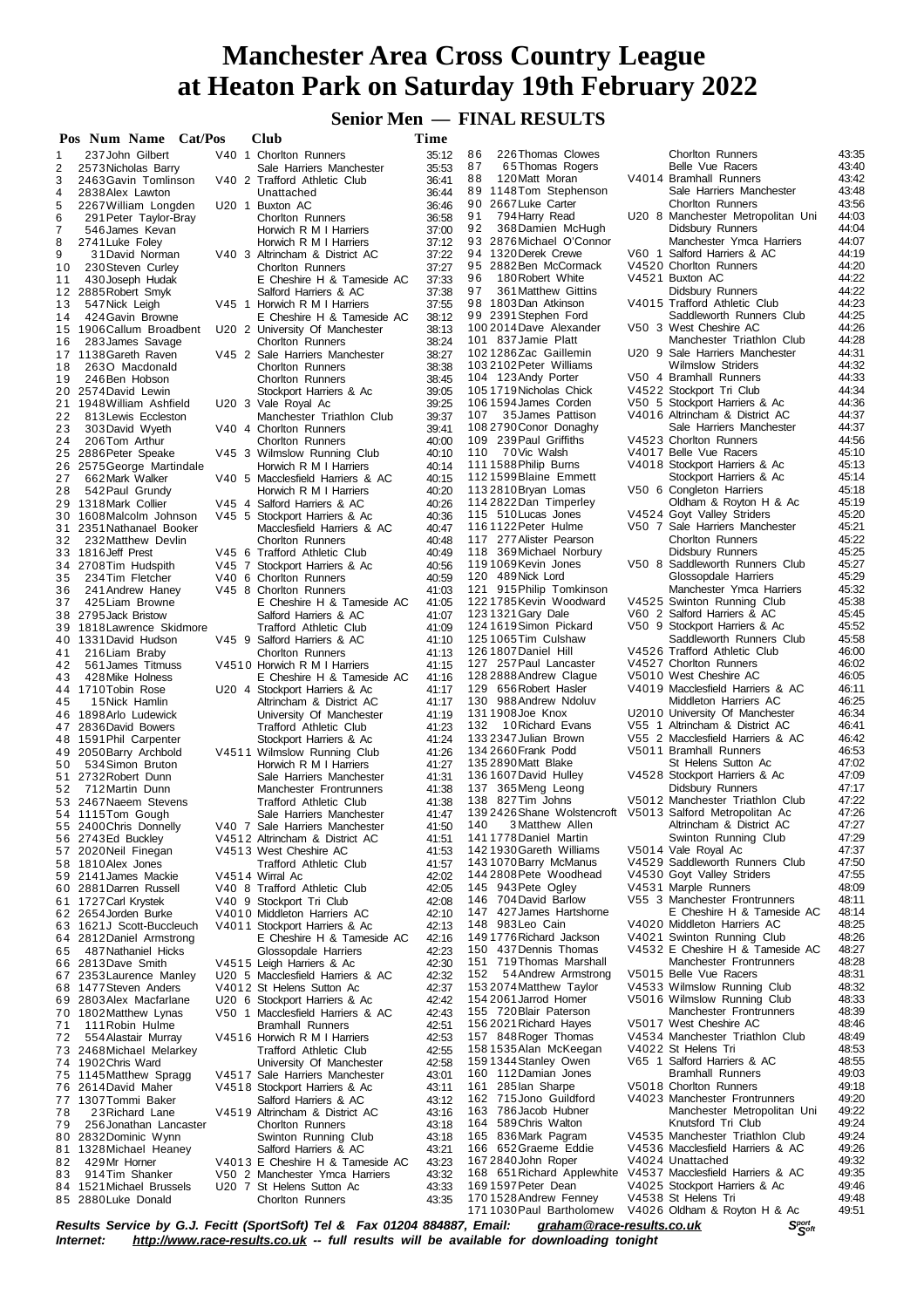176 2818 Christopher Jackson V4027 Marple Runners 49:5551 177 2841 Lee McKeown 182 1119 Oliver Higby<br>183 721 Matt Perry 187 1559 Craig Leith V55 6 Start2jog<br>188 292 Andrew Tongue Choriton Runners 229 993John Humphreys<br>230 1541 Lee Stinch<br>231 101 lan Dixon

172 371 Olly Smith **Didsbury Runners** 49:53<br>173 754 Andrew Parsonage Manchester Harriers & AC 49:54 173 754Andrew Parsonage Manchester Harriers & AC 49:54 174 116 Lok Li V501 9 Bramhall Runners 49:55<br>175 900 Daniel Bailey Manchester Ymca Harriers 49:55 1755 Manchester Ymca Harriers 49:55<br>1755 9000 V4027 Marple Runners 177 2841 Lee McKeown V4539 Unattached 50:01<br>178 432 Alan Kennedy V55 4 E Cheshire H & Tameside AC 50:03 178 432Alan Kennedy V55 4 E Cheshire H & Tameside AC 50:03 179 578John Goggins V402 8 Knutsford Tri Club 50:04 180 1748Michael McLaughlin V402 9 Styal Running Club 50:05 181 177Andrew Lidstone V55 5 Buxton AC 50:06 Sale Harriers Manchester 50:07<br>Manchester Frontrunners 50:12 184 2884 Robert Heathcote V4030 Stockport Tri Club 50:15<br>185 202 Andy Adkin V4031 Chortton Runners 50:27<br>186 1032 Sam Davies Oldham & Royton H & Ac 50:28 V4031 Chorlton Runners 50:27<br>Cldham & Rovton H & Ac 50:28 186 1966 1032<br>Oldham & Royton H & Ac 50:28<br>V55 6 Start2jog 50:31 188 292 Andrew Tongue Chorlton Runners 50:37<br>189 94 Adam Bird V4032 Bramhall Runners 50:44 189 94Adam Bird v4032 Bramhall Runners 50:44<br>1901768 Steve Billington V4540 Swinton Running Club 50:50 190 1768 Steve Billington V4540 Swinton Running Club<br>191 2617 Duncan Beech V4541 Swinton Running Club 191 2617Duncan Beech V454 1 Swinton Running Club 50:52 192 1054Lee Dunn V502 0 Quays Running Club 50:53 193 100M Deschoolmeester V4542 Bramhall Runners 51:04<br>193 100M Deschoolmeester V4542 Bramhall Runners 51:04<br>1941417Richard Knight V4033 Salford Metropolitan Ac 51:19 194 1417Richard Knight V403 3 Salford Metropolitan Ac 51:19 195 755Neil Ryan V403 4 Manchester Harriers & AC 51:22 Manchester Ymca Harriers 197 1538Patrick Neill V403 5 St Helens Tri 51:34 198 1771Ian Cronshaw Swinton Running Club 51:42 199 1595 Ian Crabtree V4036 Stockport Harriers & Ac 51:43<br>199 1927 Mark Pilliner V5021 Vale Royal Ac 51:44 200 1927 Mark Pilliner V5021 Vale Royal Ac 51:44<br>201 1753 (No. 1753 ) V55 7 Styal Running Club 51:46 201 1753( No. 1753 ) V55 7 Styal Running Club 51:46 Macclesfield Harriers & AC 203 660Gareth Stockdale V4543 Macclesfield Harriers & AC 51:47<br>204 996Stephen Lowe V4037 Middleton Harriers AC 51:56 204 996 Stephen Lowe V4037 Middleton Harriers AC 51:56<br>205 1809 Michael Hutchinson V55 8 Trafford Athletic Club 52:00 205 1809 Michael Hutchinson V55 8 Trafford Athletic Club 52:00<br>206 1734 Colin Shore V4544 Stockport Tri Club 52:00 206 1734Colin Shore V454 4 Stockport Tri Club 52:04 207 833John Murray V502 2 Manchester Triathlon Club 52:07 208 756 Chris Sewart V4545 Manchester Harriers & AC 52:09<br>209 2883 Chris Barcroft Manchester Frontrunners 52:11 Manchester Frontrunners 210 1584 Liam Black Stockport Harriers & Ac 52:16<br>211 659 Steve Lomas V5023 Macclesfield Harriers & AC 52:17 211 659 Steve Lomas V5023 Macclesfield Harriers & AC 52:17<br>212 1563 Ollie Woodcock Start2iog 52:19 212 1563Ollie Woodcock Start2jog 52:19 213 1420Lee Marks V403 8 Salford Metropolitan Ac 52:24 214 513John Moore V55 9 Goyt Valley Striders 52:28 215 480David Chrystie-Lowe V60 3 Glossopdale Harriers 52:31 216 944Darren Peatfield V5024 Marple Runners 52:31<br>217 716Steve Hatton V4039 Manchester Frontrunners 52:34 V4039 Manchester Frontrunners<br>Manchester Frontrunners 218 2364Alan Cordonnier Manchester Frontrunners 52:34 219 2796James Bellingham Manchester Frontrunners 52:47 220 2839Rob McMurido Unattached S2:51<br>221 994 Anthony Lowe V60 4 Middleton Harriers AC 52:52 221 994Anthony Lowe V60 4 Middleton Harriers AC 52:52 222 1583 Andrew Bell V5510 Stockport Harriers & Ac 52:56<br>223 17 Graham Harrison V60 5 Altrincham & District AC 53:04 223 17 Graham Harrison V60 5 Altrincham & District AC 53:04 484 Frank Fielding V70 1 Glossopdale Harriers 224 484Frank Fielding V70 1 Glossopdale Harriers 53:25 225 1772 Mike Donigan V4040 Swinton Running Club 53:27<br>226 2262 Steve McGovern V4546 Bramhall Runners 53:28 226 2262 Steve McGovern 1971 6 Bramhall Runners 1972<br>226 2262 Steve McGovern 1975 46 Bramhall Runners 53:28<br>227 373 Ben Stredder 1976 1979 V4041 Didsbury Runners 53:31 227 373Ben Stredder 194041 Didsbury Runners 53:31<br>228 1957 Mark Gregory 195025 Warrington A C 53:33 V5025 Warrington A C 53:33<br>Middleton Harriers AC 53:33 230 1541Lee Stinch V502 6 St Helens Tri 53:33 231 101Ian Dixon V454 7 Bramhall Runners 53:39 232 1602Kevan Garner V551 1 Stockport Harriers & Ac 53:41 233 1151Chris Webb Sale Harriers Manchester 53:54 24.09 V60 6 Salford Metropolitan Ac 54:09<br>Wilmslow Striders 54:11 235 2099 Thomas Peoples Wilmslow Striders<br>
236 2833 Mario Santos Swinton Running Club<br>
237 1353 Paul Stephens Salford Harriers & AC 236 2833Mario Santos Swinton Running Club 54:12 237 1353 Paul Stephens Salford Harriers & AC 54:13<br>238 2805 Casev Longden V4042 Manchester Harriers & AC 54:15 238 2805 Casey Longden V404 2 Manchester Harriers & AC 54:15<br>239 2111 James Golden V551 2 Winston Runners 54:16 239 2111 James Golden V551 2 Winston Runners 1992<br>239 2111 James Golden V551 2 Winston Runners 54:16<br>240 1725 Gareth Jones V4043 Stockport Tri Club 54:17 240 1725Gareth Jones V404 3 Stockport Tri Club 54:17 241 577 Matthew Eglin V4044 Knutsford Tri Club 54:19<br>242 358 Dave Bradford V5513 Didsbury Runners 54:31<br>243 2539 Andy Watts V70 2 Wilmslow Running Club 54:35 V5513 Didsbury Runners 54:31<br>V70 2 Wilmslow Running Club 54:35 V70 2 Wilmslow Running Club

244 931Ian Bowker V502 7 Marple Runners 55:04 245 6 4Patrick O'Brien V65 2 Belle Vue Racers 55:08 246 1616Ian Mulligan V502 8 Stockport Harriers & Ac 55:13 247 707David Chambers Manchester Frontrunners 55:17 2000 748 748 748 748 748 748 75514 Manchester Harriers & AC 751 James Hinde 249 751 James Hinde V4548 Manchester Harriers & AC 55:21<br>250 843 Greq Strachey Manchester Triathlon Club 55:22 250 843Greg Strachey Manchester Triathlon Club 55:22<br>251 379Martin Carolan Didsbury Runners 55:24 255:24 251 379Martin Carolan 2014<br>255:24 1605Tim Hargreaves 2060 7 Stockport Harriers & Ac 252 1605Tim Hargreaves V60 7 Stockport Harriers & Ac 55:40 253 724Edward Roberts Manchester Frontrunners 55:49 254 951 Jeremy Woodham V4549 Marple Runners 55:56<br>255 405 Paul Maybury V5029 Dragons Running Club (sale) 55:59 255 405 Paul Maybury V5029 Dragons Running Club (sale)<br>256 1728 Simon Phillips V60 8 Stockport Tri Club 256 1728 Simon Phillips V60 8 Stockport Tri Club (2007) 56:00<br>257 1035 John Hudson V70 3 Oldham & Rovton H & Ac 56:02 257 1035John Hudson V70 3 Oldham & Royton H & Ac 56:02 258 108 Richard Hall V5030 Bramhall Runners 56:04<br>259 244 Justin Hayes V5515 Chorlton Runners 56:31 259 244Justin Hayes V5515 Chorlton Runners 56:31<br>260 1071 Richard Mercer V5031 Saddleworth Runners Club 56:45 260 1071 Richard Mercer V5031 Saddleworth Runners Club 56:45<br>261 2348 Barrie Thomason V5032 Macclesfield Harriers & AC 57:00 261 2348 Barrie Thomason V5032 Macclesfield Harriers & AC 57:00<br>262 2671 Alan Lamb V5033 Dragons Running Club (sale) 57:21 V5033 Dragons Running Club (sale)<br>V5516 Buxton AC 263 178Paul Markall V551 6 Buxton AC 37:28<br>264 985Alan Davies V65 3 Middleton Harriers AC 57:45 264 985Alan Davies V65 3 Middleton Harriers AC 57:45 265 98 Paul Cowell V5034 Bramhall Runners 57:46<br>266 1716 Paul Adkins V65 4 Stockport Tri Club 58:06 266 1716Paul Adkins V65 4 Stockport Tri Club 58:06 267 7 1Phil Wilcoxon V60 9 Belle Vue Racers 58:10 268 2286 Roy Whittle V4550 Goyt Valley Striders 269 1722 Paul Farrington V4551 Stockport Tri Club 269 1722Paul Farrington V455 1 Stockport Tri Club 58:31 270 287Jerry Smith V65 5 Chorlton Runners 58:33 271 2246John Archer V70 4 Sale Harriers Manchester 58:37<br>272 2596 Tobias Sze U2011 Manchester Metropolitan Uni 58:37 U2011 Manchester Metropolitan Uni 58:37<br>V5517 Chorlton Runners 58:39 273 249David Honeywell V5517 Chorlton Runners 58:39<br>274 1781 Jonathan Sides V5035 Swinton Running Club 58:42 274 1781 Jonathan Sides V5035 Swinton Running Club<br>275 2112 Anthony Harrison V5518 Winston Runners<br>276 758 Lee Whittaker V5036 Manchester Harriers & 275 2112Anthony Harrison V551 8 Winston Runners 58:44 276 758Lee Whittaker V503 6 Manchester Harriers & AC 58:56 277 2820 Nicholas Gudegast V455 2 Marple Runners 4 1.0<br>277 2820 Nicholas Gudegast V455 2 Marple Runners 59:01<br>278 2280 Tobias Walsh U2012 E Cheshire H & Tameside AC 59:08 278 2280Tobias Walsh U201 2 E Cheshire H & Tameside AC 59:08 279 1916 John Clarke V65 6 Vale Royal Ac 59:13<br>280 2889 James Crossan Sale Harriers Manchester 59:17 280 2889 James Crossan Sale Harriers Manchester 59:17<br>281 714 James Fox V4045 Manchester Frontrunners 59:25 V4045 Manchester Frontrunners<br>V4553 Wilmslow Striders 282 2094 Thomas Bachofner V4553 Wilmslow Striders 59:28<br>283 1409 David Broadhurst V4554 Salford Metropolitan Ac 59:33 V4554 Salford Metropolitan Ac 59:33<br>Middleton Harriers AC 59:48 284 1000 Darren Sharples Middleton Harriers AC 59:48<br>285 176 Peter Bailey V6010 Buxton AC 59:59 285 176 Peter Bailey V6010 Buxton AC 59:59<br>286 657 David Larkin V4555 Macclesfield Harriers & AC 1:00:23 286 657David Larkin V455 5 Macclesfield Harriers & AC 1:00:23 287 212Tim Blackwell V4556 Chorlton Runners 1:01:01<br>288 106Mike Hall V5519 Bramball Runners 1:01:08 288 106 Mike Hall V5519 Bramhall Runners 1:01:08<br>289 1620 Robert Platt Stockport Harriers & Ac 1:01:41 289 1620 Robert Platt Stockport Harriers & Ac 1610 Ian Kennedy<br>
290 1610 Ian Kennedy V4557 Stockport Harriers & Ac 290 1610Ian Kennedy V455 7 Stockport Harriers & Ac 1:02:03 291 709Paul Crowe V404 6 Manchester Frontrunners 1:02:07 292 1626Robert Taylor V70 5 Stockport Harriers & Ac 1:02:32 293 941 Martin Lynch V4558 Marple Runners 1:02:54<br>294 2114 Paul Lockett V4559 Winston Runners 1:03:02 294 2114Paul Lockett V455 9 Winston Runners 1:03:02 V4560 Manchester Harriers & AC 1:03:28<br>Start2ion 1:03:34 296 1560 Robert Maidstone Start2jog 1:03:34<br>297 1720 David Colley V6011 Stockport Tri Club 1:03:40 297 1720 David Colley V6011 Stockport Tri Club 1:03:40<br>298 9 Mike Duncombe V65 7 Altrincham & District AC 1:03:56 298 9 Mike Duncombe V65 7 Altrincham & District AC 1:03:56 299 2819 David Thornton V4047 Marple Runners 1:04:05<br>200 236 Mark Gamblin V5037 Chorlton Runners 1:04:15 300 236Mark Gamblin V503 7 Chorlton Runners 1:04:15 301 990John Hall V75 1 Middleton Harriers AC<br>302 2370 Craig Turner V5520 Manchester Harriers &<br>303 1067 Jed Finnigan V5521 Saddleworth Runners 302 2370Craig Turner V552 0 Manchester Harriers & AC 1:05:25 303 1067Jed Finnigan V552 1 Saddleworth Runners Club 1:06:18 304 1561Matthew Savory V456 1 Start2jog 1:06:24 305 411Ian Yarwood V552 2 Dragons Running Club (sale) 1:06:47 306 744Michael CunninghamV75 2 Manchester Harriers & AC 1:06:58 307 1731Nick Roberts V503 8 Stockport Tri Club 1:07:01 308 1766Mark Barton V552 3 Swinton Running Club 1:07:05 309 118Colin McArdle V552 4 Bramhall Runners 1:07:22 310 2383Alan Barker V552 5 Marple Runners 1:07:24 311 947David Shoesmith V65 8 Marple Runners 1:07:30 312 2891Martin Haywood V601 2 Knutsford Tri Club 1:09:15 V5526 Marple Runners